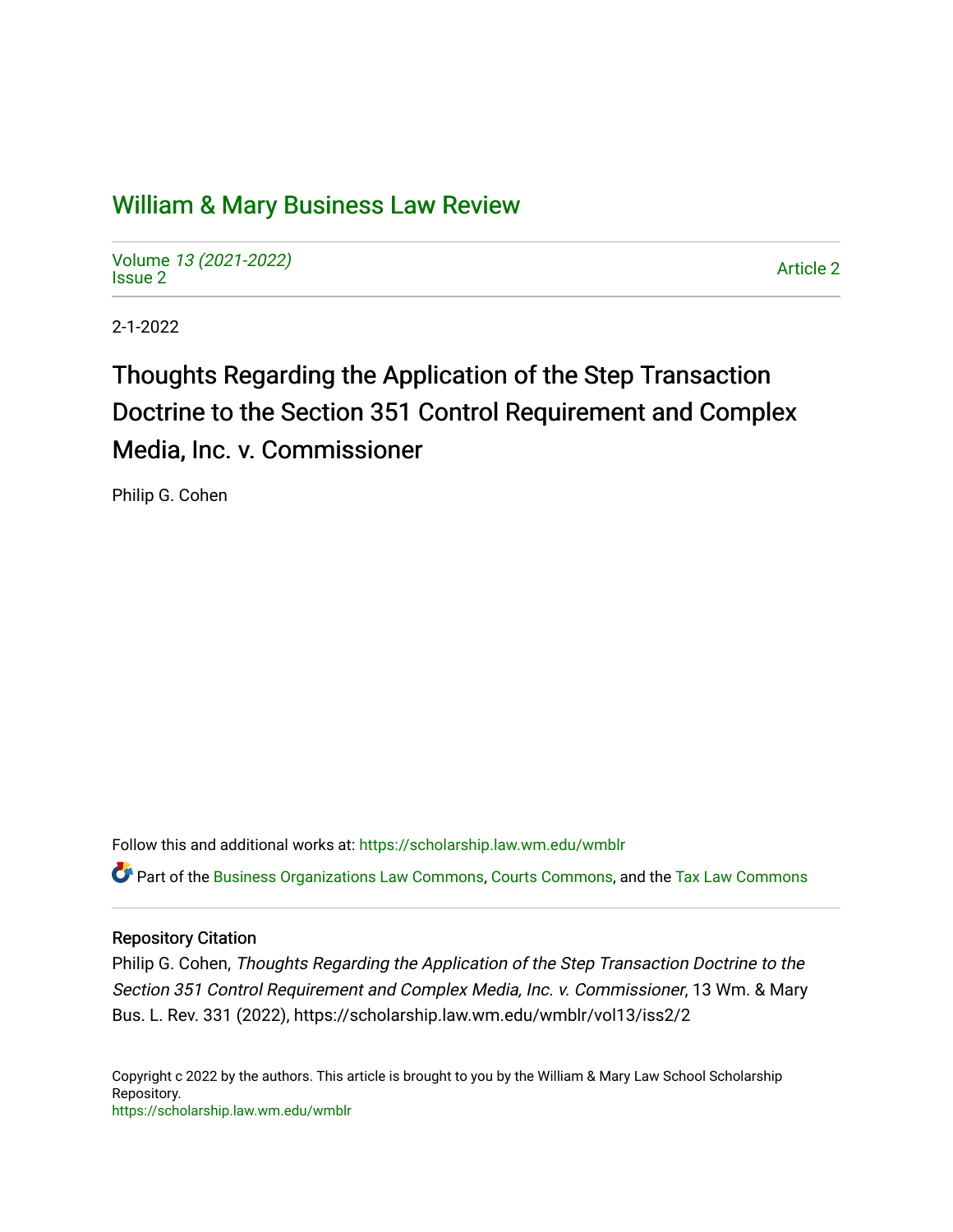## THOUGHTS REGARDING THE APPLICATION OF THE STEP TRANSACTION DOCTRINE TO THE SECTION 351 CONTROL REQUIREMENT AND *COMPLEX MEDIA, INC. V*. *COMMISSIONER*

### PHILIP G. COHEN\*

#### ABSTRACT

*Over thirty years ago, Professor Ronald H. Jensen authored an article in the Virginia Tax Review, titled "Of Form and Substance: Tax Free Incorporations and Other Transactions Under Section 351." Professor Jensen asserted that it was inappropriate to utilize the step transaction doctrine to determine whether the control requirement was met in a purported section 351 transaction, involving a disposition of some, or all, of the transferor's shares even if effected by a binding contract made prior to the contribution.* 

 *Professor Jensen concluded that the courts and the Internal Revenue Service (Service) have produced a hodgepodge of intellectually inconsistent decisions and rulings making predictability problematic. There is no doubt of the many inconsistencies rendered by the Service and the courts in addressing the use of the step transaction to determine whether the control test under section 351 has been satisfied when there had been dispositions connected with the initial contribution. Nevertheless, there are sound policy reasons for the application of this judicial canon in certain circumstances and that Professor Jensen's prescription for remedying the problem, i.e., by the complete elimination of the doctrine's utilization in this context, is unwarranted.* 

<sup>\*</sup> Professor of Taxation, Pace University Lubin School of Business; Retired Vice President–Tax & General Tax Counsel, Unilever United States, Inc.; BA, New York University; JD, Duke University School of Law; LLM (Labor Law & Taxation), New York University School of Law; MBA (Accounting), George Washington University. The author thanks Michael Schler for his helpful comments on an earlier draft and also thanks Professor Gail F. Whittemore, a reference librarian at Pace University Elisabeth Haub School of Law, his former graduate assistant, David Toto, and his former student, Primrose Zvinavashe, for their assistance with this Article. All errors, omissions, and views, however, are only those of the author.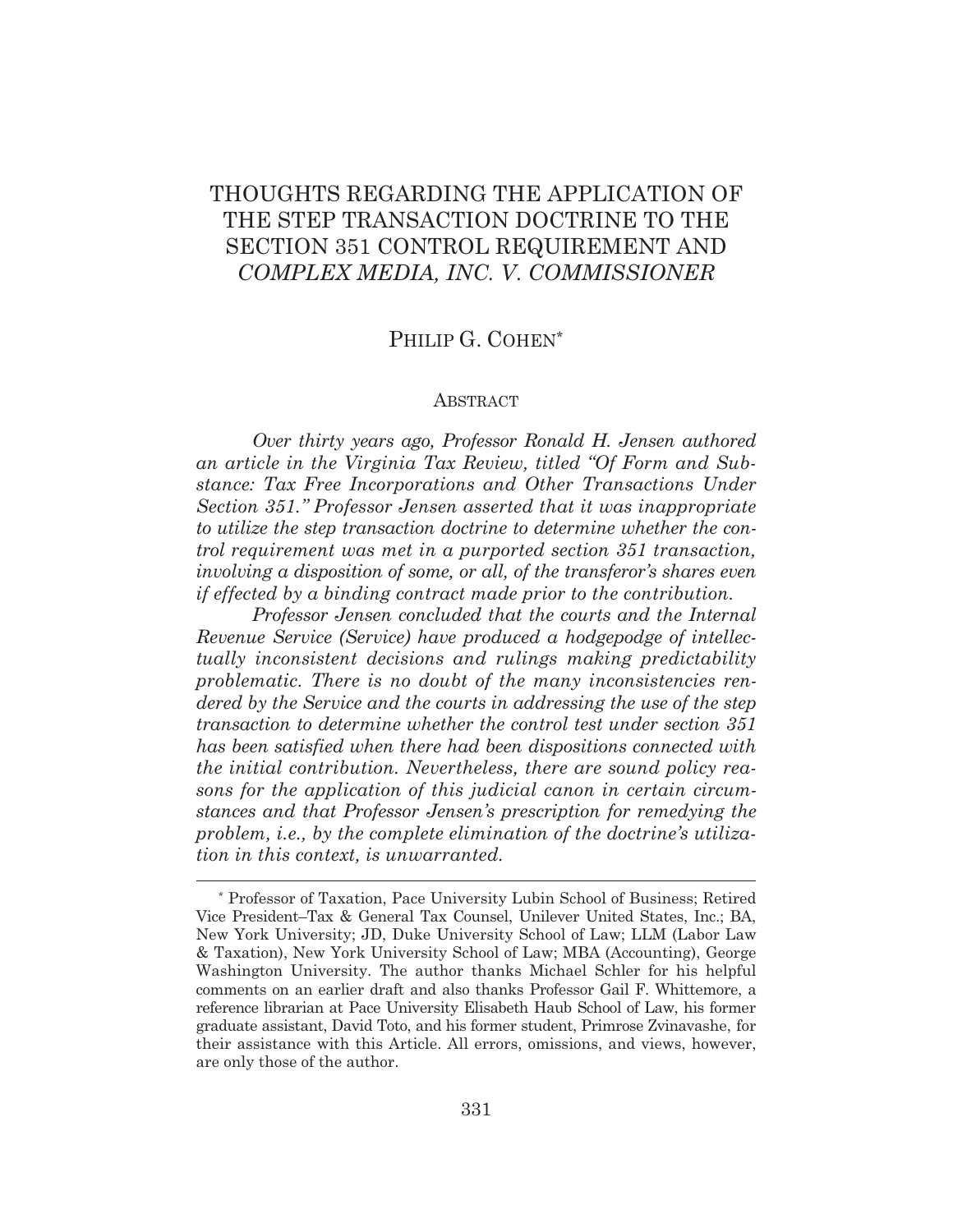*This Article also considers the recent Tax Court decision,*  Complex Media, Inc. v. Commissioner, *which addresses a different facet of section 351 control. The case involved, inter alia, the taxpayer's successful attempt to invoke the step transaction doctrine to treat as boot, payments made to one of the partners of the transferor. Another aspect of the arrangement, however, is particularly troubling and the reason why discussion of the case is part of this Article examining section 351 control. This concerns the taxpayer's position regarding how the requisite ownership was achieved. The court, at the behest of both parties, reluctantly agreed to include an act, i.e., a merger, in allowing the section to apply when the taxpayer's form arguably did not comport with the statutory requirements. The Service's concurrence to section 351 treatment was apparently motivated by its desire to minimize taxpayer's amortization deductions rather than seeking to achieve a sound policy outcome.*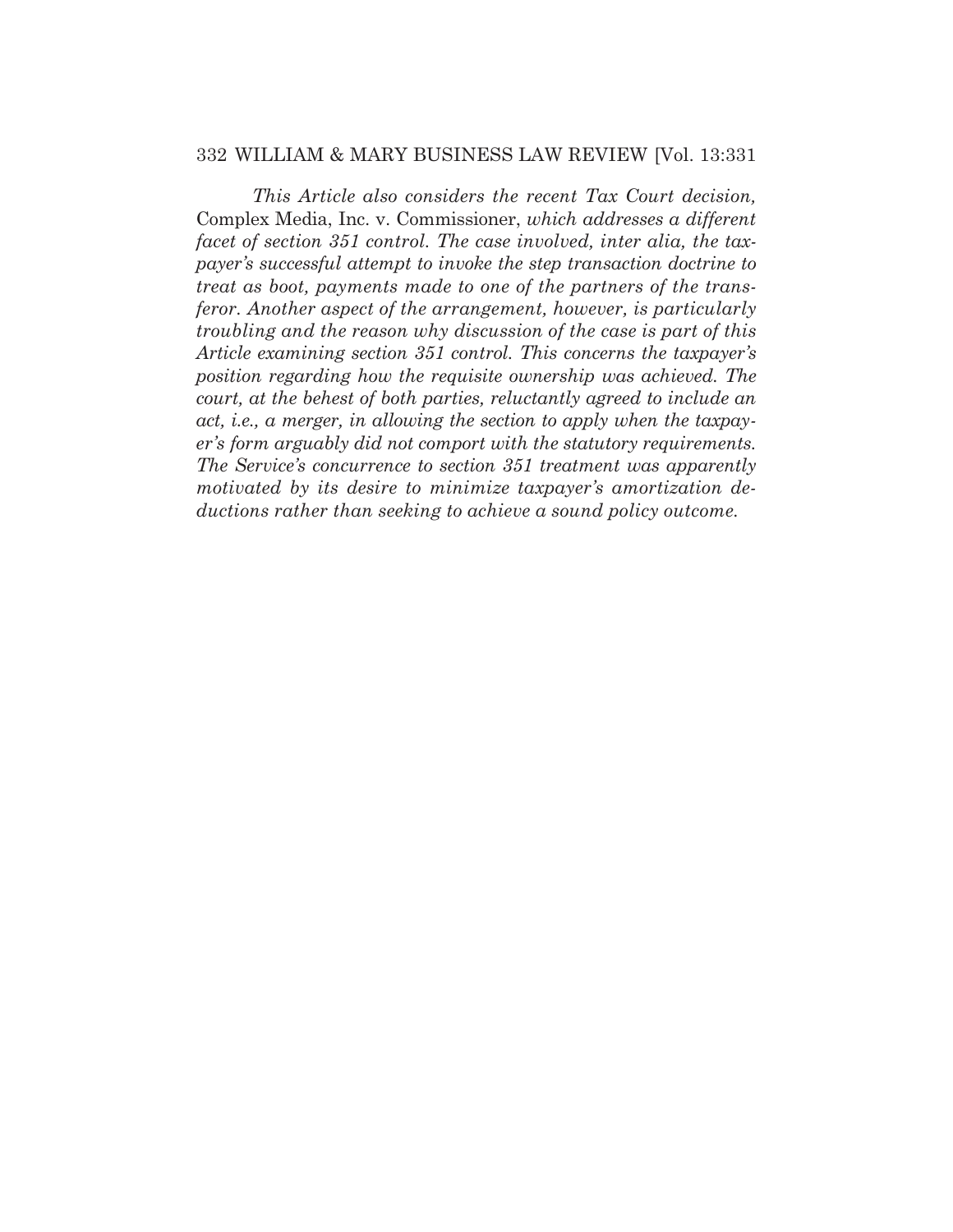## TABLE OF CONTENTS

| II. THE ROLE OF THE STEP TRANSACTION DOCTRINE WITH RESPECT<br>TO POST TRANSFER SHARE DISPOSITIONS IN A PURPORTED                                               |
|----------------------------------------------------------------------------------------------------------------------------------------------------------------|
|                                                                                                                                                                |
| B. The Application of the Step Transaction Doctrine to<br>Determine Whether Control Has Been Met Under<br>Section 351 for Post Contribution Share Dispositions |
|                                                                                                                                                                |
|                                                                                                                                                                |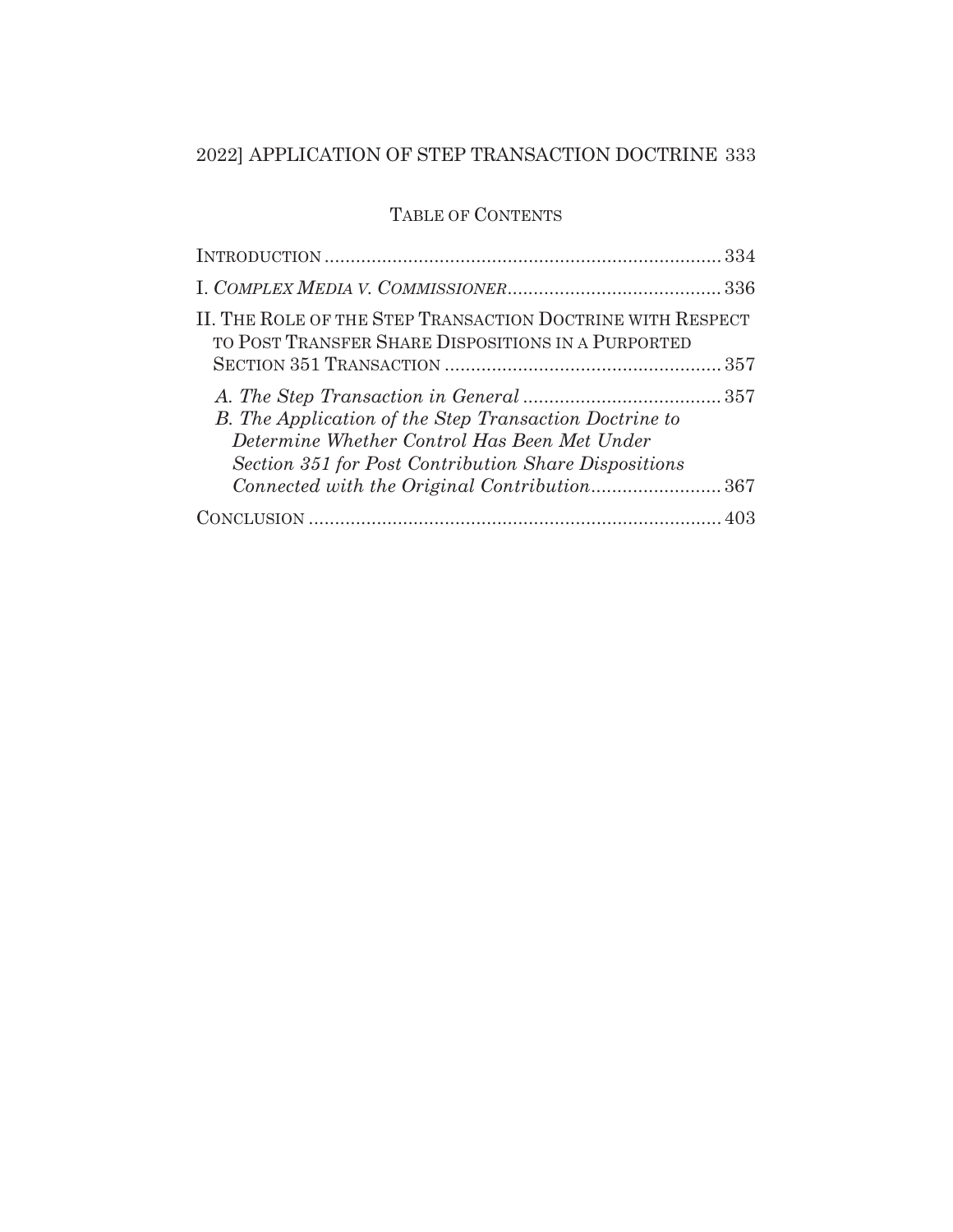#### **INTRODUCTION**

Over thirty years ago, Professor Ronald H. Jensen authored an article in the Virginia Tax Review, titled "Of Form and Substance: Tax Free Incorporations and Other Transactions Under Section 351."1 Professor Jensen asserted that it was inappropriate to utilize the step transaction doctrine to determine whether the control requirement was met in a purported section 351 transaction, involving a disposition of some, or all, of the transferor's shares even if effected by a binding contract made prior to the contribution.2

 Professor Jensen provided a thorough analysis of decisions by the courts and rulings of the Internal Revenue Service (Service) concerning whether or not the step transaction should be utilized in this context.3 He also examined the legislative history of a predecessor provision to section 351,4 as well as made a cogent argument that the mere change in form rationale given by some courts for nonrecognition treatment pursuant to section 351 is tenuous.5 Professor Jensen concluded that the courts and the Service:

[H]ave created a patchwork of irreconcilable decisions, inexplicable on the basis of logic or policy and virtually devoid of any explanatory or predictive value. The result has been a series of *ad hoc* decisions distinguishable only on the basis of their factual variations, with little or no explanation as to why such factual variation justifies a particular result.6

He asserted that "[t]his lack of a consistent rationale has made both prediction and rational development of the law virtually impossible."7

 There is no doubt of the many inconsistencies rendered by the Service and the courts in addressing the use of the step transaction to determine whether the control test under section 351 has been satisfied when there had been dispositions connected with the initial contribution.8 Professor Jensen made a superb case as

<sup>1</sup> *See* Ronald H. Jensen, *Of Form and Substance: Tax-Free Incorporations and Other Transactions Under Section 351*, 11 VA. TAX REV. 349, 349 (1991). 2 *Id.* at 417.

<sup>3</sup> *See generally id.*

<sup>4</sup> *See id.* at 381–87.

<sup>5</sup> *See id.* at 375–81.

<sup>6</sup> *Id.* at 355–56.

<sup>7</sup> *Id.* at 356.

<sup>8</sup> *See id.* at 359–67.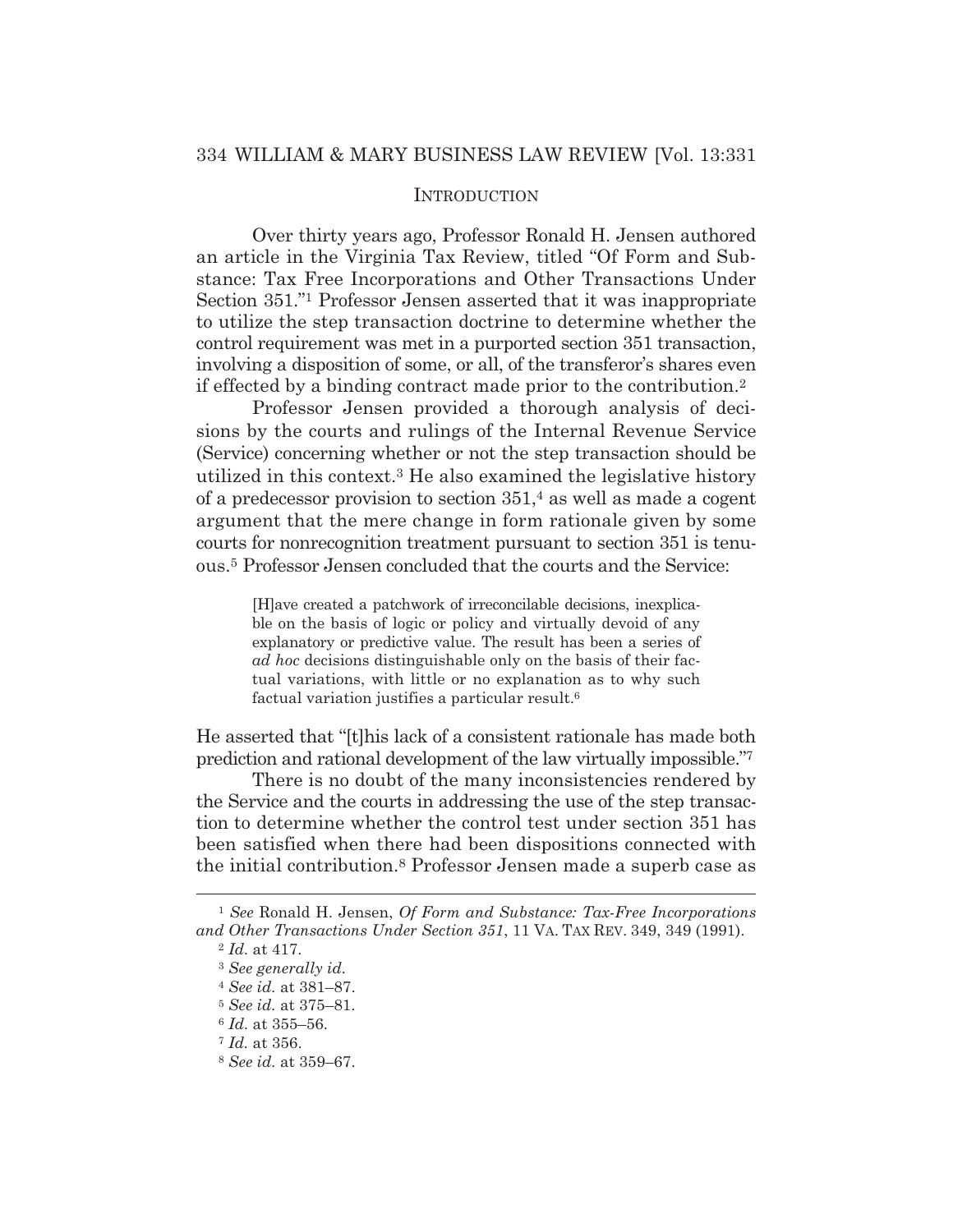to why change is needed in this matter.9 Nevertheless, there are sound policy reasons for the application of this judicial canon in certain circumstances. Nullifying any role for the step transaction doctrine in this context, is not justified.10 The Article includes a discussion of some other proposals for addressing the dilemma, including one put forth by tax attorney Stephen S. Bowen in an article written a few years after Professor Jensen's article.11

 This Article will also consider the recent Tax Court decision, *Complex Media, Inc. v. Commissioner*, which addresses a different facet of section 351 control.12 The case involved, inter alia, the taxpayer's successful attempt to invoke the step transaction doctrine to treat as boot, payments made to one of the partners of the transferor.13 Another aspect of the arrangement, however, is particularly troubling and the reason why discussion of the case is part of this Article examining section 351 control. This concerns the taxpayer's position regarding how the requisite ownership was achieved.14 The court, at the behest of both parties, reluctantly agreed to include an act, i.e., a merger, in allowing the section to apply when the taxpayer's form arguably did not comport with the statutory requirements.15 The Service's concurrence to section 351 treatment was apparently motivated by its desire to minimize taxpayer's amortization deductions rather than seeking to achieve a sound policy outcome.16 This type of ephemeral strategy of the Service can lead to what the late renowned tax lawyer and professor Martin Ginsburg characterized as the "law of Moses' rod": "Every stick crafted to beat on the head of a taxpayer will, sooner

<sup>9</sup> *See id.* at 424–26.

<sup>10</sup> *See infra* notes 406–49 and accompanying text. 11 *See infra* notes 450–96 and accompanying text; Stephen S. Bowen, *The End Result Test*, 72 TAXES 722, 722, 731, 737, 742 (1994). 12 *See infra* Part I; 121 T.C.M. (CCH) 1089, 22–24 (2021).

<sup>13</sup> *Complex Media, Inc.*, 121 T.C.M. (CCH) at 74–76. 14 *See infra* notes 77–97 and accompanying text.; *Complex Media, Inc.*, 121 T.C.M. (CCH) at 30–32.

<sup>15</sup> *Complex Media, Inc.*, 121 T.C.M. (CCH) at 30–32.

<sup>16</sup> *Id.* at 31 n.13. The Tax Court noted that the Service's seemingly natural path of trying to tax the transferors for a defective section 351 "would likely have expired by now in the absence of extensions." *Id.* It is also possible that the Service in fact thoroughly analyzed the merger step, explained below, and was comfortable that it should count for determining section 351 control and there was no consideration of the amount of the Taxpayer's amortization deductions. *Id.* It should have explained its reasoning for why section 351 applied in the briefs that it filed with the court.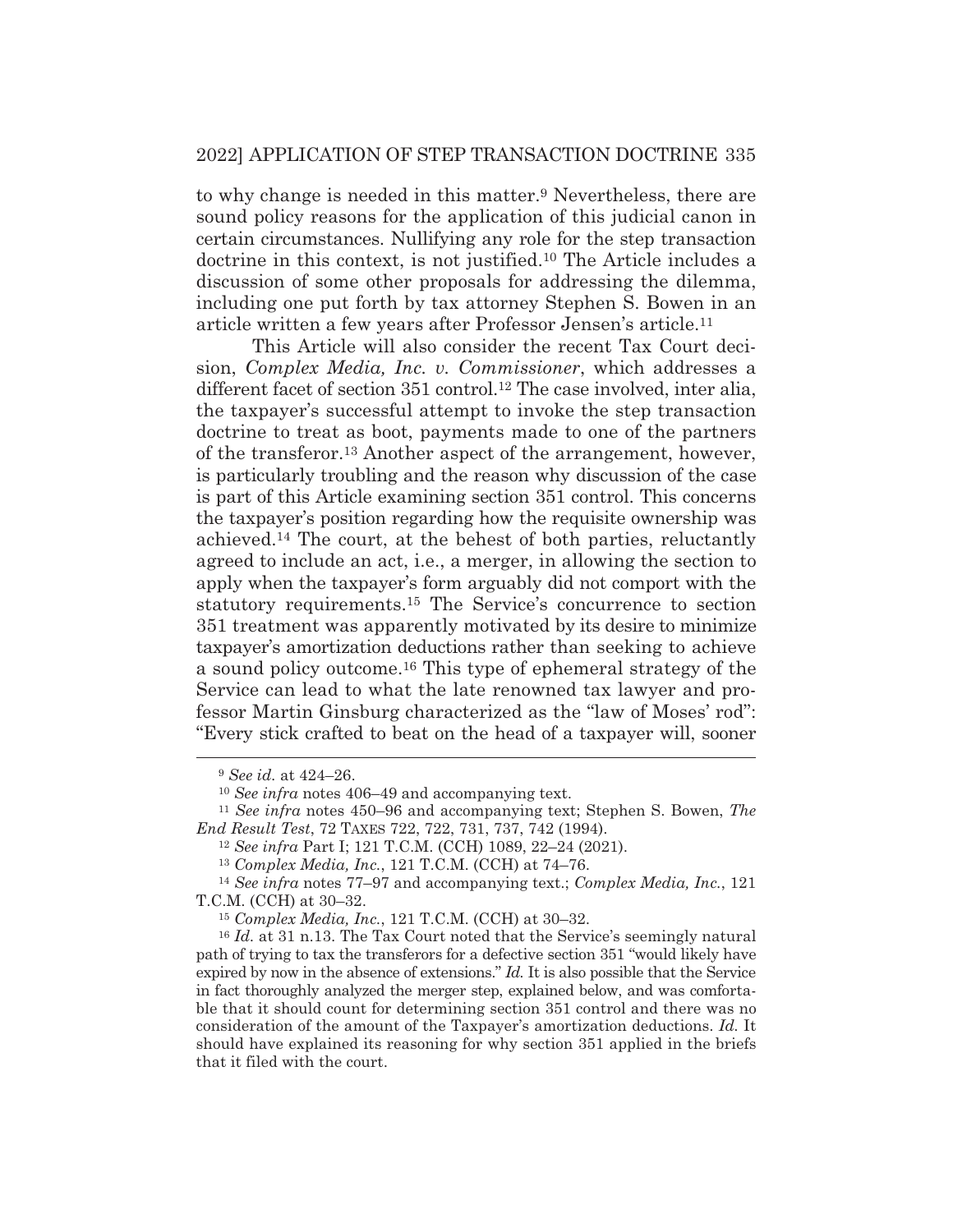or later, metamorphose into a large green snake and bite the Commissioner on the hind part."17

 This Article will begin with a detailed discussion of the *Complex Media* opinion,<sup>18</sup> followed by a concise overview of the step transaction doctrine in general,19 and close with an analysis of its role in determining control for section 351 purposes when there is a post contribution disposition of transferor's shares connected with the initial transfer.20 This includes a detailed discussion of Professor Jensen's analysis and recommendation, and some possible alternatives.21 This Article is certainly, however, not intended to provide the reader an exhaustive analysis of the plethora of decisions and rulings in this area.

#### I. *COMPLEX MEDIA V. COMMISSIONER*

*Complex Media, Inc. v. Commissioner* involved asserted deficiencies by the Service with respect to amortization deductions claimed by Complex Media, Inc. (the Taxpayer or petitioner) with respect to intangible assets it acquired in November 2009 in a transaction claimed by the Taxpayer, and stipulated by the Service, to meet the requirements of section 351.22 Falling under the ambit of section 351 has, inter alia, important implications with respect to whether the initial inside basis to the transferee of the acquired assets reflect the transferor's carryover basis, with adjustments for any gain recognized by the transferor pursuant to section 362(a), or instead equals the contributed assets fair market value under section 1012(a).<sup>23</sup> This determination has important ramifications with respect to the amount of amortization and other cost recovery deductions the transferee taxpayer is entitled to.24 As the Tax Court explained, in the case of *Complex Media*, "[i]f section 351 did not apply to the transaction, it would be treated as a taxable

<sup>17</sup> Martin Ginsburg, *The National Office Mission*, 27 TAX NOTES 99, 100 (1985).

<sup>18</sup> *See infra* Part I.

<sup>19</sup> *See infra* Section II.A.

<sup>20</sup> *See infra* Section II.B. 21 *See infra* notes 406–96 and accompanying text. 22 *See* Complex Media, Inc. v. Comm'r, 121 T.C.M. (CCH) 1089, 6–10, 21–31 (2021).

<sup>23</sup> *See id.* at 21–22, 32, 76.

<sup>24</sup> *See id.* at 21–22.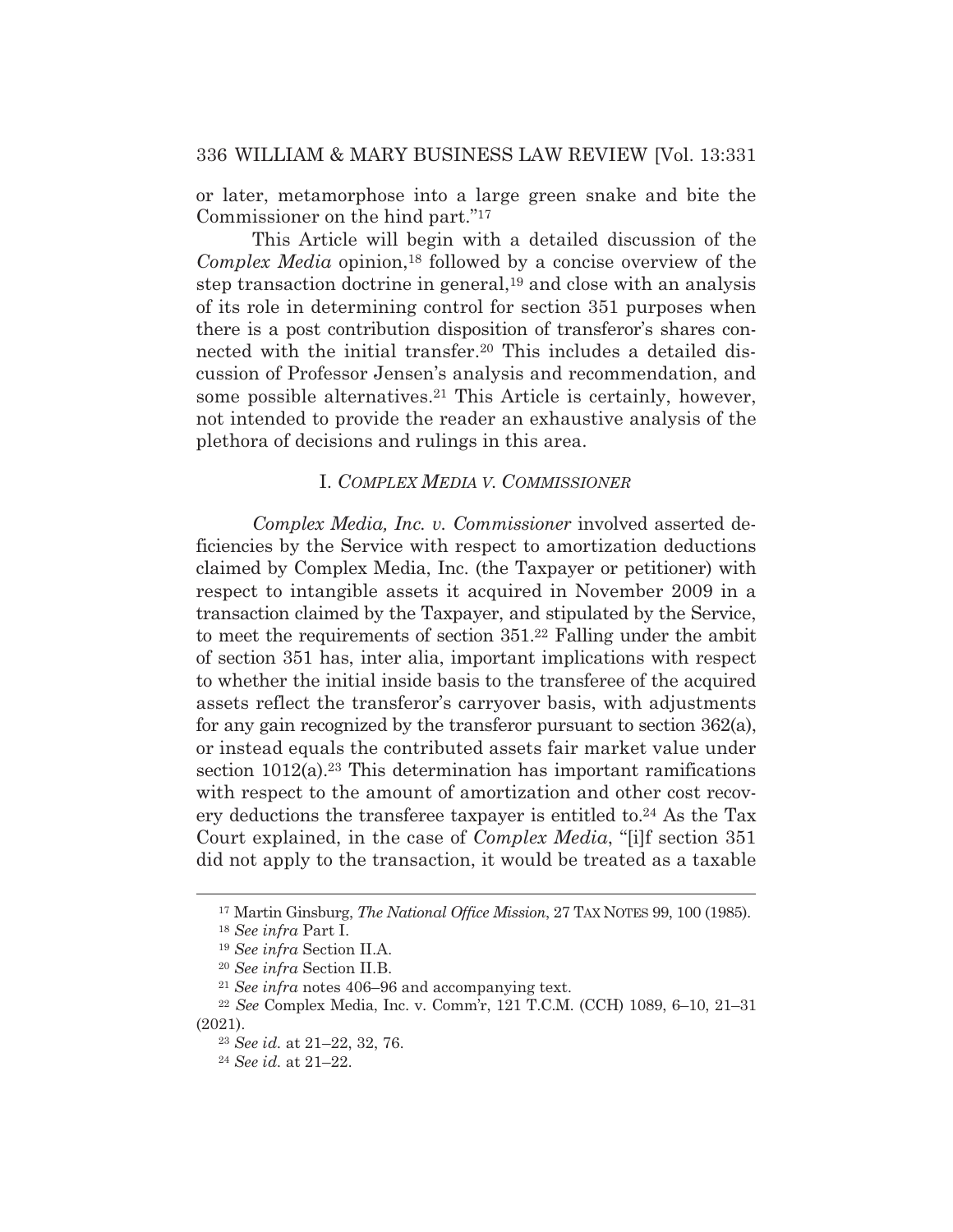purchase and sale, and petitioner's bases in any amortizable intangibles would be higher than those it claims."25

 The *Complex* name was fitting, with the Tax Court acknowledging that "[i]dentifying the issues that remain for decision has proved a challenge, leading to our request that the parties address in supplemental briefs a series of questions ... [but] [o]ur efforts were not entirely successful."26 The deficiencies at issue relate to the Taxpayer's 2010, 2011, 2012 and 2013 Federal income tax returns.27

 The most troubling aspect of the decision was the court's reluctant decision for section 351 to apply.28 One article described the outcome as one where "it appears that there was no factual basis to contend that section 351 applied to the transaction—except that both parties claimed that it did."29 In this respect, the court was particularly critical of the Service, with the court stating that:

> As far as we can tell, respondent relies entirely on section 351 in support of his position that petitioner's bases in the assets it acquired from CMH [the transferor] were limited by section 362(a) to their bases in CMH's hands. Even so, respondent does not explain in any detail why section 351 applies ....30

 The Taxpayer too was somewhat evasive as to its assertion as to why the section applied.31 The Tax Court observed in

<sup>&</sup>lt;sup>25</sup> *Id.* at 21. The court detailed the different results from coming within section 351 versus not meeting its requirements in a footnote:

If petitioner acquired the assets of the transferred business in a taxable purchase and exchange, its basis in the amortizable section 197 intangibles included in the exchange would equal the fair market value of those assets, which, as explained *infra* part IV.D.6., we have determined to be \$7,616,852. The 'step-up' in the basis of those assets resulting from the transaction would be \$7,578,127 (\$7,616,852 value - \$38,725 basis to CMH (\$12,889 basis in trademarks + \$25,836 basis in domain name))—an amount far in excess of the \$3 million basis step-up petitioner claimed on its returns.

*Id.* at 21 n.10.

<sup>26</sup> *Id.* at 21.

<sup>27</sup> *Id.* at 3.

<sup>28</sup> *Id.* at 30–31.

<sup>29</sup> Richard M. Lipton & Brandon King, *Tax Court Decision in Complex Media Involves "Complex" Analysis of Facts, Law, and Step Transaction Doctrine*, 134 J. TAX'N 14, 14 (2021).

<sup>30</sup> *Complex Media, Inc.*, 121 T.C.M. (CCH) at 22.

<sup>31</sup> *See* Petitioner's Opening Brief at 30–34, Complex Media, Inc. v. Comm'r of Internal Revenue, 121 T.C.M. (CCH) 1089 (2021) (No. 13368-15, 19898-17).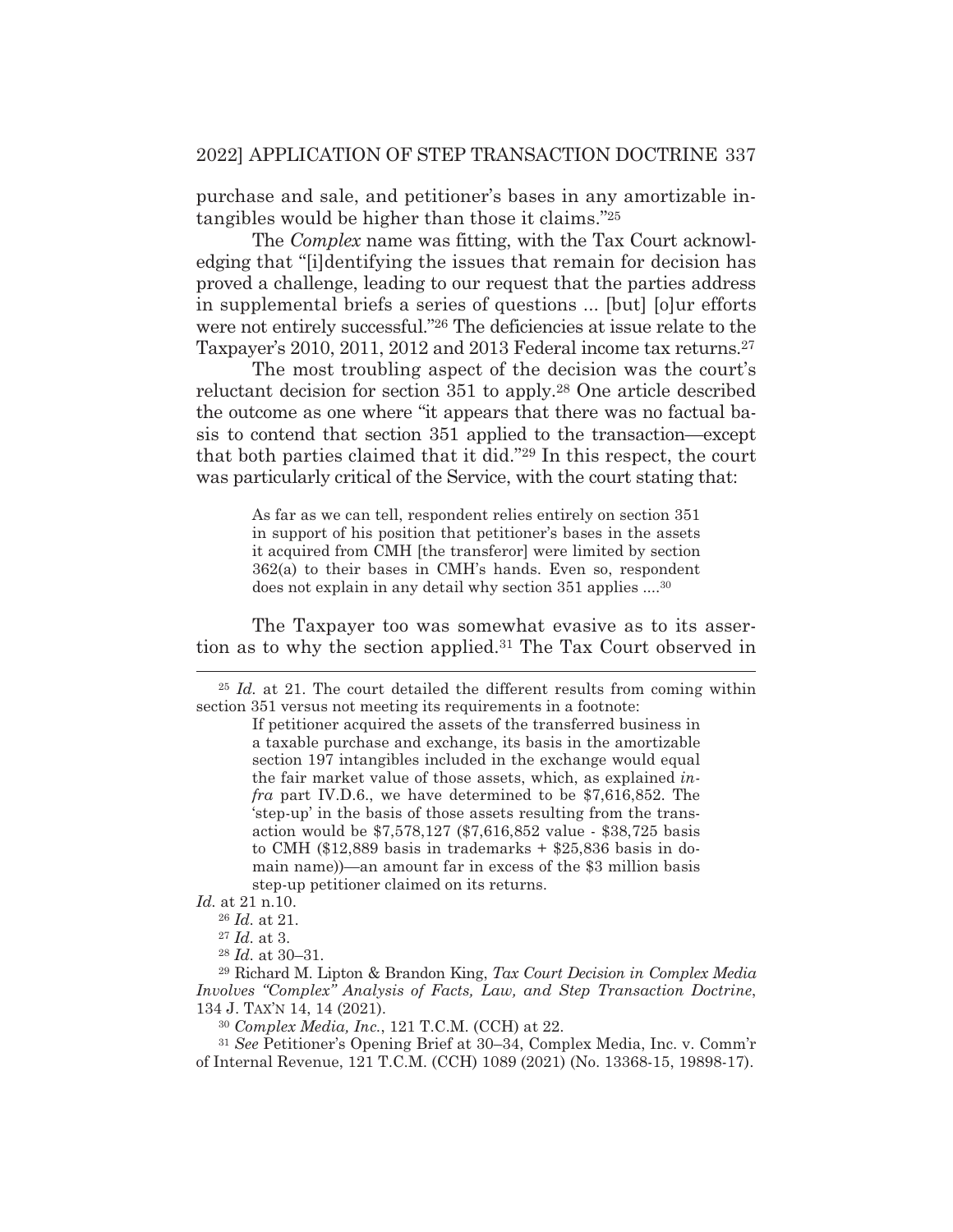this regard that "[i]n its opening brief, petitioner argues at some length for the application of section 351, even though it leaves a potentially critical issue unaddressed."32

 As explained below, this Article argues that the form of the *Complex Media* transaction at least arguably did not comport with the statutory requirements.33 The Service's agreement to acquiesce to section 351 treatment was apparently motivated to minimize taxpayer's amortization deductions.34 It failed in its obligation to try to help shape well-reasoned precedent as to when section 351 control has been met. By challenging such treatment, it would have left it to the Tax Court to conclude the proper course of action rather than to simply acquiesce to the parties' agreement.35

 By way of background, in May 2002, a print magazine with the title "Complex Magazine" was established by Seth Gerszberg, Marc Ecko and Mr. Ecko's sister as "a vehicle to promote the retail clothing business they had been operating."36 Online content was later added, "and by 2006, Complex Magazine was aggressively involved on-line through Complex.com which was a network of the most popular advertising sites combined with the magazine content."37 The business was conducted prior to 2008 by two New Jersey limited liability companies, Complex Media LLC (Media) and Complex Media THC LLC (Media THC).38 A third New Jersey limited liability company, Complex Media Holdings LLC (CMH) was formed in January 2008, to serve as a holding company for the other limited liability companies.39 CMH was owned by Gerszberg, Ecko, Richard Antoniello, who had previously been hired to run the magazine and who had added the online context, and Michael Golden, who joined the business later.40

 While the business "was successful in capitalizing on the increased popularity of online media, the overall business ... experienced financial difficulties because of a decline in the retail

<sup>32</sup> *Complex Media, Inc.*, 121 T.C.M. (CCH) at 22.

<sup>33</sup> *See infra* notes 184–90.

<sup>34</sup> *See supra* note 16 and accompanying text.

<sup>35</sup> *See Complex Media, Inc.*, 121 T.C.M. (CCH) at 29–31, 31 n.13.

<sup>36</sup> Petitioner's Opening Brief, *supra* note 31, at 5.

<sup>37</sup> *Id.* at 6.

<sup>38</sup> *See id.*

<sup>39</sup> *Id.*

<sup>40</sup> *Id.* at 5–6.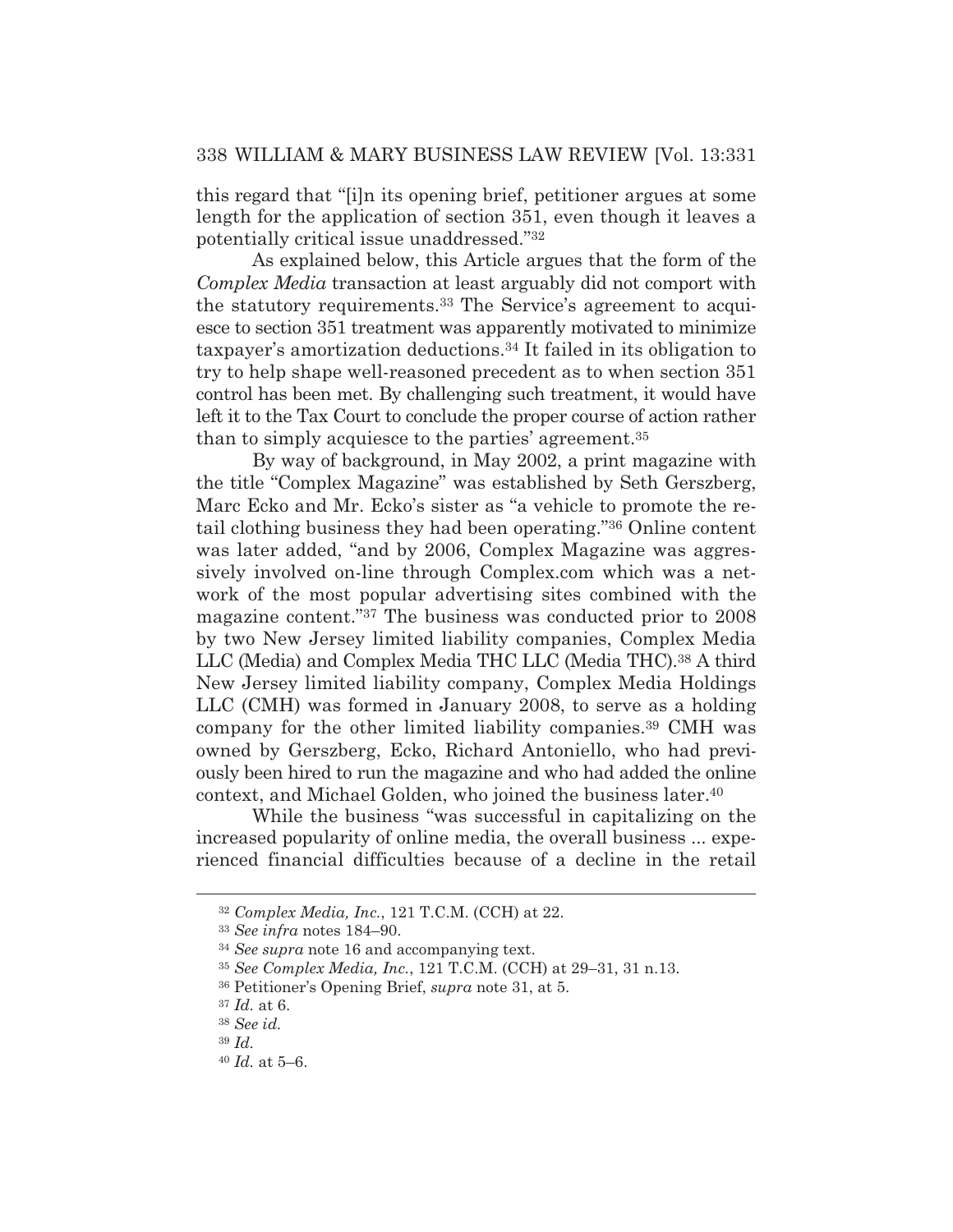clothing business."41 The need for additional financing prompted the plan at issue in this case.42 OnNetworks, Inc. (ONI or On-Networks) was identified as a potential investor.43 ONI "had raised about \$19 million from the issuance of common and preferred stock but lost most of it in pursuit of an unsuccessful business venture."44 ONI had only about \$6.3 million in cash left as of early 2009, which was less than the ONI preferred shareholders' liquidation preference.45 There developed friction between ONI's preferred shareholders and Gerszberg.46 A final plan was eventually reached between the parties and was implemented in November 2009.47 Pursuant to this plan, "a portion of OnNetworks' remaining cash would be used to redeem Mr. Gerszberg's interest in CMH and the remainder used as operating capital for the transferred business."48

 Through several agreements, all dated on or as of November 25, 2009, the transaction that was the subject of the Tax Court litigation was implemented.49 These included "the CM & JV Agreement [CMJVA] among petitioner, CMH, OnNetworks, and an acquisition subsidiary of petitioner; an Asset Purchase Agreement between CMH and its two subsidiaries; a Stock Repurchase Agreement between petitioner and CMH; and a Unit Purchase Agreement between CMH and Mr. Gerszberg."50

 Pursuant to the Asset Purchase Agreement, CMH acquired assets from its two limited liability companies, which included "all 'Intellectual Property' (broadly defined) 'used in or useful to the Business'[,]" but excluded certain specified properties (which encompassed cash, receivables and certain specified contracts).51 Under the CMJVA, CMH contributed these purchased assets to the Taxpayer.52 In return, CMH "was entitled to receive 4,999,000

<sup>41</sup> *Id.* at 7. 42 Complex Media, Inc. v. Comm'r, 121 T.C.M. (CCH) 1089, 5 (2021).

<sup>43</sup> *Id.*

<sup>44</sup> *Id.*

<sup>45</sup> *Id.* at 5–6.

<sup>46</sup> *Id.* at 6.

<sup>47</sup> *Id.*

<sup>48</sup> *Id.*

<sup>49</sup> *Id.*

<sup>50</sup> *Id.*

<sup>51</sup> *Id.* at 7, 7 n.2.

<sup>52</sup> *Id.* at 9.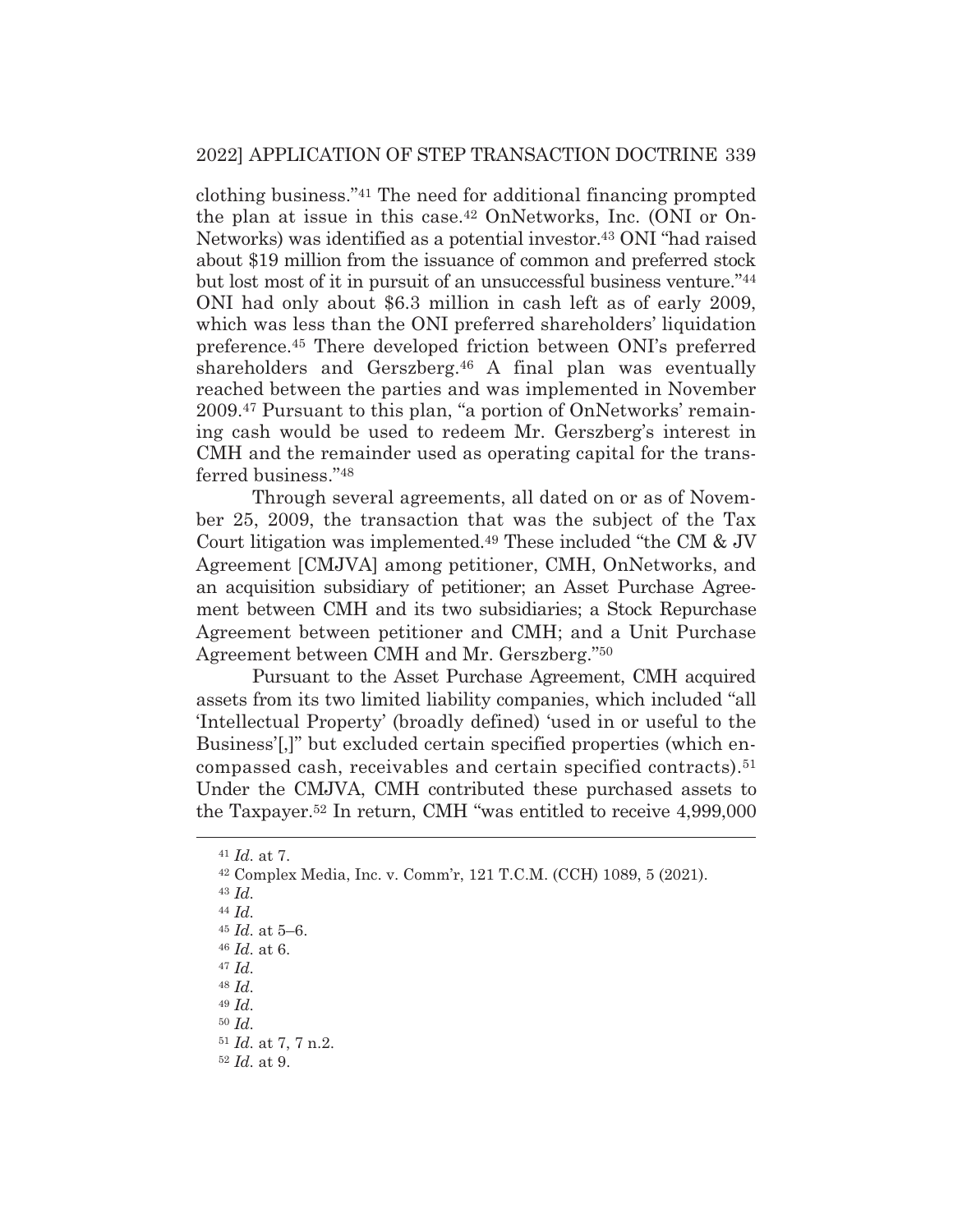of ... [the Taxpayer's] common stock."53 Also pursuant to the CMJVA, an acquisition subsidiary of the Taxpayer simultaneously merged into ONI, with ONI surviving, as a subsidiary of the Taxpayer.54 As discussed in the Tax Court memorandum opinion, the Taxpayer's assertion that the control requirements of section 351 were satisfied was based "on the proposition that the On-Networks preferred shareholders were transferors in the transaction along with CMH."55

 The Tax Court pointed out that "[t]he merger of petitioner's acquisition subsidiary into OnNetworks was approved by a shareholder consent executed by one of OnNetworks' common shareholders and six of its preferred shareholders, who together held stock with 67.5% of the voting rights of all of the OnNetworks stock."56 In the merger, ONI's formerly preferred shareholders received 2,731,808 preferred shares in the Taxpayer,<sup>57</sup> and ONI's former common stock was cancelled without any consideration.<sup>58</sup>

 The Tax Court noted that there were inconsistencies with respect to how the Taxpayer and the other parties to the transaction viewed the ONI merger.59 The CMJVA "expresses the intent of the parties to that agreement that the merger of petitioner's acquisition subsidiary into OnNetworks qualify as a reorganization within the meaning of Section 368(a) of the Code."60 The Tax Court indicated, however, that "[b]y contrast the description of

<sup>58</sup> *Id.* at 10. The Tax Court explained that:

[f]or the purpose of allocating merger consideration among OnNetworks shareholders, the merger was treated as a liquidation under the terms of OnNetworks' certificate of incorporation because the aggregate merger consideration did not constitute a majority voting interest in petitioner. Because the value of the merger consideration was less than the liquidation preference to which OnNetworks preferred shareholders were entitled, they received all of that consideration.

*Id.* at 10 n.5.

<sup>59</sup> *See id.* at 10. <sup>60</sup> *Id.*

<sup>53</sup> *See id.*

<sup>54</sup> *Id.*

<sup>55</sup> *See id.* at 24.

<sup>56</sup> *Id.* at 9.

<sup>57</sup> *Id.* The 2,731,808 preferred shares in the Taxpayer, owned by the former ONI preferred shareholders "could be converted into 3,122,843 common shares of [the Taxpayer]." *Id.* at 13 n.7.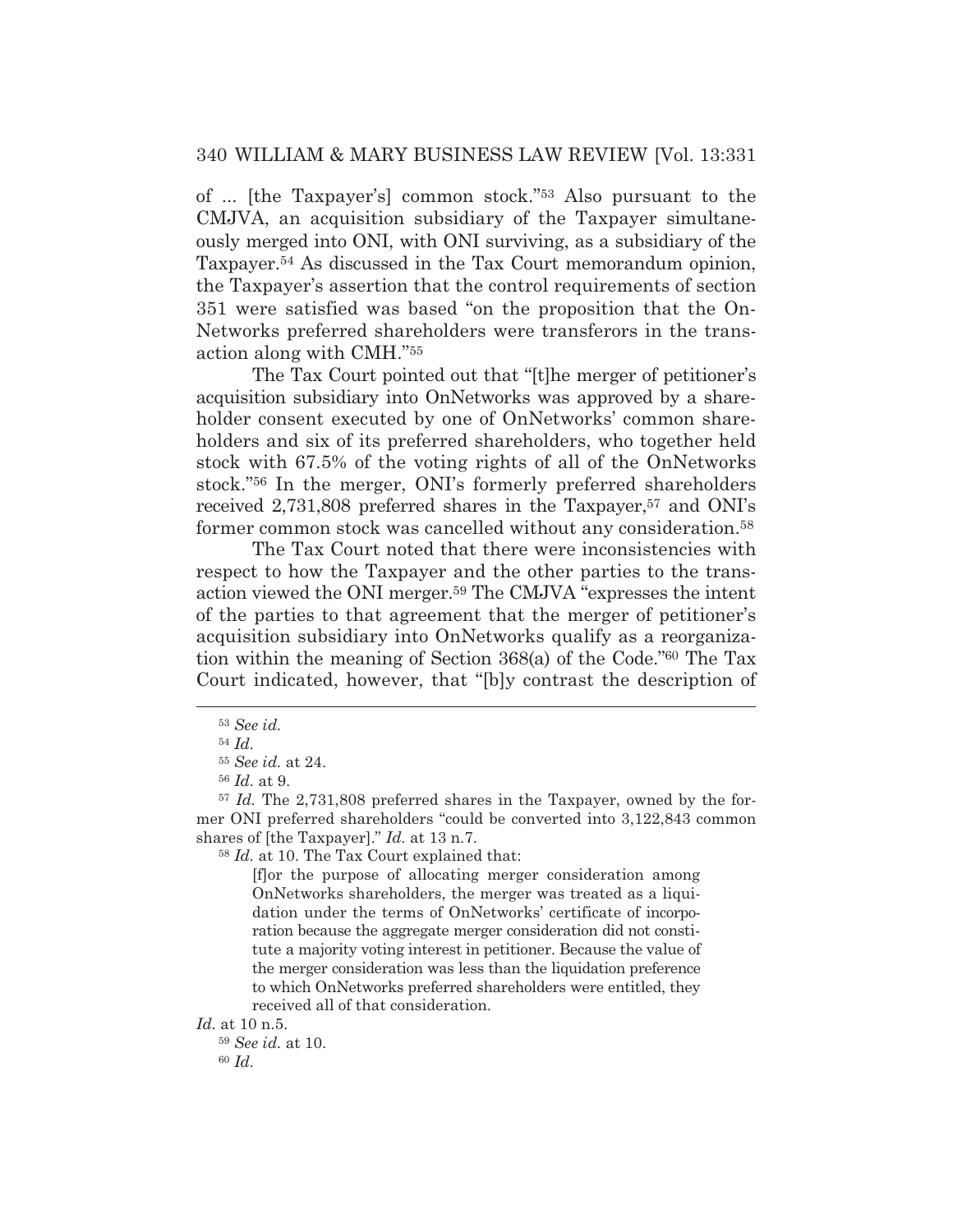the expected Federal income tax consequences of the merger included in the Information Statement prepared in connection with the transaction states: 'In general, the Merger will be treated as a non-taxable transaction to the stockholders under Section 351 of the Code.'"61

 The Stock Repurchase Agreement "provided for CMH's sale of 1,875,000 of ... [the Taxpayer's] common stock back to ... [the Taxpayer] in exchange for \$3 million in cash, with \$2.7 million to be paid at closing on November 25, 2009, and an additional payment of \$300,000 to be made on January 3, 2011."62 Gerszberg's interest in CMH was bought out pursuant to the Unit Repurchase Agreement.63 In redemption of 1,875,000 shares of the Taxpayer's common stock, he received through his ownership in CMH, "an immediate payment of \$2.7 million in cash and the partnership's assignment to Mr. Gerszberg of its right to the additional future cash payment."64

 In terms of tax reporting by the parties, the Form 1065 partnership tax return filed by CMH did not reflect the receipt from the Taxpayer of \$2.7 million in cash to redeem Gerszberg's interest.65 Gerszberg's 2009 Form 1040 does, however, report \$4,262,162 of long-term capital gain in connection with the redemption of his interest in CMH, representing the excess of the \$2.7 million cash received and a reported negative basis of \$1,562,142.66 His Form 1040 for 2011 reflected as "Other income" the \$300,000 received from the Taxpayer.<sup>67</sup> \$4,808 was reported as an amortization expense by CMH in 2009.68 This related to eight trademarks and a domain name.69 The same \$4,808 was reflected in the Taxpayer's returns for the years at issue as a carryover basis from the transfer from CMH,70 along with

<sup>67</sup> *Id.*

<sup>61</sup> *Id.*

<sup>62</sup> *Id.* at 11.

<sup>63</sup> *Id.* at 10.

<sup>64</sup> *Id.* at 12.

<sup>65</sup> *See id.* at 14. Neither did it reflect the right to \$300,000 of additional payment due January 3, 2011. *See id.* at 11.

<sup>66</sup> *See id.* at 17.

<sup>68</sup> *Id.* at 14.

<sup>69</sup> *See id.*

<sup>70</sup> *Id.*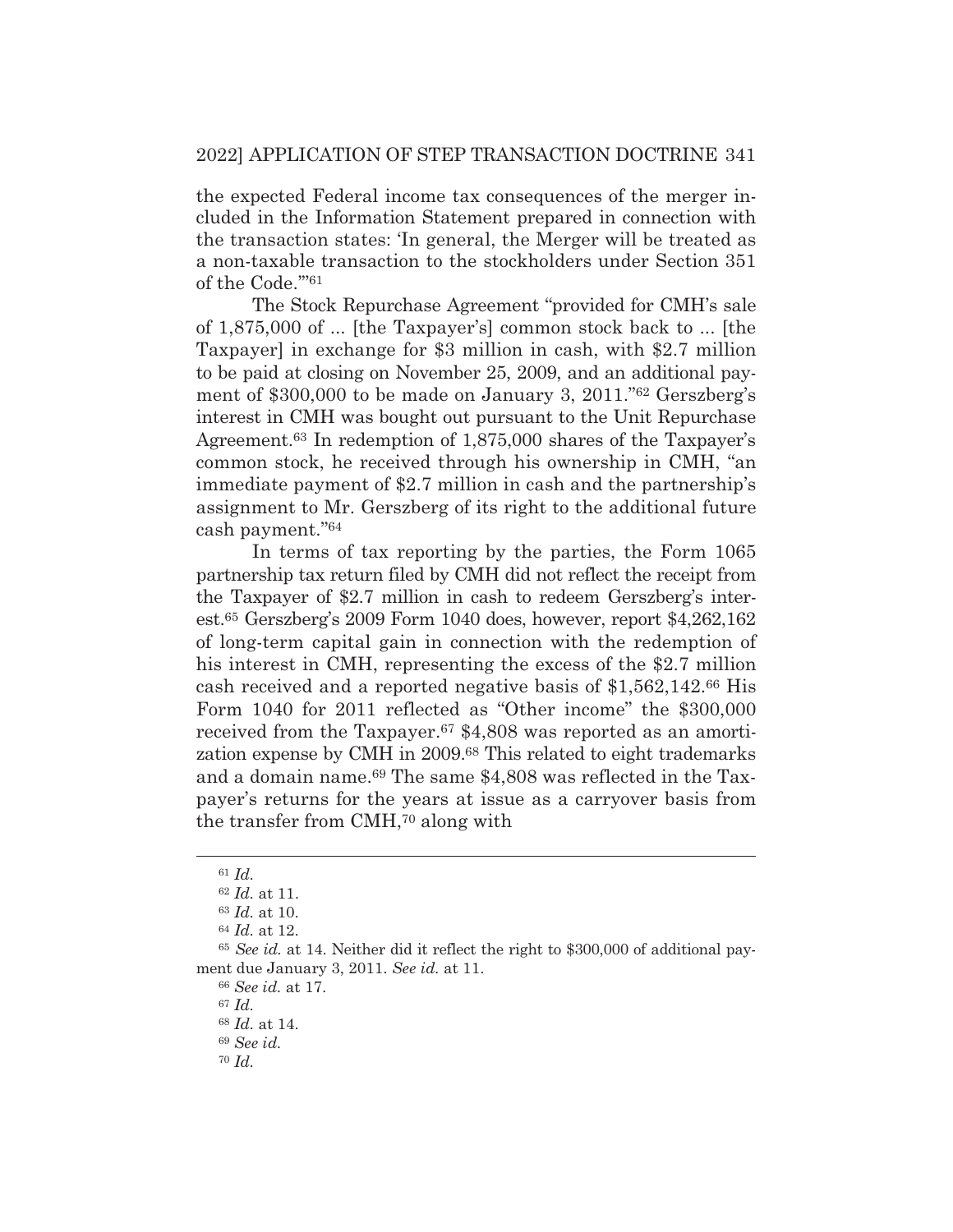an additional \$200,000 in respect of an 'intangible asset' acquired on November 25, 2009, with an unadjusted cost or basis of \$3 million (equal to the sum of the \$2.7 million immediate cash payment and the \$300,000 deferred payment petitioner was required to make in the redemption of 1,875,000 of the shares.71

The Taxpayer's returns also reflected other deductions for depreciation and amortization.72 The Taxpayer's and CMH's 2009 tax returns provided disclosures "under section 1.351-3, Income Tax Regs. [that] ... the transferred assets [had] a fair market value of \$8 million and an aggregate basis of \$237,702."73

 For the years at issue, the Service had disallowed certain amortization deductions claimed by the Taxpayer.74 Pursuant to section 197, an item's cost is amortized "ratably over the 15-year period beginning with the month in which such intangible was acquired"75 if it comes within the statutory definition of "amortizable section 197 intangible."76 Professors Boris T. Bittker and Lawrence Lokken observed that "[t]his term includes most intangibles acquired in the purchase of a trade or business and a few separately acquired intangibles."77 The Tax Court explained that "[i]f a section 351 exchange includes a section 197 intangible, the transferee corporation is treated as the transferor shareholder 'with respect to so much of the adjusted basis in the hands

77 BORIS T. BITTKER & LAWRENCE LOKKEN, FED. TAX'N INCOME, EST.& GIFTS ¶ 23.4.2 (2d/3d ed. 1993–2019, updated Mar. 2021). The Tax Court elaborated that:

To qualify as "amortizable section 197 intangibles", most section 197 intangibles have to meet three conditions. First, the taxpayer must have acquired the asset after August 10, 1993 (section 197's date of enactment). Sec. 197(c)(1)(A). Second, the taxpayer has to hold the asset in connection with the conduct of a trade or business or other income-producing activity. Sec.  $197(c)(1)(B)$ . And third, subject to enumerated exceptions, the asset cannot have been created by the taxpayer*.* Sec. 197(c)(2). The exclusion for self-created intangibles does not apply to governmental licenses or permits, covenants not to compete, franchises, trademarks, or trade names.

*Complex Media, Inc.*, 121 T.C.M. (CCH) at 19.

<sup>71</sup> *Id.* at 14–15.

<sup>72</sup> *See id.* at 15.

<sup>73</sup> *Id.* at 16.

<sup>74</sup> *See id.* at 17.

<sup>75</sup> I.R.C. § 197(a).

<sup>76</sup> I.R.C. § 197(b).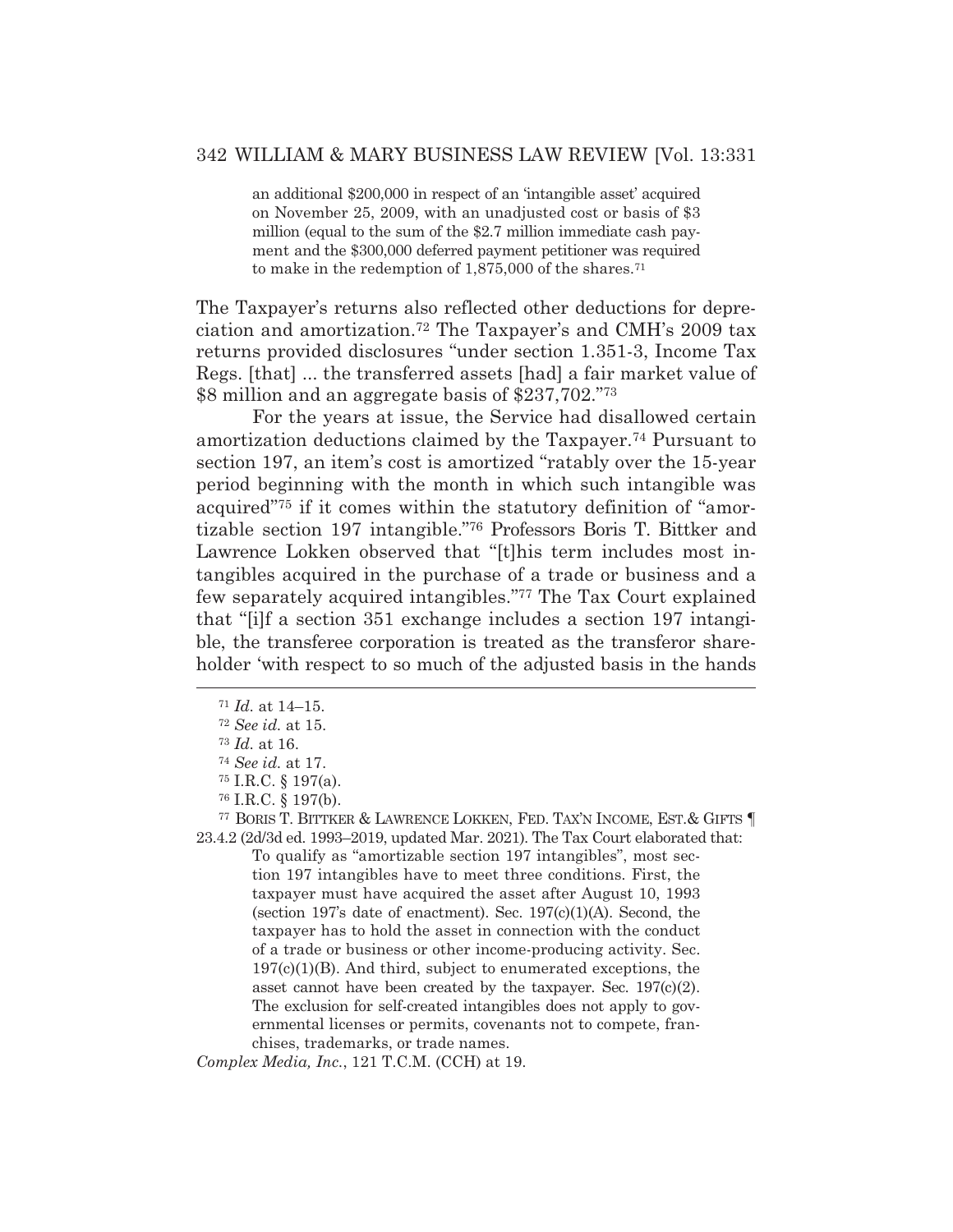of the ... [corporation] as does not exceed the adjusted basis in the hands of the transferor."<sup>78</sup> In other words, "[t]he corporation, in effect, steps into the transferor's shoes and can 'continue to amortize its adjusted basis, to the extent it does not exceed the transferor's adjusted basis, ratably over the remainder of the transferor's 15-year amortization period."79 In addition, "[a]ny increase in the basis of the section 197 intangible allowed by section 362(a) as a result of gain recognized by the shareholder is treated as though the corporation acquired the asset other than in a section 351 exchange (i.e., by purchase)."80

 The Taxpayer's assertion that section 351 applied presumably was dictated by what was best taxwise for the CMH partners, which was to limit the recognition of realized gain as much as possible by virtue of section 351, and "the duty of consistency."<sup>81</sup> As noted, one might surmise that the Service's seemingly unprincipled position to agree that the transaction came under section 351 was apparently motivated by its goal of limiting the Taxpayer's amortization deductions, under circumstances when assessing the CMH partners for a flawed section 351 transfer was barred by the statute of limitations.82

*Id.* at 31 n.13.

<sup>82</sup> *See id.* at 21. As noted in an earlier footnote, this might be unfair and the Service could possibly have concluded that the ONI merger satisfied the requisite

<sup>78</sup> *Complex Media, Inc.*, 121 T.C.M. (CCH) at 20 (citing § 197(f)(2)(A)). <sup>79</sup> *Id.*

<sup>80</sup> *Id.* at 21 (citing Reg. § 1.197-2(g)(2)(ii)(B)).

<sup>81</sup> *Id.* at 30–31. In a footnote the Tax Court stated that:

<sup>[</sup>W]e cannot rule out the possibility that petitioner's abandonment of its sec. 351 theory would be contrary to factual representations made by CMH or its partners on which the Commissioner relied in determining the partners' tax liabilities for their taxable years ended December 31, 2009. The period of limitations on assessing deficiencies in the partners' tax for those years would likely have expired by now in the absence of extensions. *See sec. 6501(a)*. Were petitioner to abandon its claim that the exchange in issue was covered by sec. 351 and, in response, respondent invoked the duty of consistency, we would need to determine whether the economic interests of CMH and petitioner were sufficiently identical for representations made by CMH and its partners to be binding on petitioner. It suffices for present purposes to note that, not only has petitioner consistently argued for the application of sec. 351; it might be prevented from arguing to the contrary.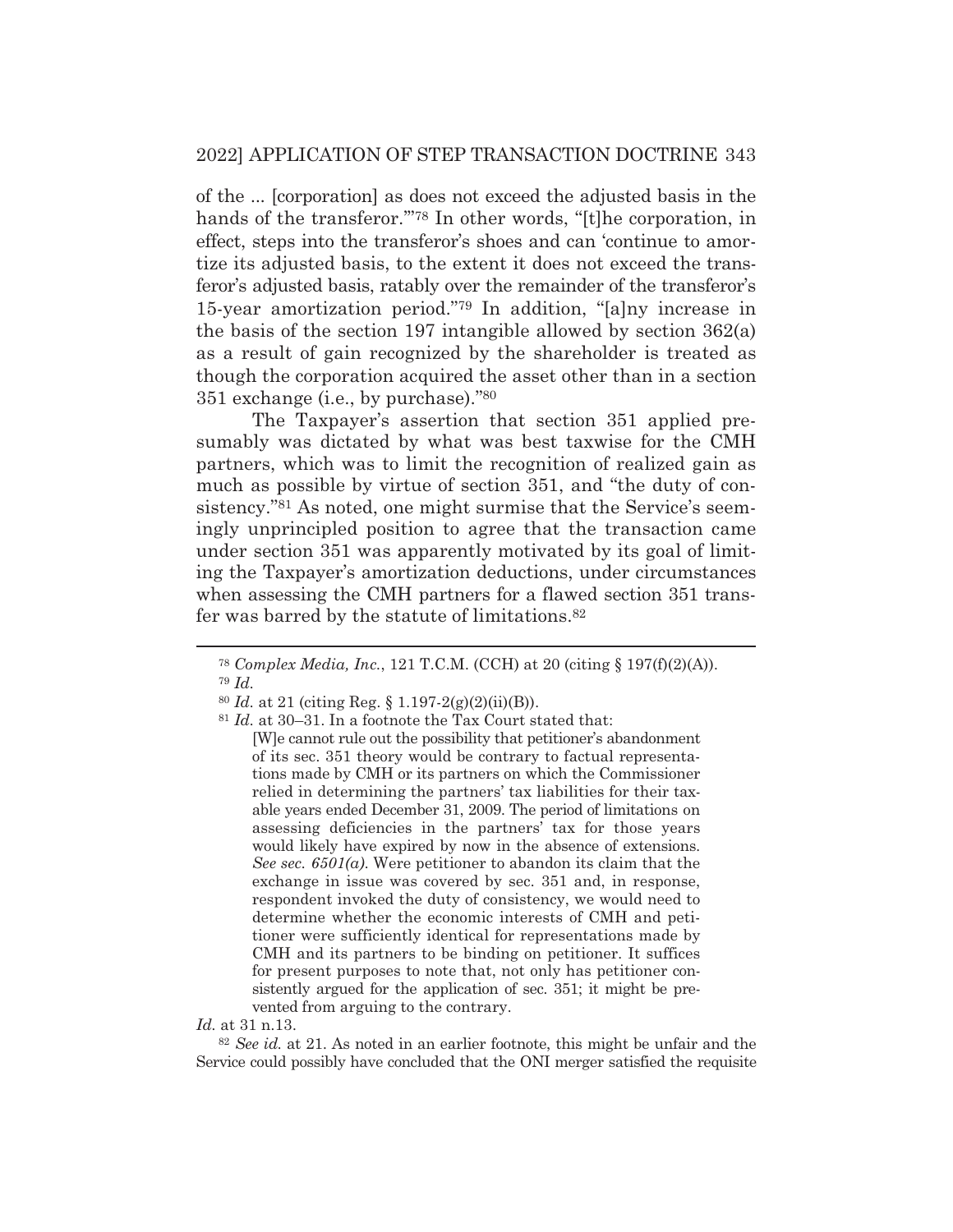Without the possible application of the ONI merger, it was abundantly clear that control requirement for section 351 was not fulfilled.83 The Tax Court explained that "[t]he 5 million common shares in petitioner that CMH would have held without regard to the immediate redemption of 1,875,000 of those shares would have provided CMH with only about 61.6% of the aggregate voting power of all of control of petitioner immediately after the exchange."84 Furthermore, the Tax Court, citing *Intermountain Lumber Co. v. Commissioner*,85 discussed in Section II.B of this Article stated the redemption of the 1,875,000 of the Taxpayer's common stock issued to CMH needed to be considered in determining control, since "CMH was not free to determine whether to keep those 1,875,000 shares."86 That is, after one gives effect to the Unit Purchase Agreement, "the redemption reduced CMH's share of the aggregate voting power of petitioner's outstanding voting stock from about 61.6% to just over 50%  $(3,125,000 \div$  $(3,125,000 + 3,122,843) = 50.02\%$ ."87

 The Taxpayer asserted that the ONI merger provided the requisite control.88 More precisely, the Taxpayer argued that under the CMJVA, the transactions:

For income tax purposes, [should be treated] as a simultaneous (i) contribution of certain operating assets by CMH to Petitioner in exchange for common stock in Petitioner and (ii) contribution of the outstanding stock of ONI by the preferred stockholders of ONI to Petitioner in exchange for all of the preferred stock of Petitioner.89

<sup>88</sup> *Id.* at 24.

control for section 351 to apply. *See supra* note 16 and accompanying text. If so, the Service certainly should have explained this to the Tax Court.

<sup>83</sup> *See Complex Media, Inc.*, 121 T.C.M. at 22–23.

<sup>84</sup> *Id.*; The Tax Court described the calculation of the 61.6% figure as follows: " $(5,000,000 \div (5,000,000 \div 3,122,843)$  common shares into which petitioner's preferred stock was convertible))." *Id.* at 23.

<sup>85</sup> *See* 65 T.C. 1025, 1034 (1976).

<sup>86</sup> *Complex Media, Inc.*, 121 T.C.M. at 24.

<sup>87</sup> *Id.* at 24. The Taxpayer in fact argued that the redemption should be considered part of the section 351 transaction pursuant to the step transaction doctrine, which provided it with additional amortizable inside basis if boot characterization (as part of a section 351 transaction) was ultimately respected, which it was. *See id.* at 65.

<sup>89</sup> *Id.* (internal quotation marks omitted).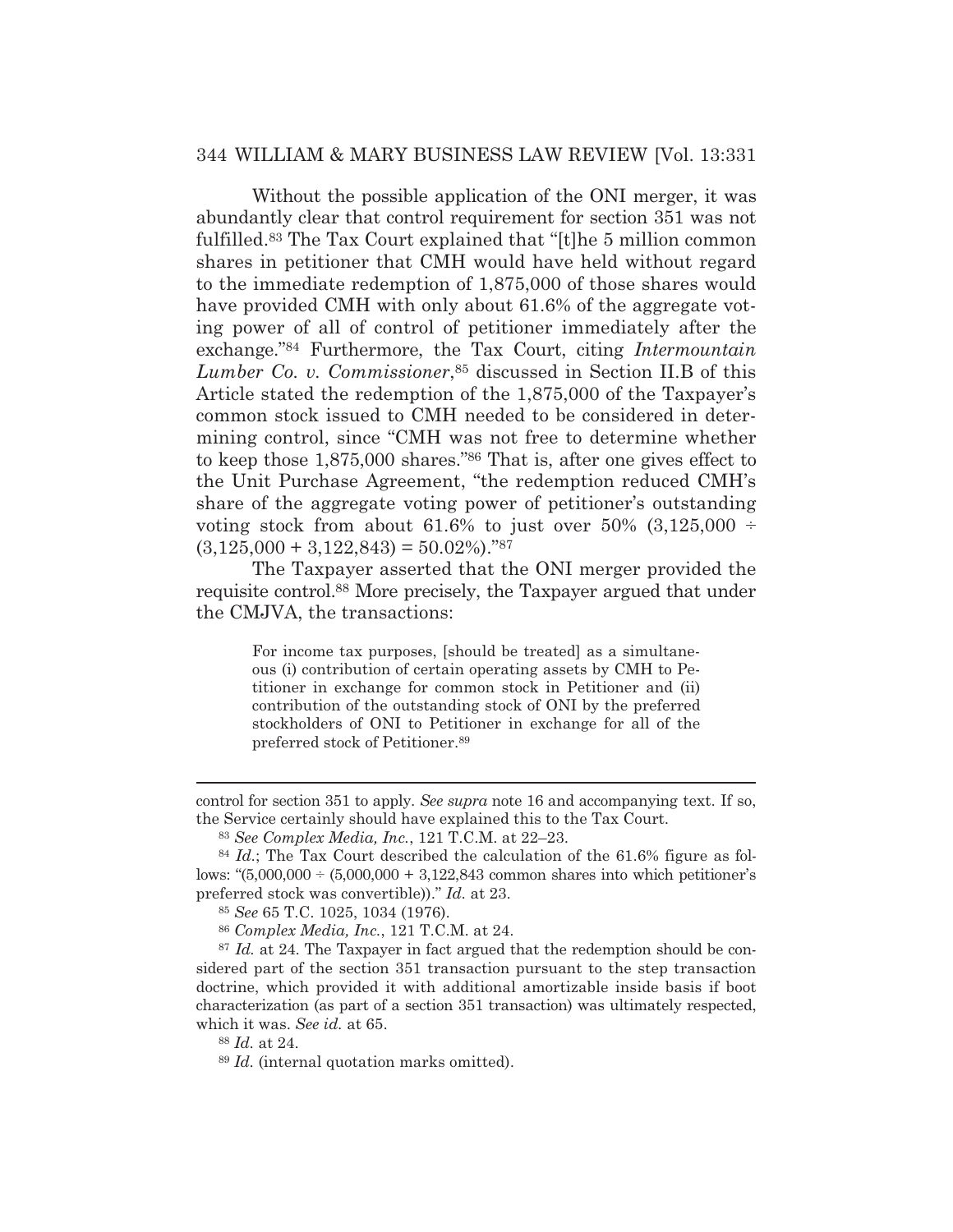Under the Taxpayer's theory, which the Tax Court grudgingly acceded to because of the Service's acquiescence, there were "the two transferors, ... CMH and the preferred stockholders of ONI, [which together] owned 100% of the outstanding stock of Petitioner."90

 The Tax Court spent several pages explaining why the Taxpayer's position that section 351 applied was at least arguably unsound, before it reluctantly acceded to the parties' agreement in this matter.91 The court concluded this aspect of the case by stating that "[a]lthough we are not convinced that, as a matter of law, petitioner's acquisition of the assets of the transferred business was part of an exchange to which section 351 applies, we will treat it as such in disposing of the cases before us."<sup>92</sup> The Tax Court may have thought this proper because both parties agreed to this treatment.93 It is certainly, however, worth considering the court's reasoning as to why utilizing the ONI merger to establish the necessary control was, at least, questionable.

 The Tax Court stated at the outset of its analysis that "[c]ontrary to petitioner's characterization of the transaction, On-Networks' preferred shareholders did not actually contribute any property to petitioner."94 Furthermore, "the stock the OnNetworks preferred shareholders surrendered in the merger was not the same type of stock that petitioner received in the merger."95 This is because the Taxpayer's shares in ONI were obtained by "conversion in the merger of its common stock in its acquisition subsidiary."96

 The Tax Court pointed out that "[i]n implicit recognition that it did not actually receive property from the OnNetworks preferred shareholders, petitioner cites Rev. Rul. 67-448, 1967-2 C.B. 144 ...."97 The Taxpayer's theory was that:

<sup>96</sup> *See id.*

<sup>97</sup> *Id.*

<sup>90</sup> *Id.* at 25.

<sup>91</sup> *See id.* at 30.

<sup>92</sup> *Id.*

<sup>93</sup> *See id.*

<sup>94</sup> *Id.* at 25. In a footnote the court added that ONI's "preferred shareholders could not have contributed to petitioner 'the outstanding stock' of OnNetworks because they did not own all of that stock. Other shareholders owned common stock in OnNetworks until that stock was canceled in the merger." *Id.* at 25 n.11.

<sup>95</sup> *Id.* at 25.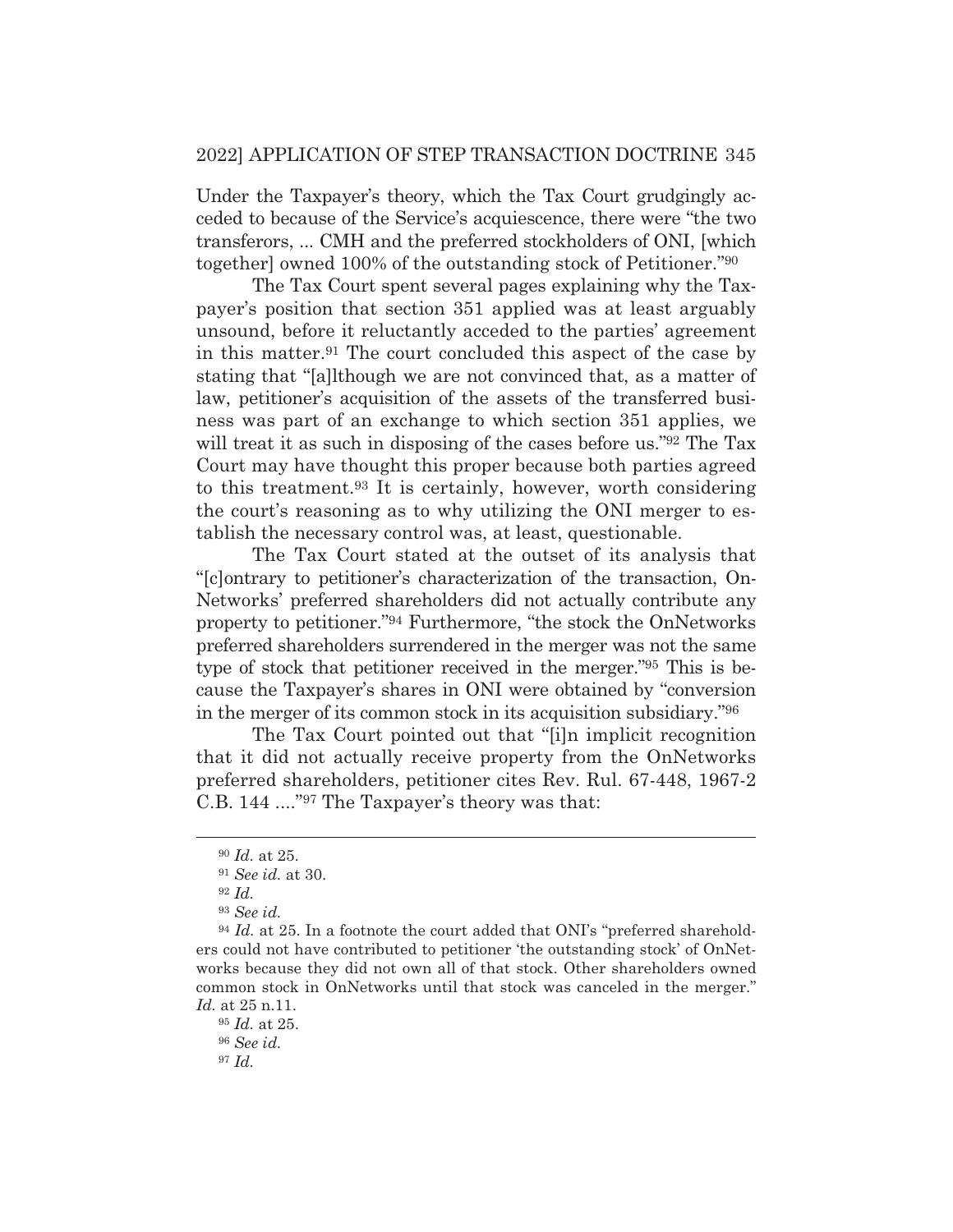Where a parent corporation [i.e., the Taxpayer] forms a transitory merger subsidiary which merges into a target corporation [i.e., ONI], with the target corporation surviving, and the parent corporation then issues its stock to the former shareholders of the target corporation, the transaction is treated as an acquisition by the parent corporation of the stock of the target.98

 The court indicated that the ruling amounted to a pre-section 368(a)(2)(E) reverse triangular merger that the Service found was qualified as a "B" reorganization, i.e., section  $368(a)(1)(B)$ .<sup>99</sup> The Tax Court pointed out, however, that the Taxpayer "fail[ed] to acknowledge potentially material differences between the facts posited in Rev. Rul. 67-448 ... and those of its transaction."100 The Tax Court explained:

> The ruling [Rev. Rul. 67-448] involved an acquiring corporation, P, that sought to acquire the business of a public utility, Y. Because of Y's status as a regulated entity, its corporate existence had to be maintained—that is, P had to acquire Y's stock rather than its assets. But not all of the Y shareholders were willing to surrender their Y stock to P. So P transferred shares of its voting stock to an acquisition subsidiary, S, in exchange for S stock. S then merged into Y. In the merger, P's stock in S was converted into Y stock. ... The Y stock that P ended up owning was the same type of stock that Y's former shareholders had owned. The ruling gives no indication that Y had more than one class of stock outstanding before the merger. By contrast, the results of the merger by which petitioner acquired On-Networks cannot be readily explained without acknowledging the role played by petitioner's acquisition subsidiary.... [T]he stock that petitioner ended up with—OnNetworks common stock was not the type of stock held by those OnNetworks shareholders who participated in the merger. Treating the OnNetworks preferred shareholders as transferors in the exchange in which petitioner acquired the assets of the transferred business would require not only disregarding petitioner's acquisition subsidiary but also treating the OnNetworks preferred stock as being, in substance, common stock.101

<sup>98</sup> *Id.* at 25–26.

<sup>99</sup> *See id.* at 26.

<sup>100</sup> *Id.* at 27.

<sup>101</sup> *Id.* at 26, 28. There were other rulings where the Service held that stock received by transferors should be aggregated with stock received in reorganizations for purpose of determining if the section 351 control requirement was met. *See, e.g.*, Rev. Rul. 68-357, 1968-2 C.B. 144 & Rev. Rul. 76-123, 1976-1 C.B.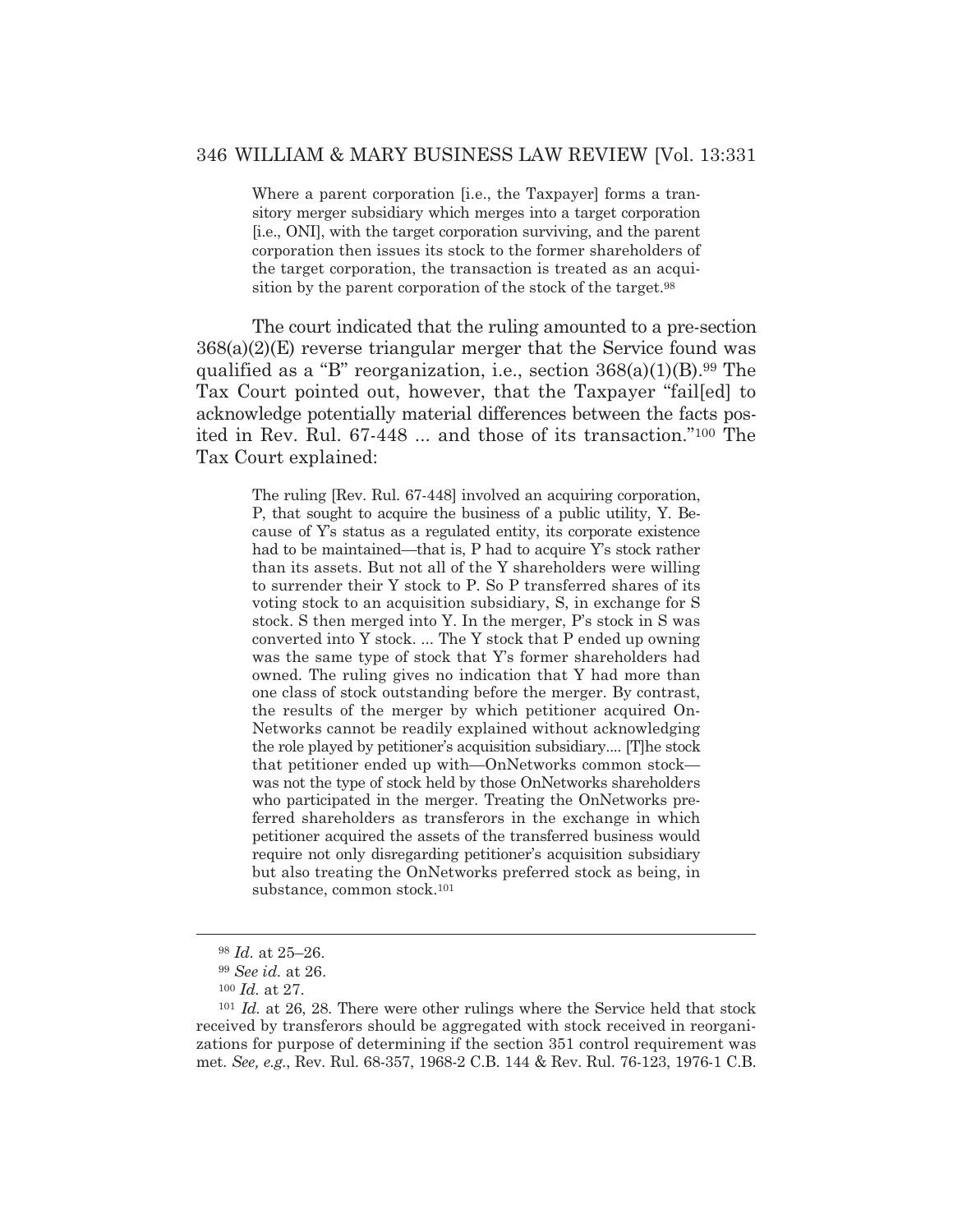Next, the Tax Court criticized an assertion by the Taxpayer that "before the merger of its acquisition subsidiary into OnNetworks, '[t]he ONI Preferred Shareholders ... represented all of ONI's remaining shareholders.'"102 The Tax Court stated that this "suggestion is factually inaccurate. The common stock of On-Networks outstanding before the merger was not canceled until the effective time of the merger."103

 Preemptively, the Tax Court addressed the differences between the Supreme Court decision of *Helvering v. Alabama Asphaltic Limestone Co.*104 and the case at bar.105 *Alabama Asphaltic Limestone* addressed whether a transaction qualified as a tax-free reorganization where the taxpayer had acquired assets of an insolvent corporation.106 The Tax Court pointed out that the Court rejected the Service's argument that this was not a valid reorganization "because the shareholders of the insolvent corporation did not maintain a propriety interest in the taxpayer."107 The Court reasoned "that the equity interest in the insolvent corporation had shifted, at some point before the transaction in issue, from the corporation's shareholders to its creditors."108 The Tax Court believed that there were major differences between the transaction it was assessing and that of *Alabama Asphaltic Limestone*.109

The Tax Court noted that:

By contrast, it is not obvious that the decline in value of On-Networks assets below the liquidation preference of its preferred stock gave its preferred shareholders "effective command" over the disposition of the corporation's property. That the shareholder consent that approved the merger was joined by one of OnNetworks' common shareholders suggests that the corporation's

<sup>103</sup> *Id.*

<sup>108</sup> *Id.*

<sup>94.</sup> In Rev. Rul. 84-44, however, the Service held that in a Section  $368(a)(1)(D)$ forward triangular merger, the shares of the entity X being merged into S, a subsidiary of P, "are not taken into account with the P stock received by Y [a transferor of property to P] in determining whether the requirements of section 351 of the Code have been met." 1984-1 C.B. 105.

<sup>102</sup> *See Complex Media, Inc.*, 121 T.C.M. (CCH) at 28.

<sup>104</sup> *See* 315 U.S. 179, 184–85 (1942).

<sup>105</sup> *See Complex Media, Inc.*, 121 T.C.M. (CCH) at 26.

<sup>106</sup> *Helvering*, 315 U.S. at 180–81.

<sup>107</sup> *Complex Media, Inc.*, 121 T.C.M. (CCH) at 29.

<sup>109</sup> *Id*. (citing Helvering v. Ala. Asphaltic Limestone Co., 315 U.S. 179 (1942)).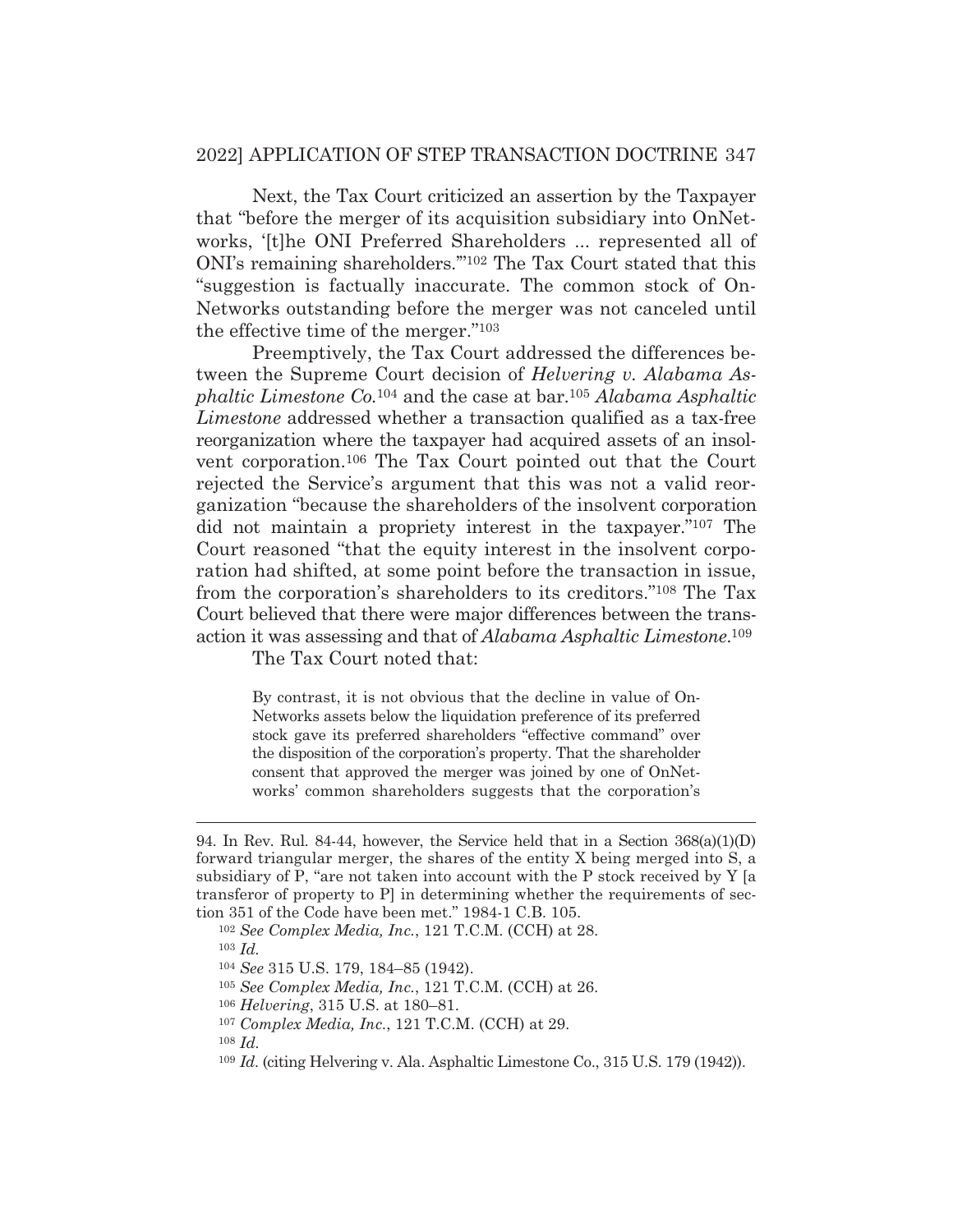preferred shareholders did not have sufficient voting power, by themselves, to approve the transaction. If the holders of the OnNetworks preferred stock could not have unilaterally approved the merger, or forced a liquidation of the corporation, they would have had less control over the disposition of the corporation's assets than the creditors of the insolvent corporation in *Ala. Asphaltic*.110

 The Service's concession as to the applicability of the ONI merger in satisfying the section 351 control test precluded the court from providing a definitive decision as to how much deviation in form is permissible.111 It is submitted that it would have been far better in the interest of sound tax administration had this issue been properly adjudicated.<sup>112</sup> The revenue loss from enhanced amortization deductions by virtue of a stepped-up inside tax basis should not have been the Service's primary concern.

 The Tax Court's remaining decision-making, after it assumed section 351 applied, is certainly worth examining. First, the Tax Court categorically rejected the Service's assertion that the Taxpayer had not acquired amortizable assets from CMH.113 The Tax Court indicated that "[a]ccepting that petitioner acquired the assets of the transferred business in a section 351 exchange, it follows that petitioner stepped into CMH's shoes in regard to the amortization of any amortizable section 197 intangibles included in the transfer."114 The court later commented that it did "not understand respondent's repeated denials that petitioner acquired amortizable ... intangibles from CMH."115 It characterized the Service's position as "demonstrably incorrect."116

 The Tax Court was troubled by the Service's apparent misunderstanding of the facts, stating that its "position [not to treat the Taxpayer as receiving amortizable section 197 intangibles from

<sup>110</sup> *Id.* at 29–30 (citing *Ala. Asphaltic Limestone Co.*, 315 U.S.) 111 *Id*. at 30–31. 112 *See supra* note 16 and accompanying text.

<sup>113</sup> *Complex Media, Inc.*, 121 T.C.M. (CCH) at 34. 114 *Id.* at 32.

<sup>115</sup> *Id.* The Tax Court also pointed out that the Service initially argued that the Taxpayer was not entitled to any amortization deductions "[b]ut the Stipulation of Facts that the parties executed on the day of trial suggests that respondent now accepts that petitioner is entitled to \$4,808 of the \$204,808 that he initially disallowed." *Id.*

<sup>116</sup> *Id.*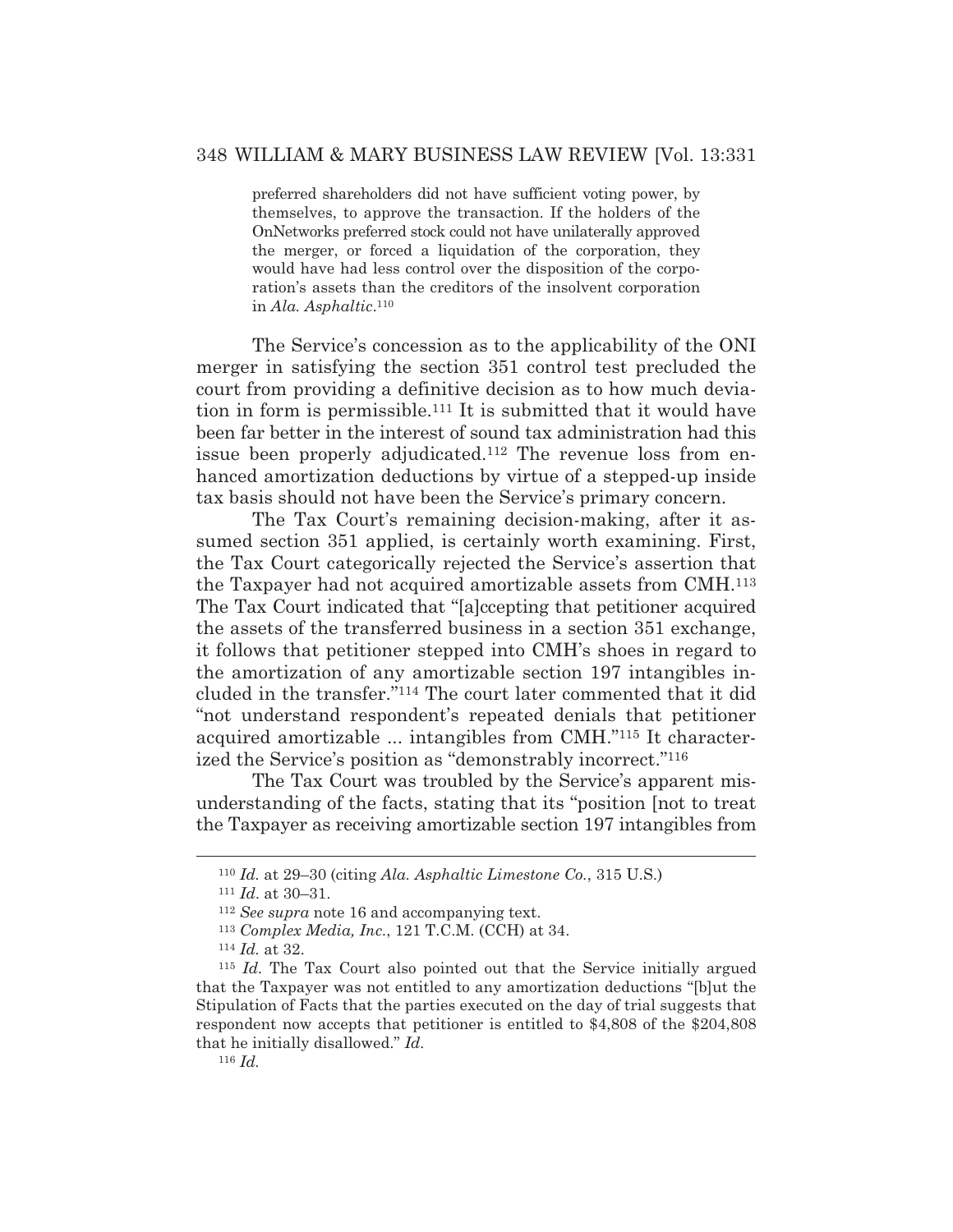CMH] may be explained, in part, by ... [its] apparent confusion about the relevant transaction."117 The court explained that "[a]lthough respondent consistently refers to the transaction in which petitioner acquired the assets of the transferred business as a 'merger/reorganization,' it was neither."118 The Tax Court observed that "[c]oncurrently with petitioner's acquisition from CMH of the assets of the transferred business, petitioner's acquisition subsidiary merged into OnNetworks. But those two transactions were distinct."<sup>119</sup> The court further expounded that "[i]n the merger, petitioner exchanged the stock of its acquisition subsidiary for OnNetworks stock. It acquired nothing in the merger from CMH; the partnership did not participate in the merger."120

 The Tax Court then addressed the Taxpayer's ability to disavow the form of the transaction with respect to the redemption of some of the Taxpayer's shares held by CMH to finance Gerszberg's exit.121 The court explained that "[u]nder the form of the transaction prescribed by the governing agreements, CMH's transfer of the assets of the transferred business and petitioner's redemption of some of the common shares CMH was entitled to receive for those assets were separate transactions."122 The Service's position was that the Taxpayer "cannot treat the cash and deferred payment right as boot in the section 351 exchange."123 Instead of drawing the line with respect to whether section 351 control was met, the Service did so with respect to the Taxpayer's assertion that the redemption of its shares from CMH should be treated as the payment of taxable boot in a section 351 transfer.124 In challenging boot treatment, the Service asserted that the Taxpayer was "bound by ... the terms of the relevant agreements [and] or the form of the transactions carried out under the agreements."125 If the Service had succeeded with this argument, which it didn't,<sup>126</sup> the Taxpayer's inside basis would not have

<sup>120</sup> *Id.* (footnote omitted). 121 *Id*. at 48. 122 *Id.* at 36.

<sup>117</sup> *Id.* at 33.

<sup>118</sup> *Id.*

<sup>119</sup> *Id.*

<sup>&</sup>lt;sup>124</sup> *Id.* at 71.

<sup>125</sup> *Id.* at 38.

<sup>126</sup> *Id*. at 47.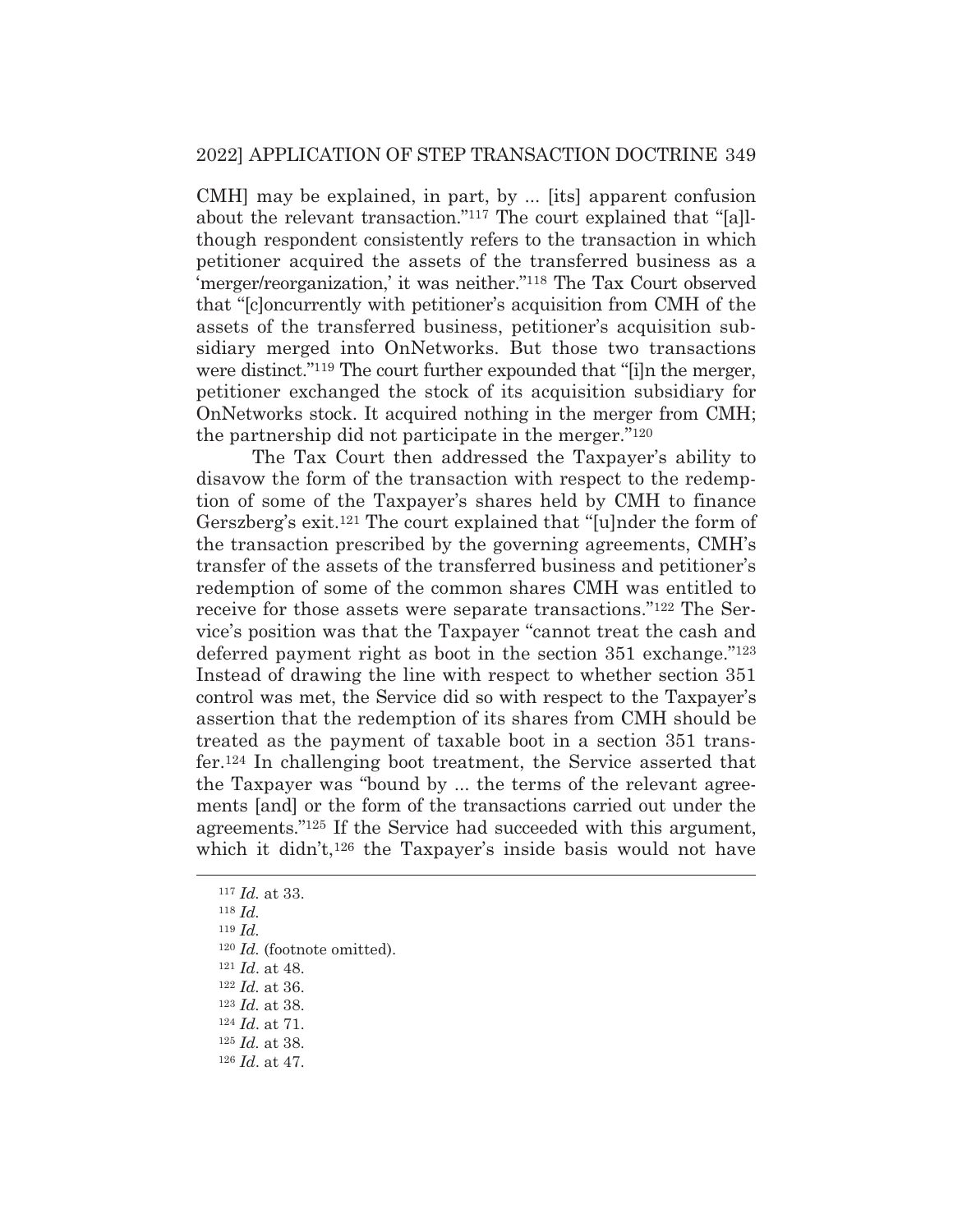been stepped up to reflect boot income to the transferor.127 Under this theory, CMH should have reported its receipt of boot.<sup>128</sup>

 The Service stated that the CMJVA "provided that the sole consideration to which CMH was entitled in exchange for the transferred assets was 4,999,000 shares of petitioner's common stock, and ... under the Stock Repurchase Agreement, CMH received the \$2.7 million cash and \$300,000 deferred payment right in redemption of 1,875,000 shares of petitioner's common stock."129 In other words, the form was two distinct transactions.130 It was not one in which the Taxpayer "had acquired the assets of the transferred business in exchange for 3,124,000 shares of its common stock and \$3 million in current and deferred cash payments."131 The form "instead [was that] of acquiring those assets for 4,999,000 shares of common stock and then immediately redeeming 1,875,000 of those shares in exchange for the cash payments."132

 In analyzing how the law applied to the facts in the case, the Tax Court complained that "[b]oth parties have been somewhat casual in distinguishing between a taxpayer's disavowal of the terms of a contract and disavowal of the form of the transactions implemented under those terms."133 It was particularly critical of the Taxpayer who "insists that it 'is not attempting to in any way vary the terms of the operative agreements ...' [and] alleges that 'there was never any redemption of 1,875,000 shares of Petitioner's common stock.'"134 The Tax Court commented that "[i]f petitioner means that the transactional form was other than a transfer of assets for stock and an immediate redemption of some of that stock, it is disavowing the terms of the relevant agreements, which clearly provide for those two separate steps."135

<sup>135</sup> *Id.* The Tax Court indicated that if instead that the Taxpayer's position was based on "its failure to issue a certificate representing the 4,999,000 common shares it was required to issue and then immediately redeem, that claim, though supported by the record, is irrelevant." *Id.* At an earlier point in the case, the Tax Court noted that the Taxpayer acknowledged it "'envisioned' a redemption of

<sup>127</sup> *Id*. at 65.

<sup>128</sup> *Id*. at 14. <sup>129</sup> *Id.* at 38. <sup>130</sup> *Id*. <sup>131</sup> *Id.* at 43.

<sup>132</sup> *Id*.

<sup>133</sup> *Id.* at 47.

<sup>134</sup> *Id.*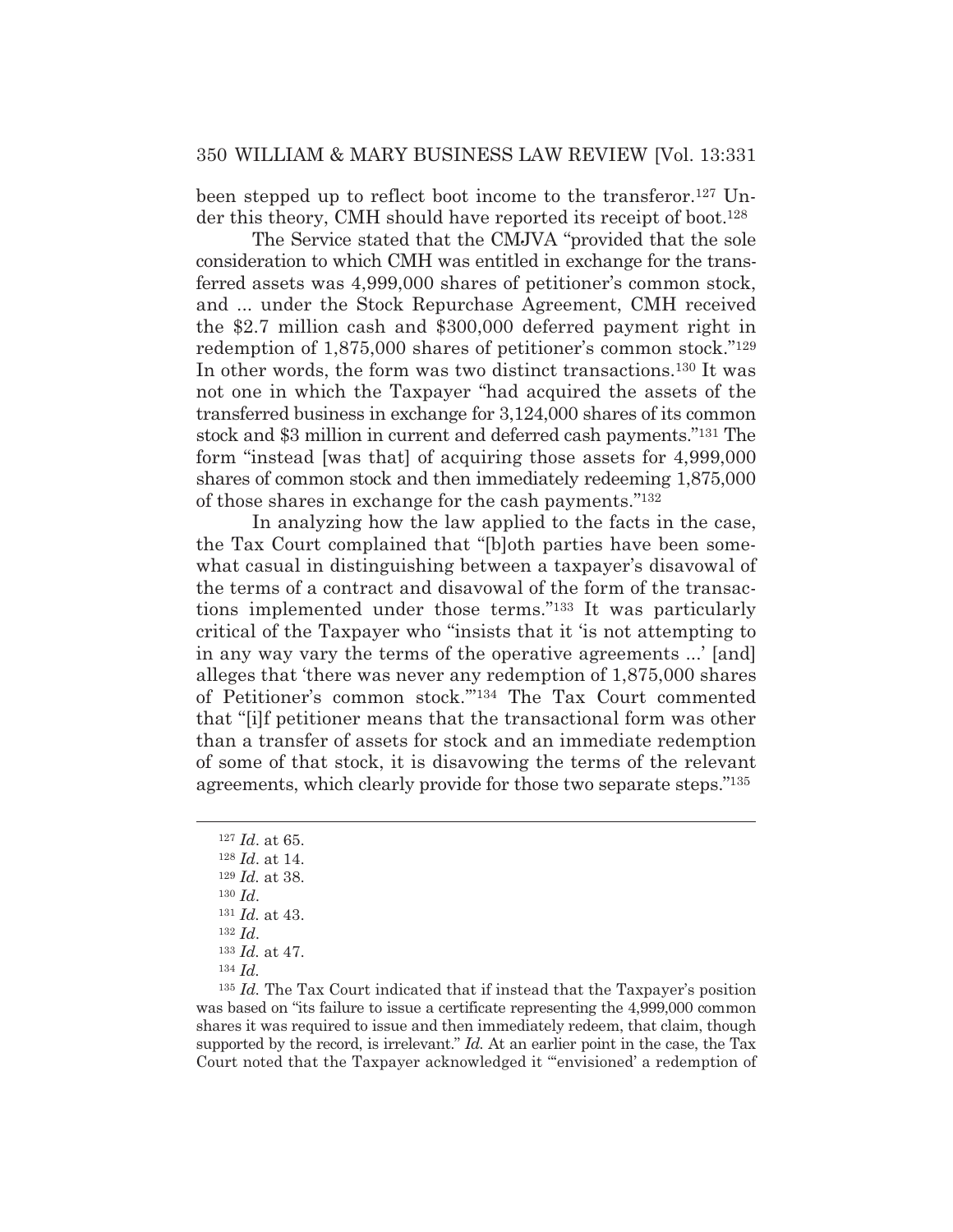The court ultimately determined that the Taxpayer was permitted to "invoke the substance-over-form doctrine" to disavow the form of the contracts.136 In reaching this conclusion, the Tax Court thought that the cases cited by the Service, including the Supreme Court decision, *Commissioner v. National Alfalfa Dehydrating & Milling Co.*, "do not erect an absolute bar to petitioner's disavowal of the form of its transactions."137 The Tax Court acknowledged that at first glance, language in that case articulating what has "sometimes [been] referred to as the 'non-disavowal principle'",138 "would, if read in isolation, suggest an absolute prohibition."139 The language the court was referring to stated that "[w]hile a taxpayer is free to organize his affairs as he chooses, nevertheless, once having done so, he must accept the tax consequences of his choice, whether contemplated or not ... and may not enjoy the benefit of some other route he might have chosen to follow but did not."140 The Tax Court reasoned that if one considered the entire opinion, this sentence "should be interpreted to mean only that a taxpayer's ability to identify an alternative path to a given end result that provides more favorable tax consequences than the path actually taken is not enough to entitle the taxpayer to the desired tax treatment."141

 In applying the facts of *National Alfalfa* to the case at bar, the Tax Court indicated that the Supreme Court decision "establishes only that petitioner cannot justify the claimed amortization deductions merely by observing that it would have been entitled to a step-up in the bases of the transferred assets had the \$2.7 million of cash and \$300,000 deferred payment right been boot in the section 351 exchange."142

<sup>1,875,000</sup> of the shares of common stock that it was required to issue to CMH ... [,]but claims that the redemption 'did not happen.'" *Id.* at 42–43. The Tax Court then chided the Taxpayer that "[n]otwithstanding its claim that the redemption did not actually happen, petitioner devotes considerable attention to the step transaction doctrine, the applicability of which would be irrelevant if, in actual form, the transaction had involved only one step instead of two." *Id.* at 43.

<sup>136</sup> *Id.* at 73.

<sup>137</sup> *Id.* at 48.

<sup>138</sup> *Id.* at 38.

<sup>139</sup> *Id.* at 48.

<sup>140</sup> Comm'r v. Nat'l Alfalfa Dehydrating Milling, 417 U.S. 134, 149 (1974). 141 *Complex Media, Inc.*, 121 T.C.M. (CCH) at 48. 142 *Id.* at 51.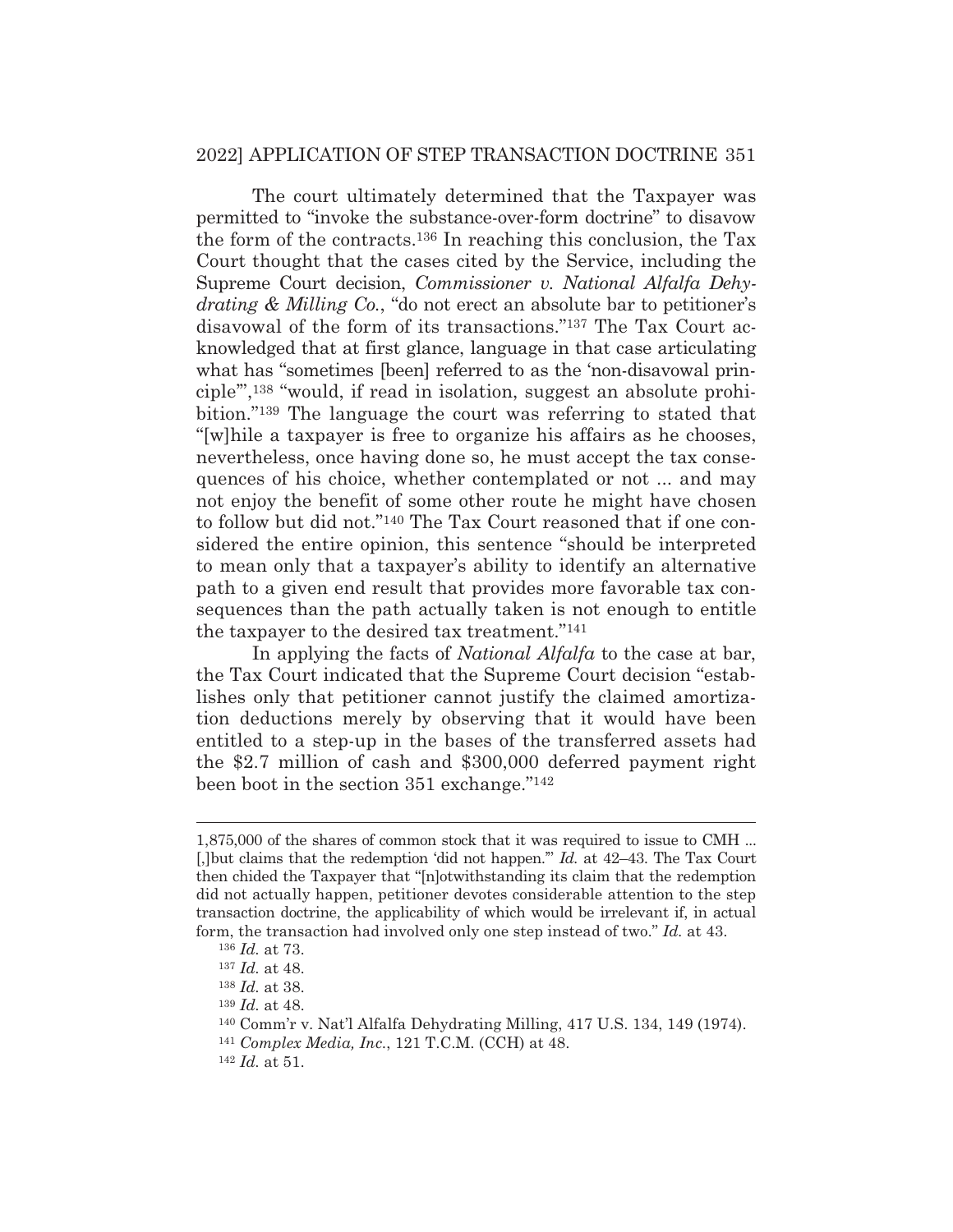A decision that was a major crux of the Service's argument, that the Taxpayer should not be allowed to disavow the form taken, was *Commissioner v. Danielson*.143 *Danielson* stands for the rule that "a party can challenge the tax consequences of his agreement as construed by the Commissioner only by adducing proof which in an action between the parties to the agreement would be admissible to alter that construction or to show its unenforceability because of mistake, undue influence, fraud, duress, etc."144

 In its challenge to the applicability of *Danielson*, the Taxpayer argued that its fact pattern "present[ed] none of the concerns underlying the *Danielson* rule and the strong proof test ... [including that] [t]here is no whipsaw potentially requiring the Respondent to litigate against multiple parties."145 The Tax Court ultimately rejected *Danielson's* applicability, stating that "[t]o the extent that the *Danielson* rule limits a taxpayer's eligibility to disavow the form of its transactions as well as the terms of the contracts that govern those transactions; however, the rule has no application to the cases before us."146 This is because the Tax Court has "never accepted" this rule and only applies it when the case is appealable to a court subscribing to *Danielson* pursuant to the doctrine of *Golson v. Commissioner*.147

 Having decided it was not precluded per se from disavowing the form of the transaction when its substance differs, the court next addressed what the Taxpayer "must show to disavow the form of the transactions."148 The court grappled with the questions as to whether a taxpayer must show more than the Service when it argues the form chosen should be ignored to reflect the economic substance and, "if so, what is the nature and quantum of the required additional showing?"149

 After it examined the relevant case law, the Tax Court opined that more recent decisions reflect that the Tax Court "has become more hospitable to taxpayers seeking to disavow the form of their transactions."150 The court, however, concluded that there

<sup>143 378</sup> F.2d 771, 775 (3d Cir. 1967). 144 Comm'r v. Danielson, 378 F.2d 772, 775 (3d Cir. 1967).

<sup>145</sup> *Complex Media, Inc.,* 121 T.C.M. (CCH) at 45–46.

<sup>146</sup> *Id.* at 53.

<sup>147</sup> *Id.*; Golson v. Comm'r, 54 T.C. 742, 758 (1970).

<sup>148</sup> *Complex Media, Inc.*, 121 T.C.M. (CCH) at 55.

<sup>149</sup> *Id.*

<sup>150</sup> *Id*. at 63.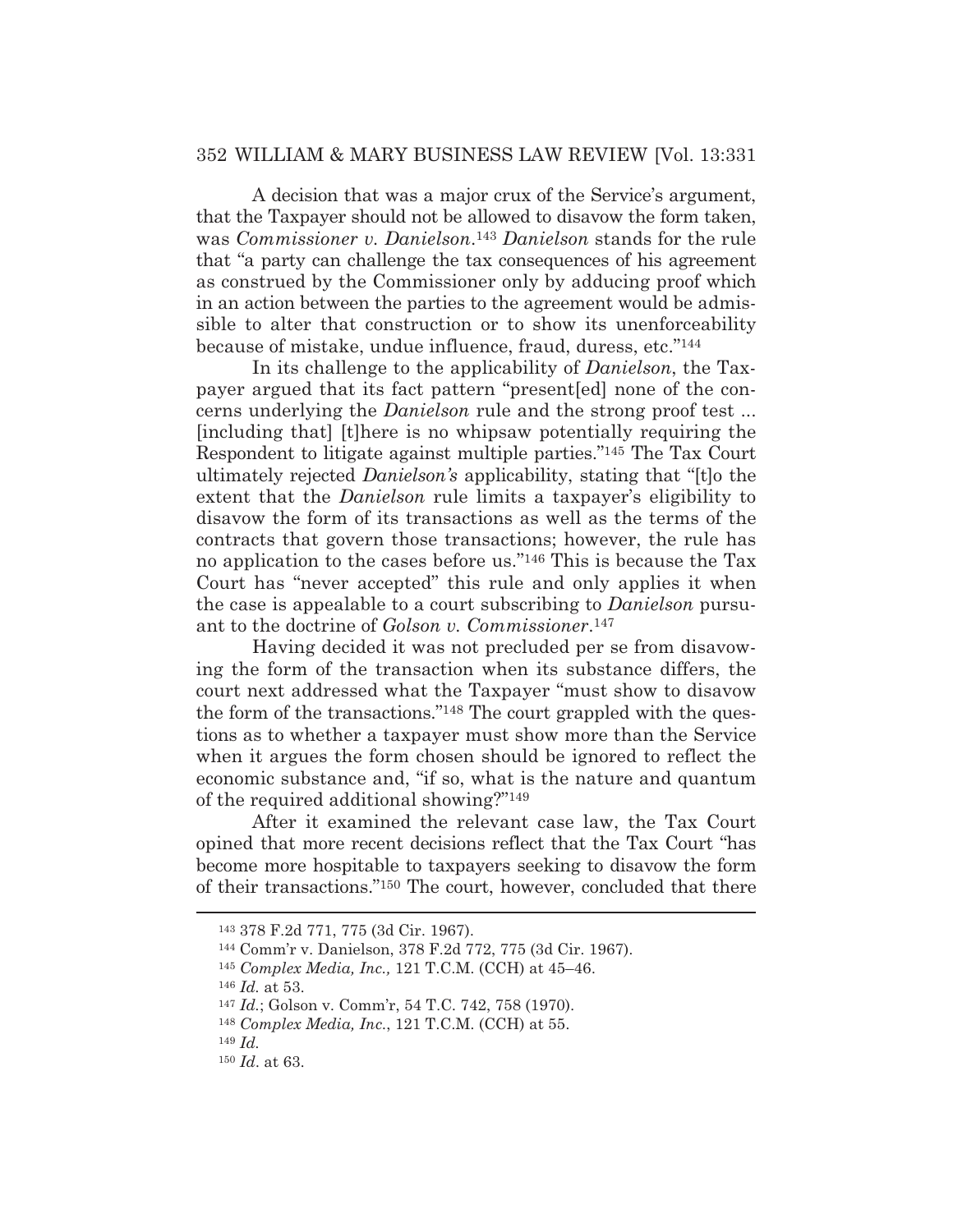was an additional burden for a taxpayer to do so in comparison to the Service.151 The Tax Court indicated that this relates "not to the quantum of evidence but instead to its content."152 Specifically, the Tax Court set forth the following standard to be applied:

The Commissioner can succeed in disregarding the form of a transaction by showing that the form in which the taxpayer cast the transaction does not reflect its economic substance. For the taxpayer to disavow the form it chose (or at least acquiesced to), it must make that showing and more. In particular, the taxpayer must establish that the form of the transaction was not chosen for the purpose of obtaining tax benefits (to either the taxpayer itself ... or to a counterparty ...) that are inconsistent with those the taxpayer seeks through disregarding that form. When the form that the taxpayer seeks to disavow was chosen for reasons other than providing tax benefits inconsistent with those the taxpayer seeks, the policy concerns articulated in *Danielson* will not be present.153

 While the Tax Court expressed some concerns with the Taxpayer's arguments, the court focused on:

Why the parties did not adopt that transactional form to begin with. And the parties had an obvious nontax reason for structuring the transactions as they did: Petitioner could not have paid CMH \$2.7 million in cash in exchange for the assets it received from CMH because it did not have any cash until after the exchange.154

 That is, it needed the cash gained from ONI, and "[o]nly then did petitioner have the wherewithal to pay CMH the cash Mr. Gerszberg apparently demanded for the redemption of his partnership interest."155 Furthermore, the Tax Court observed that it could have achieved its business objectives and a steppedup inside basis if it had issued a \$3 million note along with the 3,124,000 shares as consideration for CMH's assets.156

<sup>151</sup> *Id*. at 58.

<sup>152</sup> *Id*. at 64.

<sup>153</sup> *Id.*

<sup>154</sup> *Id.* at 72.

<sup>155</sup> *Id.*

<sup>156</sup> *Id.* The Tax Court envisioned that such a note's terms "could have called for repayment of \$2.7 million before the close of business on November 25, 2009,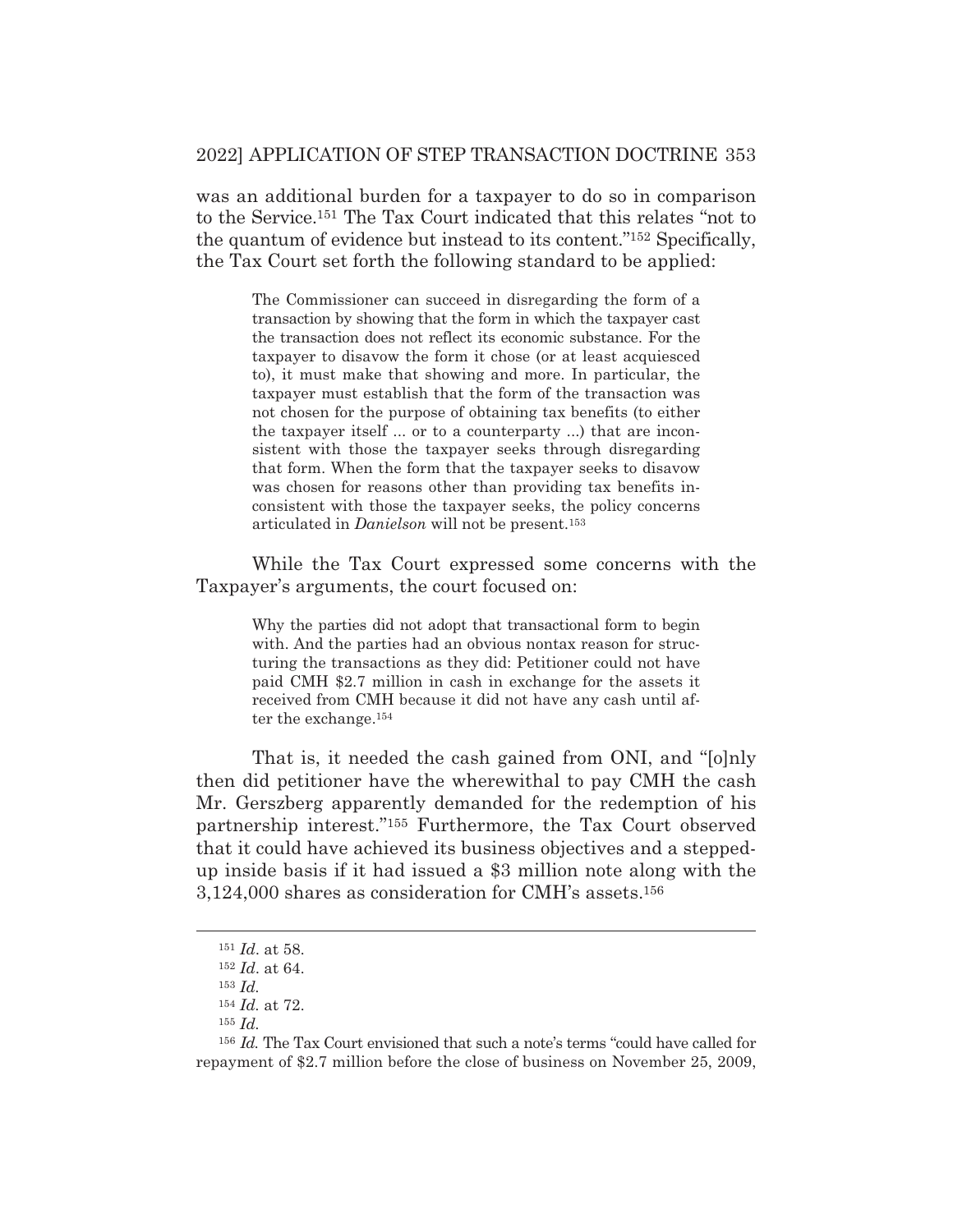The Tax Court next addressed the application of the step transaction doctrine to link the redemption to the CMH asset transfer.157 This was not a hard decision for the court.158 The Tax Court declared that "[i]f the step transaction doctrine has any potency, it necessarily applies to combine a first step that occurs when a preexisting obligation requires the immediate execution of a second step that undoes the first."159 These steps were clearly mutually interdependent; there would have been no transfer of the CMH assets to the Taxpayer without the payment necessary for Gerszberg's departure from the business.160 The Tax Court elaborated that this was not an instance where a taxpayer is "asking us to skip, collapse, or rearrange the steps."161 Furthermore, the Taxpayer was "not even asking to rearrange steps actually taken."162 The Tax Court "conclude[d] that petitioner should be treated as having acquired the assets of the transferred business in exchange for 3,124,000 shares of its common stock, \$2.7 million in cash, and an obligation to make an additional payment of \$300,000 on January 3, 2011."163

 Taxpayer's inside basis, and the resulting amortization deductions, was the next issue dealt with by the Tax Court.164 First, the Tax Court rejected the Service's assertion that step-up in basis was not permitted because there was no gain reported for the transfer.165 The Tax Court, in dismissing the Service's argument, stated that "[b]y its plain terms, section 362(a) allows the transferee corporation in a section 351 exchange to increase its bases in transferred assets by 'the amount of gain recognized

<sup>162</sup> *Id.*

and payment of the remaining balance of \$300,000 on January 3, 2011." *Id.* The Tax Court speculated that the reason such a structure was not undertaken was because "the prospect of a step-up in corporate asset basis was an afterthought—perhaps arising only when petitioner's accountants began preparing its 2010 return." *Id.* at 73.

<sup>157</sup> *Id*. at 74.

<sup>158</sup> *Id*.

<sup>159</sup> *Id.* at 74–75. For a general discussion of the step transaction test, see *infra* Section II.A.

<sup>160</sup> *Complex Media, Inc.*, 121 T.C.M. (CCH) at 74–75.

<sup>161</sup> *Id.* at 75.

<sup>163</sup> *Id.* at 76.

<sup>164</sup> *Id.* at 76–77.

<sup>165</sup> *Id.* at 77.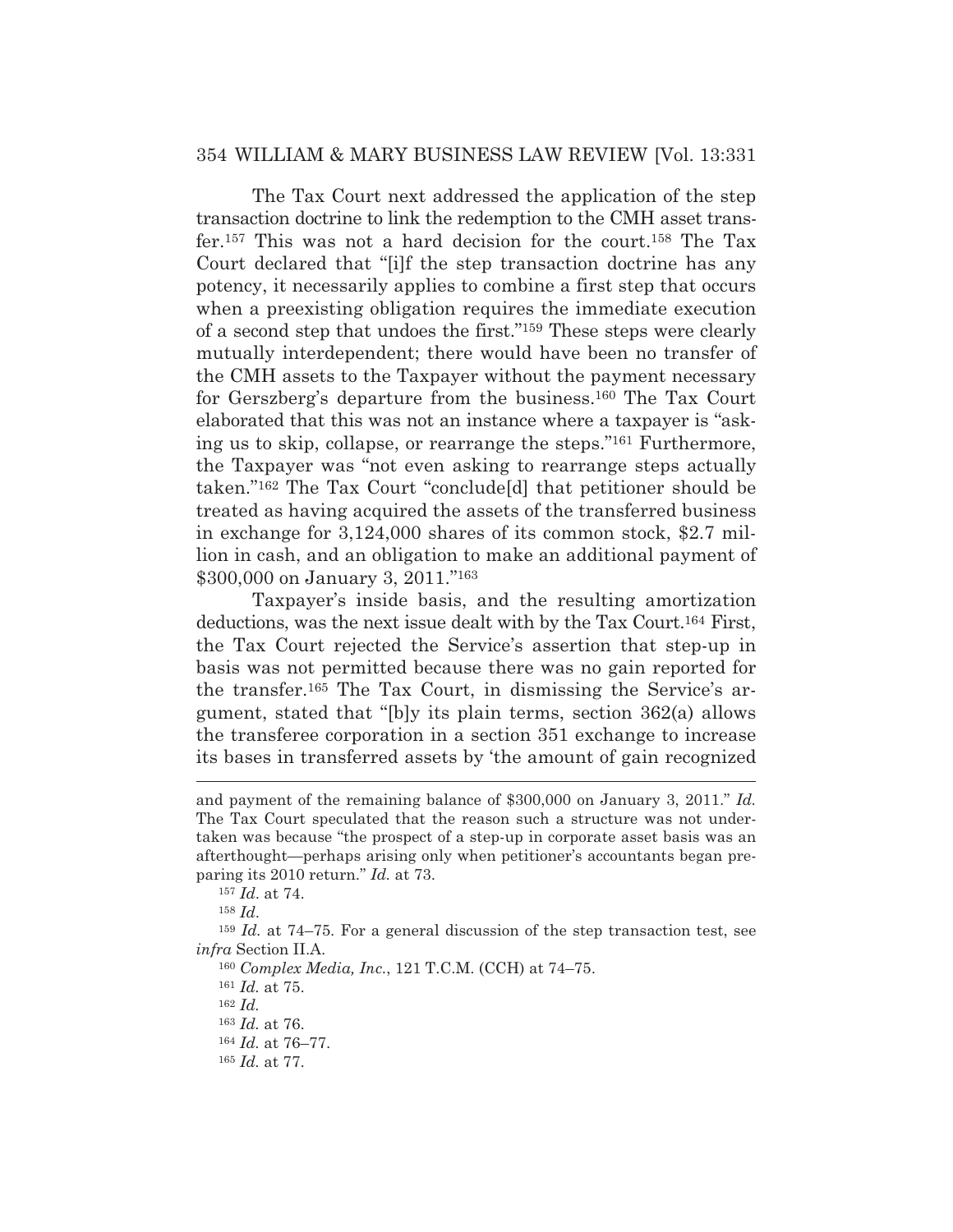to the transferor', without regard to whether the transferor reports that recognized gain."166 The Tax Court indicated that pursuant to Revenue Ruling 68-55,167 "cash or other taxable boot should be allocated among the various assets in proportion to their relative fair market values."168 It did, however, point out that the Taxpayer was not allowed section 197 amortization for the full \$3 million.<sup>169</sup> For one, the deferred payment right to the additional \$300,000 needed to be discounted to reflect the time value of money.170 Additionally, some of the basis should be ascribed to assets other than section 197 intangibles.171

 The Tax Court then addressed the Taxpayer's request that since it had not done an appraisal of the transferred assets at the time of the transaction, the court should "apply the 'principal' established in *Cohan v. Commissioner* ... and 'make an estimate of the proper amortizable step-up in basis for the contributed assets resulting from the 'boot' payment.'"172 The Service had objected to this on grounds that the Taxpayer "failed to establish a reliable basis for the Court to make an estimated determination."173 The court determined "that, even without a formal valuation, the record allows us to estimate the relative values of those assets of the transferred business that did and did not qualify as amortizable section 197 intangibles."174 The Tax Court, however, "disagree[d] with the petitioner that the circumstances do not warrant our bearing against it in estimating the relative values of the transferred assets."175 The court criticized the Taxpayer for being "[un]prepared to present evidence at trial to establish all facts necessary to justify the full \$204,808 of amortization deductions it claimed in respect of intangible assets it acquired from CMH."176 Because of this, the

<sup>166</sup> *Id.* (footnote omitted).

<sup>167</sup> Rev. Rul. 68-55, 1968-1 C.B. 140.

<sup>168</sup> *Complex Media, Inc.*, 121 T.C.M. (CCH) at 78.

<sup>169</sup> *Id.* at 80.

<sup>170</sup> *Id.*

<sup>171</sup> *Id.*

<sup>172</sup> *Id.* at 81 (citing Cohan v. Comm'r, 39 F.2d 540, 543–44 (2d Cir. 1930)).

<sup>173</sup> *Id.* at 85.

<sup>174</sup> *Id.* at 87–88.

<sup>175</sup> *Id.* at 88.

<sup>176</sup> *Id.* at 92.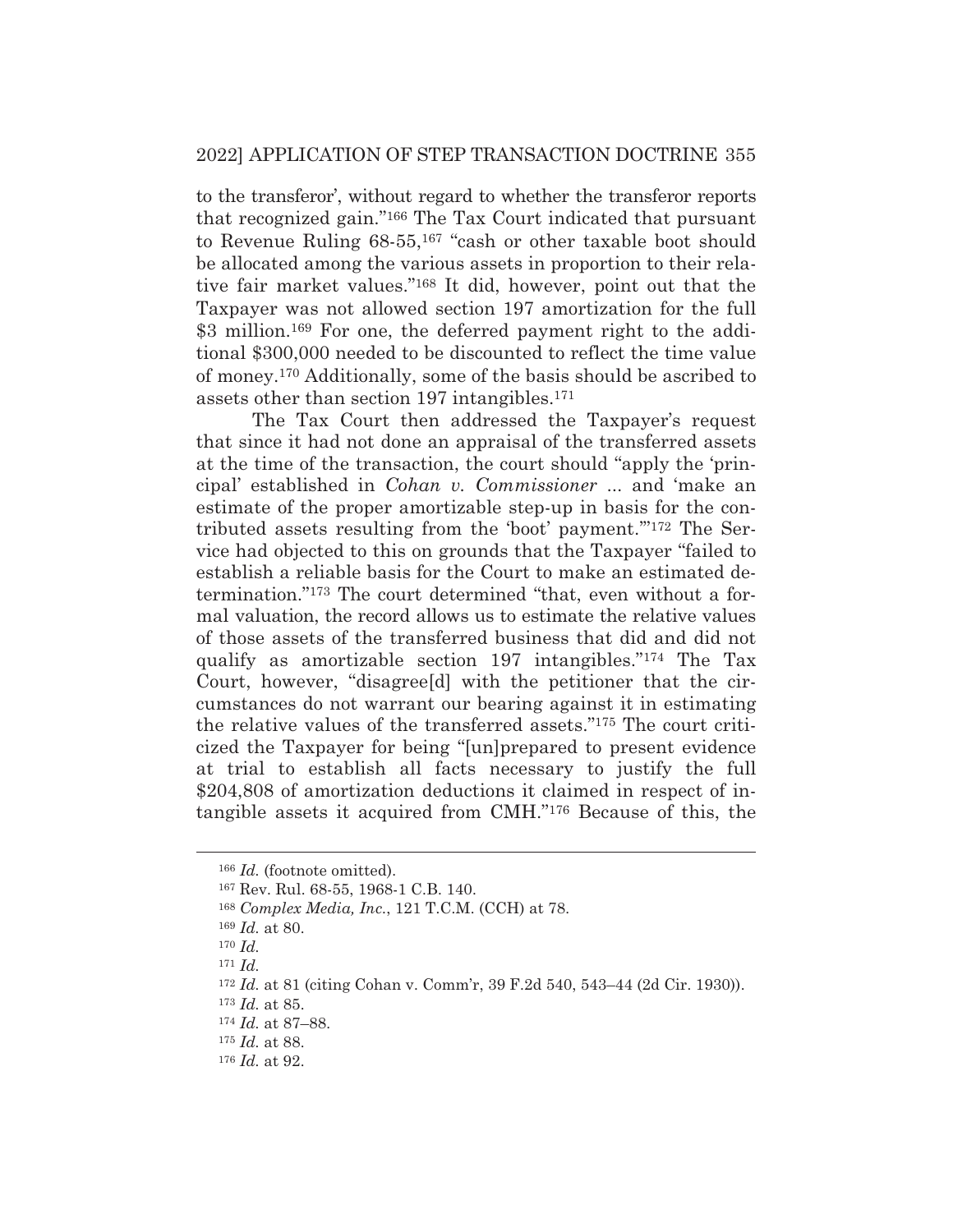Tax Court "endeavor[ed] to 'bear[ ] heavily' against [P]etitioner in estimating those relative values."177

 While the Tax Court "accept[ed] petitioner's basic methodology [for determining the basis of its assets] as consistent with, and supported by, the residual method of basis allocation ... [it rejected the Taxpayer's] specific estimates."178 Among the modifications the Tax Court made to the Taxpayer's proposed inside basis allocations was the court's use of a different discount rate than that advanced by the Taxpayer in valuing the deferred payment right,179 and its utilizing of the original cost instead of book value for certain fixed assets.180

 While some might question some aspects of the court's decision to treat the redemption as boot under the circumstances, including the Taxpayer's right to invoke (but not the application of) the step transaction doctrine,181 this was a very carefully deliberated case where the Tax Court thoroughly analyzed the many issues it had to address.182 One commentary, however, expressed amazement at its outcomes:

> If most tax practitioners were asked whether a taxpayer could apply the step transaction doctrine against the IRS, most would say that is not easy because a taxpayer must live with the form they chose. If the question arose in a situation in which the taxpayer did not consistently maintain a position concerning how the transaction should be treated, the tax practitioners would likely say "no way." Furthermore, if asked whether a transaction could be viewed as a transfer subject to Section 351 when control was not present immediately after the transaction, most tax practitioners would again say "no way." ... But perhaps the greatest surprise in the opinion in Complex Media was the court's treatment of Danielson.183

 The most frustrating aspect of the decision was the Service's failure to challenge the section 351 treatment leaving this part of the case undecided.184 The Tax Court should have been allowed

<sup>177</sup> *Id.* at 93 (citing in part *Cohan*, 39 F.2d at 544).

<sup>178</sup> *Id.*

<sup>179</sup> *Id.* at 94–95.

<sup>180</sup> *Id.* at 96–97.

<sup>181</sup> *See* Lipton & King, *supra* note 29, at 18, 20–21.

<sup>182</sup> *Id.* at 17–18.

<sup>183</sup> *Id.* at 21.

<sup>184</sup> *Id.* at 16.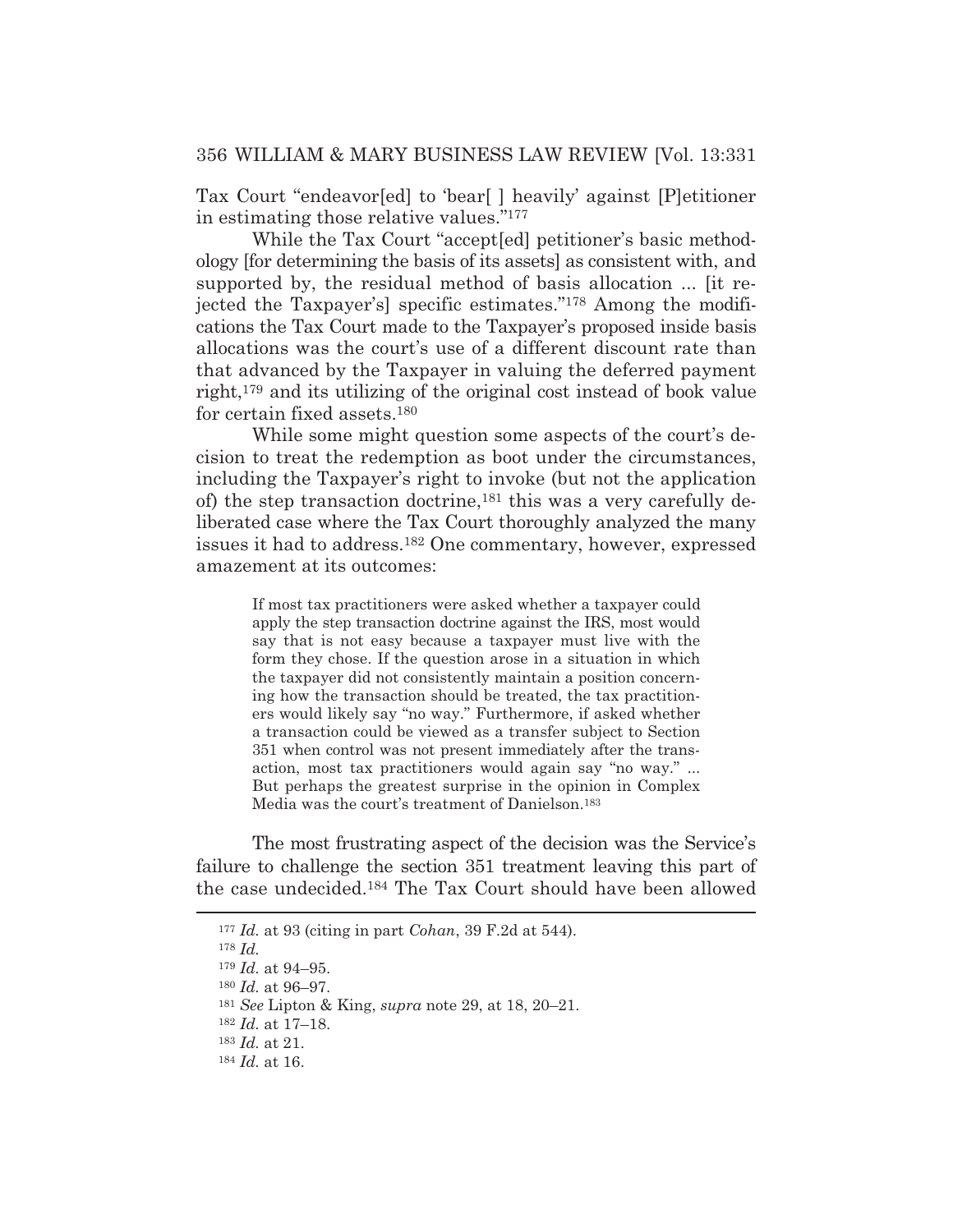to decide the issue. It was considerably hampered by the Service's position to acquiesce to the Taxpayer's assertion that the ONI merger counted in meeting the section 351 control requirement.185 The Service should not have placed minimizing the taxpayer's amortization deductions over attaining the right result.186

 If a sole transferor, in a purported section 351 transaction, received seventy percent of the transferee's shares, even if from a corporate law standpoint her ability to control the company were not any less than had she owned eighty percent, a court would undoubtedly hold that section 351 was not met.<sup>187</sup> Tax lawyer and prolific commentator Jack Cummings wrote that a "general principle of the federal income tax [is] that the taxpayer is [generally] stuck with its chosen form and its tax consequences."188 While the ONI merger was certainly not as clear cut as seventy percent control not satisfying section  $368(c)$ ,  $189$  the Tax Court's analysis raised the distinct possibility that this too would fail the requisites of the statute if the court had been given the unfettered opportunity to freely reach a judgment.190

#### II. THE ROLE OF THE STEP TRANSACTION DOCTRINE WITH RESPECT TO POST TRANSFER SHARE DISPOSITIONS IN A PURPORTED SECTION 351 TRANSACTION

#### *A. The Step Transaction in General*

The judicially developed step transaction doctrine "requires that the interrelated steps of an integrated transaction be analyzed as a whole rather than treated separately."191 Furthermore, "if a larger transaction is considered to exist the doctrine normally requires the separate transactional steps to be collapsed into—or recast as—an alternative but economically equivalent transaction involving, if not a single step, then presumably fewer

<sup>185</sup> *Id.* at 17.

<sup>186</sup> Complex Media, Inc. v. Comm'r, 121 T.C.M. (CCH) 1089, 102 (2021).

<sup>187</sup> *See* Lipton & King, *supra* note 29, at 16.

<sup>188</sup> Jasper L. Cummings, Jr., *Section 351 Loss of Control*, 169 TAX NOTES FED. 949, 950 (Nov. 9, 2020).

<sup>189</sup> *Complex Media, Inc.*, 121 T.C.M. (CCH) at 5–6.

<sup>190</sup> *Id.* at 34 n.14.

<sup>191</sup> BITTKER & LOKKEN, *supra* note 77, ¶ 4.3.5.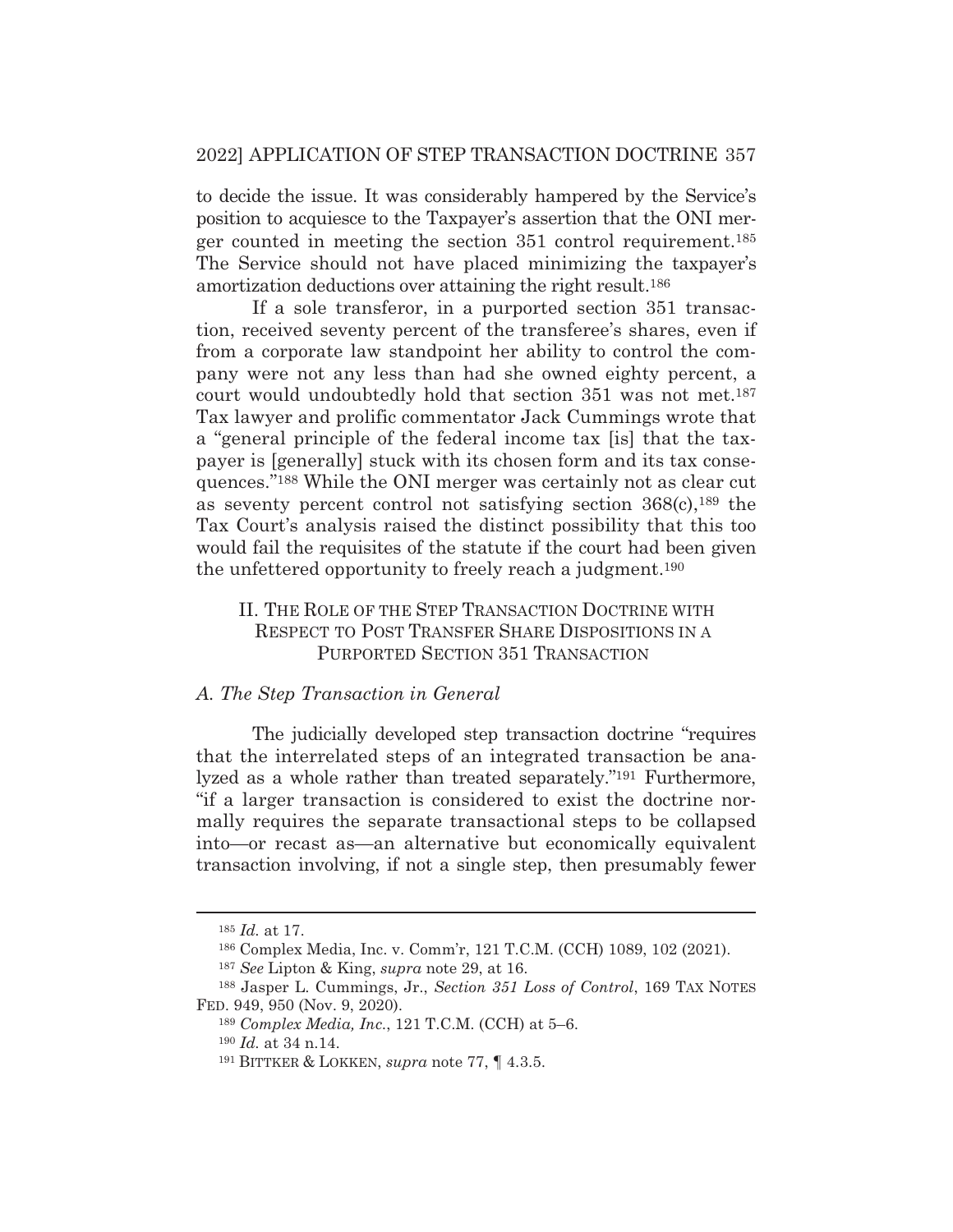steps."192 It has been said to apply, "whenever two or more purported transactions, independent in form are deemed to be so dependent upon each other in substance that they are viewed as elements of one transaction."193

 The doctrine is often utilized by the courts, and the Service, "to better reflect the economic reality of the taxpayer's actions."194 On occasion, such as in the *Complex Media* decision, discussed above, the taxpayer has successfully asserted its applicability.195 It has been utilized frequently "to protect the underlying purpose of statutory provisions."196 It is in this context, in particular its use with respect to determining if the control requirement of section 351 has been met, that this Article mainly focuses.<sup>197</sup>

 The Supreme Court, over eighty years ago, stated that "a given result at the end of a straight path is not made a different result because reached by following a devious path."198 The Tax Court described this function of the canon as follows:

<sup>192</sup> *See* Bowen, *supra* note 11, at 723.

<sup>193</sup> *See* Howard J. Rothman et al.*, Transfers to Controlled Corporations*, 758-3rd TAX MGMT. PORT. (BNA) ¶ III.F.2.

<sup>194</sup> Jonathan D. Grossberg, *Attacking Tax Shelters: Galloping Toward a Better Step Transaction Doctrine*, 78 LA. L. REV. 369, 369 (2018).

<sup>195</sup> *Complex Media, Inc.*, 121 T.C.M. (CCH) at 74.

<sup>196</sup> *See* Grossberg, *supra* note 194, at 374 (footnote omitted).

<sup>197</sup> *Id.* at 375.

<sup>198</sup> Minn. Tea Co. v. Helvering, 302 U.S. 609, 613 (1938). The Tenth Circuit observed in Associated Wholesale Grocers, Inc. v. United States*,* 927 F.2d 1517, 1522 (10th Cir. 1991) that:

The step transaction principle derives from the classic tax case *Gregory v. Helvering*, 293 U.S. 465, 79 L. Ed. 596, 55 S. Ct. 266 (1935), and its progeny. In Gregory, the Supreme Court's analysis of the tax effect of a transaction involved 'putting aside ... the question of motive in respect of taxation altogether, and fixing the character of the proceeding by what actually occurred ....' *Id.* at 469. The analysis revealed a transactional step which the Court characterized as 'an operation having no business or corporate purpose—a mere device which put on the form of a corporate reorganization as a disguise for concealing its real character,' *id.*, and as 'an elaborate and devious form of conveyance masquerading as a corporate reorganization, and nothing else.' *Id.* at 470. The Court declined to 'exalt artifice above reality' and affirmed the appellate court's holding that there had been no reorganization in the meaning of the statute.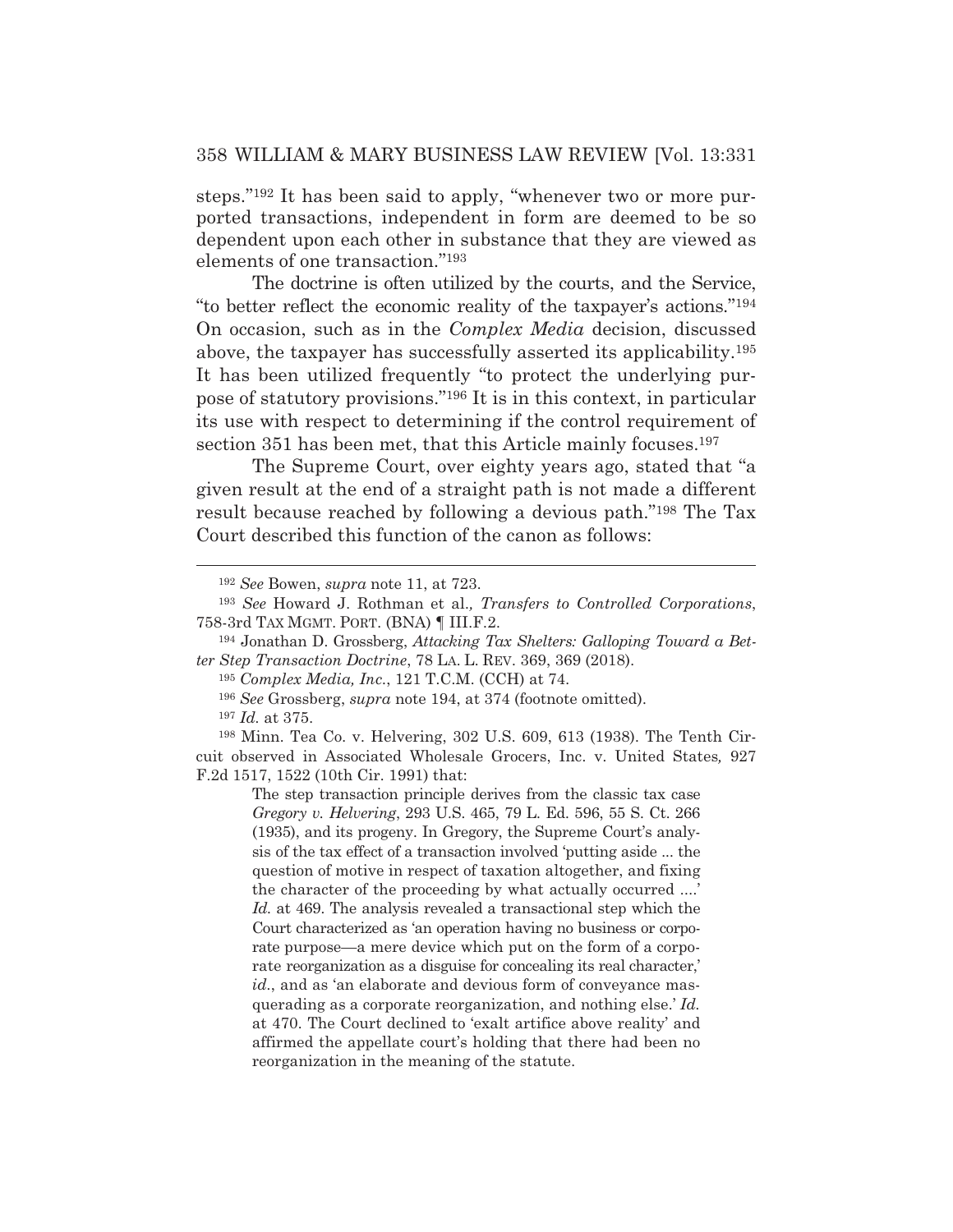The step transaction doctrine generally applies in cases where a taxpayer seeks to get from point A to point D and does so stopping in between at points B and C. The whole purpose of the unnecessary stops is to achieve tax consequences differing from those which a direct path from A to D would have produced. In such a situation, courts are not bound by the twisted path taken by the taxpayer, and the intervening stops may be disregarded or rearranged.199

 The step transaction doctrine can also be used by the courts to "change the order of such transaction or steps."200 Generally, however, the Service may not "generate events which never took place just so an additional tax liability might be asserted."201

 This judicial canon, "like the ... codified economic substance doctrine, began as a common law effort to avoid results that the courts and the IRS viewed as inappropriate but that seemed to be mandated by a literal application of the statute."202 It "developed as part of the broader tax concept that substance should prevail over form."203

 Three different tests of the canon have been applied by the courts and the Service (discussed below) and its utilization for both determining control under section 351, and in general, has been, in certain instances, intellectually inconsistent.<sup>204</sup> Besides the question as to which test or tests are to be utilized in determining whether the step transaction doctrine is applicable, the courts have also shown differing views as to whether the focus should be on "if each step by itself or the whole transaction has economic substance/business purpose."205 There has also been concern raised that section 7701(o) resulting from the 2010

<sup>204</sup> *See* Grossberg, *supra* note 194, at 369.

<sup>199</sup> Smith v. Comm'r, 78 T.C. 350, 389 (1982).

<sup>200</sup> *See* William W. Chip, *The Economic Substance Doctrine*, 508-2nd TAX MGMT. PORT. (BNA) ¶ III.D.2 (Bureau Nat'l Aff. 2021).

<sup>201</sup> Grove v. Comm'r, 490 F.2d 241, 247–48 (2d Cir. 1973) (citing Sheppard v. U.S., 361 F.2d 972, 978 (Ct. Cl. 1966)).

<sup>202</sup> Philip J. Levine & Britt M. Haxton, *'The End Result Test' Revisited*, *Part 1*, 149 TAX NOTES 1259, 1260 (2015) (footnote omitted).

<sup>203</sup> *Associated Wholesale Grocers, Inc.*, 927 F.2d at 1521 (citing Am. Potash & Chem. Corp. v. United States, 399 F.2d 194, 207, 185 (Ct. Cl. 1968)).

<sup>205</sup> Yoram Keinan, *Rethinking the Role of the Judicial Step Transaction Principle and a Proposal for Codification*, 22 AKRON TAX J. 45, 49 (2007).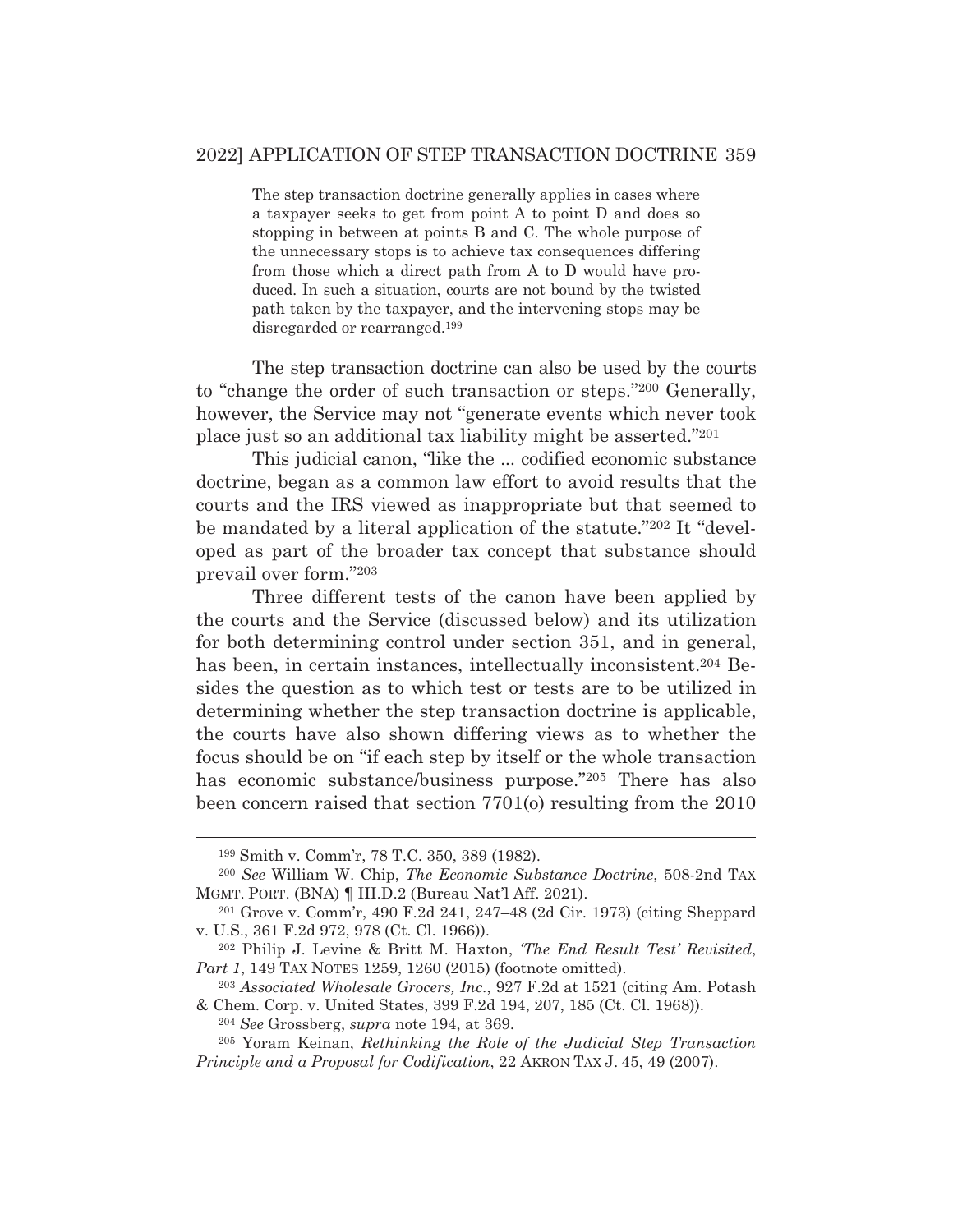codification of the economic substance doctrine206 may "exacerbate ... inconsistency within the step transaction doctrine."207

 Sometimes courts and the Service have aggressively applied the doctrine, consistent with the following comment from Professors Boris T. Bittker and Lawrence Lokken, that the step transaction doctrine "began as an interpretation of a detailed statutory provision, but it has been a successful cultural imperialist, on which the sun never sets. Its control is especially pronounced in the corporate-shareholder area."208 In other instances, however the courts have shown considerable reticence.<sup>209</sup>

As wholly judicial creations and functional equivalents, the economic substance and step transaction doctrines generated many varied, overlapping, and frequently conflicting formulations. The definition of the codified economic substance doctrine exacerbates inconsistency within the step transaction doctrine by encompassing some, but not all, of the step transaction doctrine's formulations. Confusion, once mostly confined to judicial dicta, may now govern the application of a statutory framework and the imposition of statutory penalties. Resolving this newly significant inconsistency requires clarifying the interaction and relationship between the two doctrines.

*Id.* (footnote omitted). Sancilo's recommendation is:

that the economic substance doctrine should come before the step transaction doctrine; courts must try to apply the codified economic substance doctrine before turning to the step transaction doctrine. Practically, this means that application of the step transaction doctrine requires first finding that the challenged transactions had both economic substance and a business purpose. This condition severely constricts the step transaction doctrine's availability while also clarifying and focusing its function. Thus formulated, the step transaction doctrine acts as a backstop. The doctrine catches cases in which a series of transactions, each of which has some economic substance and a business purpose and would be respected standing alone, combine to generate an unacceptable result.

Id. at 178–79 (footnotes omitted).

<sup>208</sup> *See* BITTKER & LOKKEN, *supra* note 77, ¶ 4.3.5 (footnotes omitted).

<sup>209</sup> *See* Associated Wholesale Grocers, Inc. v. United States, 927 F.2d 1517,

1524–25 (10th Cir. 1991); Esmark, Inc. v. Comm'r, 90 T.C. 171, 196–97 (1988).

<sup>206</sup> Health Care and Education Reconciliation Act of 2010, Pub. L. No. 111- 152, § 1409, 124 Stat. 1029, 1067–70.

<sup>207</sup> Philip Sancilio, *Note: Clarifying (or is it Codifying?) The "Notably Abstruse": Step Transactions, Economic Substance, and the Tax Code*, 113 COLUM. L. REV. 138, 140 (2013). Sancilio indicated that: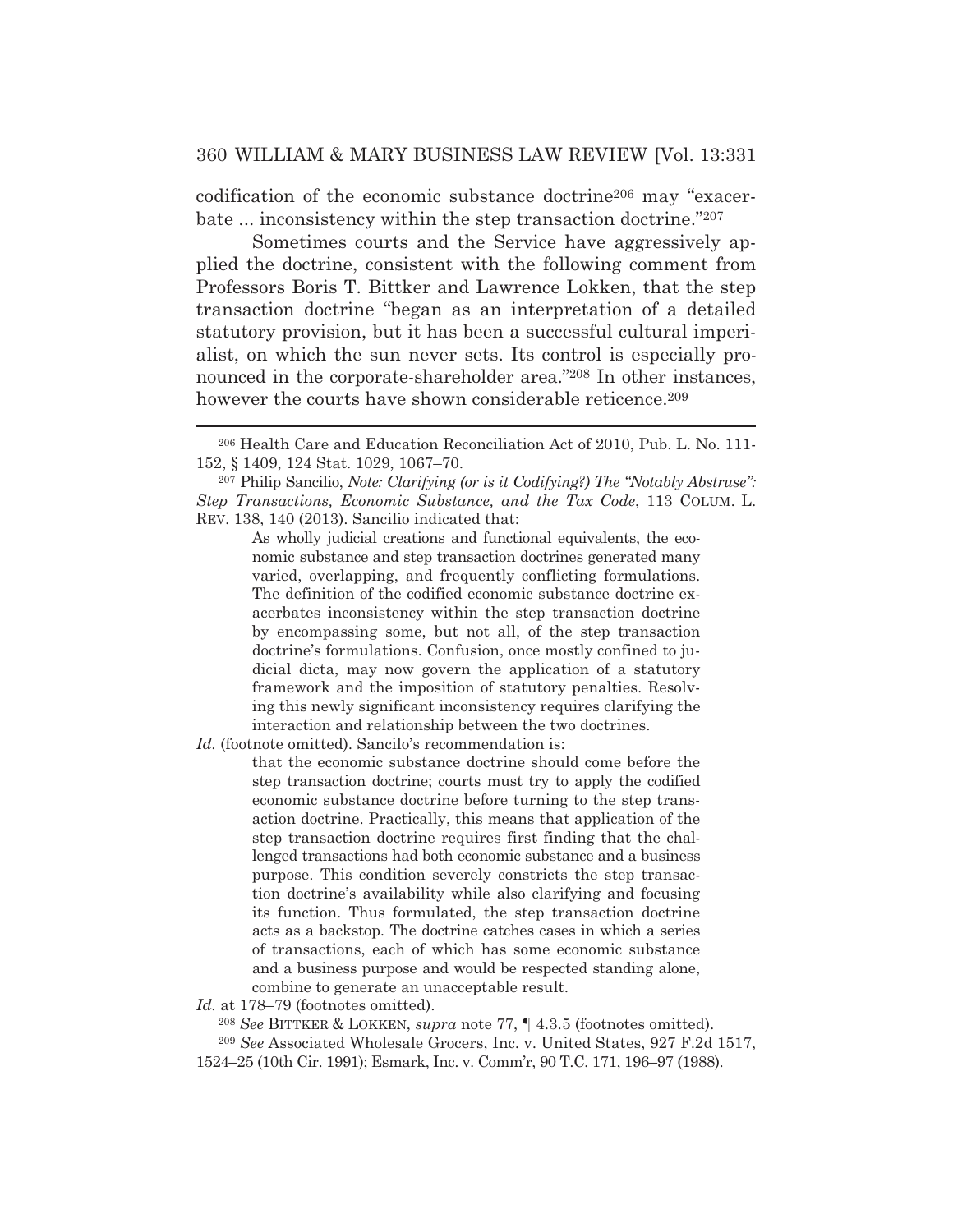The dissimilarity of use of the doctrine by the courts can be illustrated by briefly examining two decisions where the courts differed as to the doctrine's invocation. In *Esmark, Inc. v. Commissioner*, the taxpayer designed a plan for the disposition of its Vickers energy business that avoided capital gain on the subsidiary's built-in gain.210 The acquiror, Mobil Oil Corp., was required to participate in "a 'tender offer/redemption' format,"211 wherein Mobil Oil first bought shares in Esmark that were redeemed for the Vickers shares.212 The transaction was designed to take advantage of section 311,213 which then did not tax a distributing corporation on the excess of the fair market value of the property distributed over the corporation's basis in the property before changes made by the Tax Reform Act of 1986 became effective.214 The Tax Court indicated that "Mobil was willing to accommodate petitioner's tax planning by agreeing to the tender offer/redemption if Mobil received assurances that the tender offer format would not cost Mobil any more than its bid and would not expose Mobil to additional liabilities or costs."215 Among the arguments made by the Service and rejected by the Tax Court was that the step transaction doctrine was applicable.216 The Tax Court reasoned that utilization of the step transaction doctrine was improper because the Service "propose[d] to recharacterize the tender offer/redemption as a sale of the Vickers shares to Mobil followed by a self-tender. This recharacterization does not simply combine steps; it invents new ones."217

 In comparison to *Esmark*, in *Associated Wholesale Grocers, Inc. v. United States* the court thwarted a taxpayer's attempt to recognize a built-in loss in one of its subsidiaries with a transaction that divested the subsidiary's almost entire business was immediately reacquired by the taxpayer pursuant to a preexisting plan with the buyer.218 In disallowing the loss pursuant to

<sup>215</sup> *Esmark, Inc.*, 90 T.C. at 176.

<sup>217</sup> *Id.* at 196.

<sup>210</sup> *Esmark, Inc.*, 90 T.C. at 171. 211 *Id.* at 175. 212 *Id.*

<sup>213</sup> *Id.* at 176. 214 Tax Reform Act of 1986, Pub. L. No. 99-514, § 211, 100 Stat. 2085 (1986).

<sup>216</sup> *Id.* at 196–97.

<sup>218 927</sup> F.2d 1517, 1518, 1530 (10th Cir. 1991).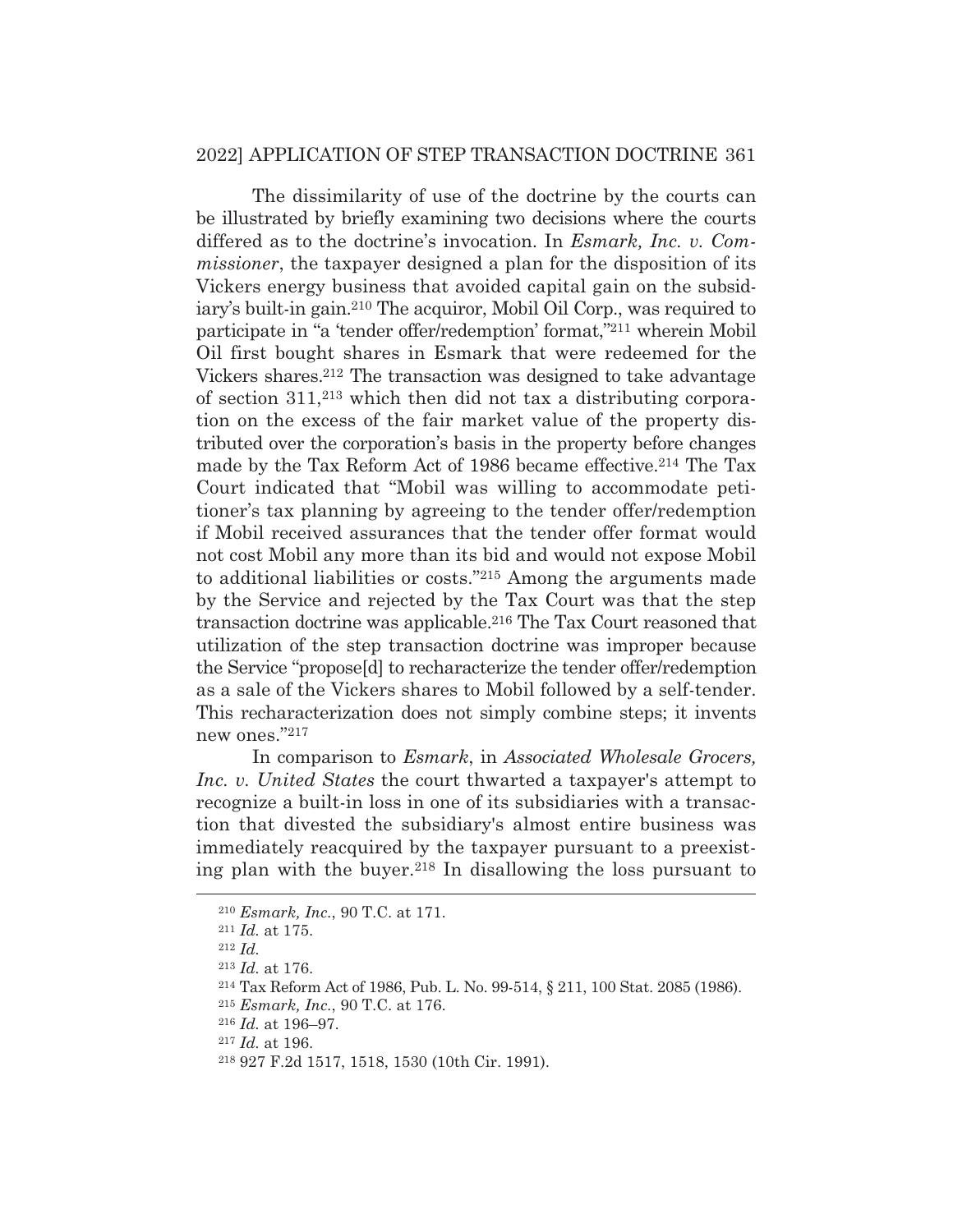the step transaction doctrine, the Tenth Circuit stated that "[t]he degree of interconnectedness seen here is sufficient under the law to require us to ignore the form of these steps if that form belies the substance of the transaction as a whole."219

 The courts have applied three different tests for determining if employment of the step transaction doctrine is appropriate: (1) the "binding commitment" test; (2) the "end result" test; and (3) the "mutual interdependence" test (also referred to as simply "interdependence" test).220 The Court of Appeals for the Tenth Circuit observed that "[m]ore than one test might be appropriate under any given set of circumstances; however, the circumstances need only satisfy one of the tests in order for the step transaction doctrine to operate."221 Some courts have, however, determined that "more than one of the alternative tests should be satisfied in determining whether the steps ought to be collapsed under the step transaction doctrine."222 Commentators have noted that "[n]o one test is universally accepted, and historically, step transaction doctrine analysis has depended on the particular facts and circumstances, making it difficult to predict the outcome in many cases."223 Tax lawyer Stephen S. Bowen opined that "[t]he existence of three step transaction tests implies greater conceptual clarity and distinctiveness than, in fact, exists."224

The most rigid test, and the one least often utilized,<sup>225</sup> is the binding commitment test, which requires that the "taxpayer [be] contractually bound to complete all steps when the first in a series of transactions was undertaken."226 Another way to characterize this test is that "[i]f there were a moment in the series of the transactions during which the parties were not under a binding obligation, the steps cannot be collapsed under this test."227 It

<sup>223</sup> *See* Levine & Haxton, *supra* note 202, at 1261. 224 *See* Bowen, *supra* note 11, at 722–23.

<sup>219</sup> *Id.* at 1528.

<sup>220</sup> *See, e.g.*, True v. United States, 190 F.3d 1165, 1174–75 (10th Cir. 1999); Associated Wholesale Grocers, Inc. v. United States, 927 F.2d 1517, 1522 (10th Cir. 1991). 221 *True*, 190 F.3d at 1175 (citing *Associated Wholesale Grocers, Inc.*, 927

F.2d at 1527–28). 222 *See* Chip, *supra* note 200, ¶ III.D.3 (footnote omitted).

<sup>225</sup> *See* Chip, *supra* note 200, ¶ III.D.3.a (footnote omitted).

<sup>226</sup> *See* BITTKER & LOKKEN, *supra* note 77, ¶ 4.3.5.

<sup>227</sup> *See* Chip, *supra* note 200, ¶ III.D.3.a (footnote omitted).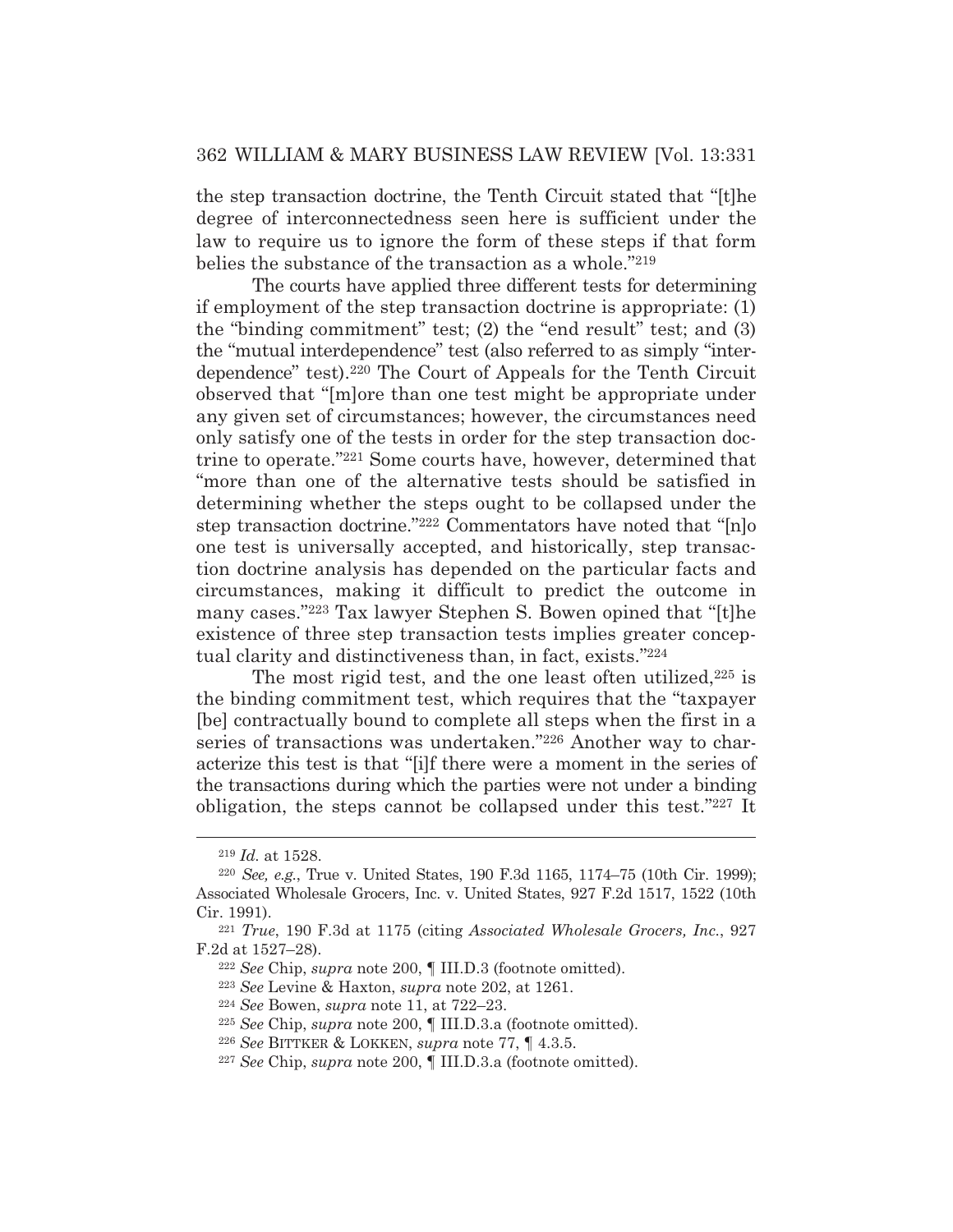was first enunciated by the Supreme Court in *Commissioner v. Gordon*.228 There, the Court stated that "if one transaction is to be characterized as a 'first step' there must be a binding commitment to take the later steps."229 According to the Tax Court, "[t]he purpose of the binding commitment test is to promote certainty in tax planning; it is the most rigorous limitation of the step transaction doctrine. It is seldom used and is applicable only where a substantial period of time has passed between the steps that are subject to scrutiny."230 It has been suggested that the test is appropriate for taxpayers who are seeking to apply the step transaction doctrine.231

 Another test the courts have employed is the end result test, which appears to be the test used most often.232 Under this methodology, "purportedly separate transactions will be amalgamated into a single transaction when it appears that they were really component parts of a single transaction intended from the outset to be taken for the purpose of reaching the ultimate result."233 The Tenth Circuit Court of Appeals explained that "[u]nder this test, if we find the series of closely related steps in a transaction are merely the means to reach a particular result, we will not separate those steps, but instead treat them as a single transaction."234 The court further observed that "[t]he taxpayer's

<sup>231</sup> *See* Grossberg, *supra* note 194, at 398 ("In other words, in the view of some courts and scholars, the IRS is permitted to assert the step transaction doctrine to recharacterize a transaction on the basis of any test, but if the taxpayer wants to assert the step transaction doctrine to characterize a series of steps it took as a single transaction, ostensibly the taxpayer only may use the binding commitment test as the basis for its assertion." *Id.* at 398–99 (footnote omitted)).

<sup>232</sup> *See* Chip, *supra* note 200, ¶ III.D.3.b (citing Sec. Indus. Ins. Co. v. U.S., 702 F.2d 1234, 1244 (5th Cir. 1983)).

233 Associated Wholesale Grocers, Inc. v. United States, 927 F.2d 1517, 1523 (quoting King Enters., Inc. v. U.S., 418 F.2d 511, 516 (Cl. Ct. 1969)).

234 True v. United States, 190 F.3d 1165, 1175 (citing Kanawha Gas & Utils. Co. v. Comm'r, 214 F.2d 685, 691 (5th Cir. 1954)).

<sup>228 391</sup> U.S. 83, 96 (1968).

<sup>229</sup> *Id.*

<sup>230</sup> Andantech LLC v. Comm'r, 83 T.C.M. 1476, 1504 (2002), *aff'd* 331 F.3d 972 (D.C. Cir. 2003). Professor Jensen suggested that the reason the binding commitment test has been utilized when there is a significant time span between steps is that "there is a practical need to determine the resulting tax consequences prior to the final step, so the transaction can properly be reported on the taxpayer's annual return." *See* Jensen, *supra* note 1, at 360 (footnote omitted).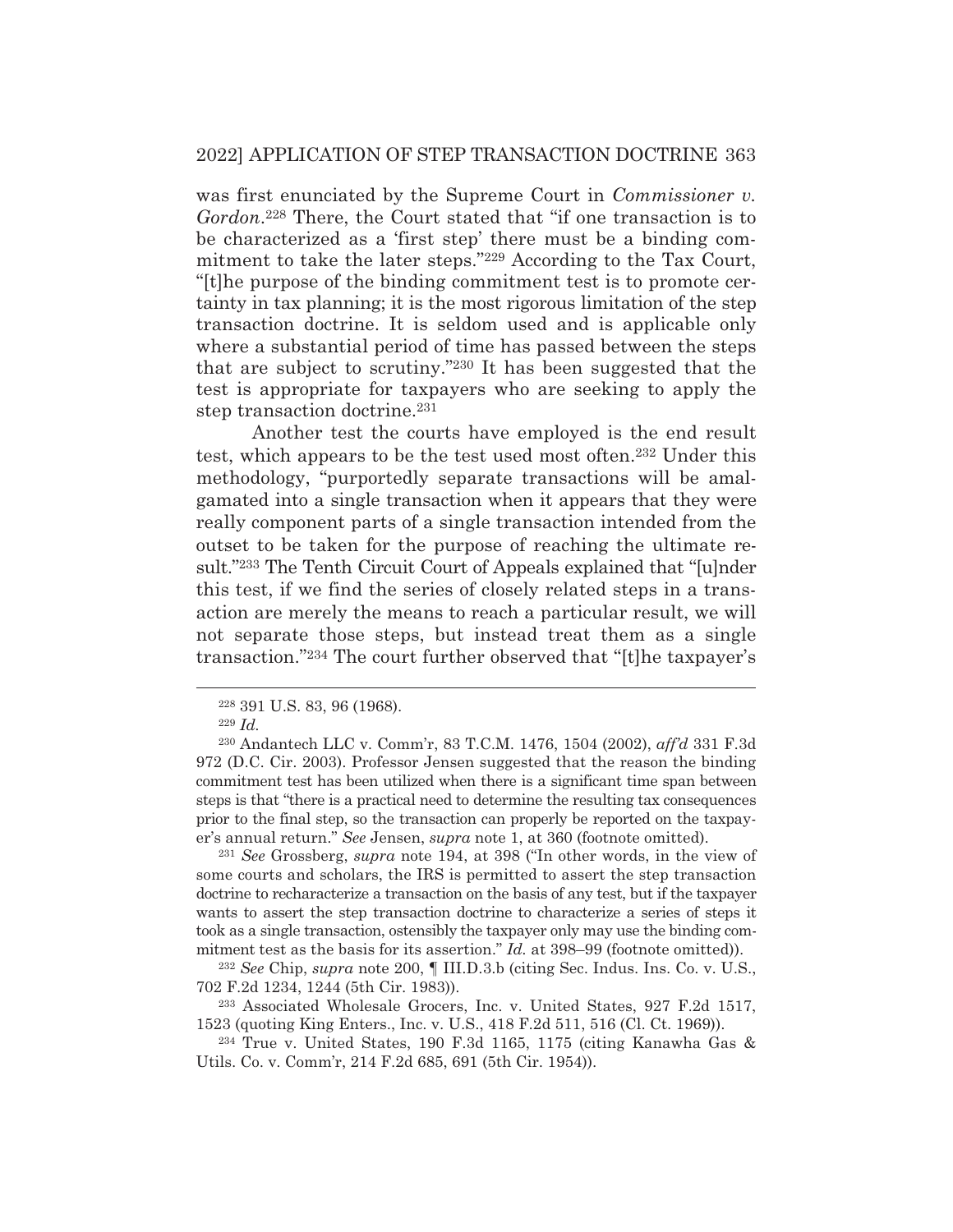subjective intent is especially relevant under this test because it allows us to determine whether the taxpayer directed a series of transactions to an intended purpose."235 In a footnote, the Tenth Circuit in *True v. United States* explained what it meant with respect to taxpayer intent for this purpose:

We emphasize that under the end result test, our focus is not on the legitimacy of the intended result, but instead on whether the taxpayer undertook multiple steps to achieve a particular result. Thus, if a taxpayer engages in a series of steps that achieve a particular result, he cannot request independent tax recognition of the individual steps unless he shows that at the time he engaged in the individual step, its result was the intended end result in and of itself. If this is not what the taxpayer intended, then we collapse the series of steps and only give tax consideration to the intended end result.236

 The Fifth Circuit Court of Appeals, in *Security Industrial Insurance Co. v. United States*, described its application of the end result as follows:

> In this case we are faced with a dizzying array of legal maneuvers: OIC's purchases of Southern's and Standard's stock, the reinsurance agreements between Southern, Standard, and Security, the transfers of Southern's and Security's assets through OIC to Security, and, finally, the liquidations of Southern and Security under state law. Yet all these machinations cannot disguise the fact that the intended result of each series of transactions was the acquisition of Southern's and Standard's assets by Security. Security and OIC left a clear and well-documented paper trail to this effect. Security's game plans for acquiring Southern and Standard were identical to the strategy it had pursued for over twenty years: liquidate the rival company and gobble up the assets. Such a plan of acquisition amounts to nothing more than a taxable cash purchase by Security of Southern's and Standard's assets .... Thus these transactions must be viewed in their entireties under the "end result" test of the step transaction doctrine.237

<sup>235</sup> *Id.* (citing Brown v. U.S., 782 F.2d 559, 563 (6th Cir. 1986)). <sup>236</sup> *Id.* at 1175 n.9.

<sup>237 702</sup> F.2d 1234, 1246 (5th Cir. 1983) (footnote omitted). The court also found there that the step transaction doctrine applied under the third test, i.e., the mutual interdependence test. *Id*. at 1246–47.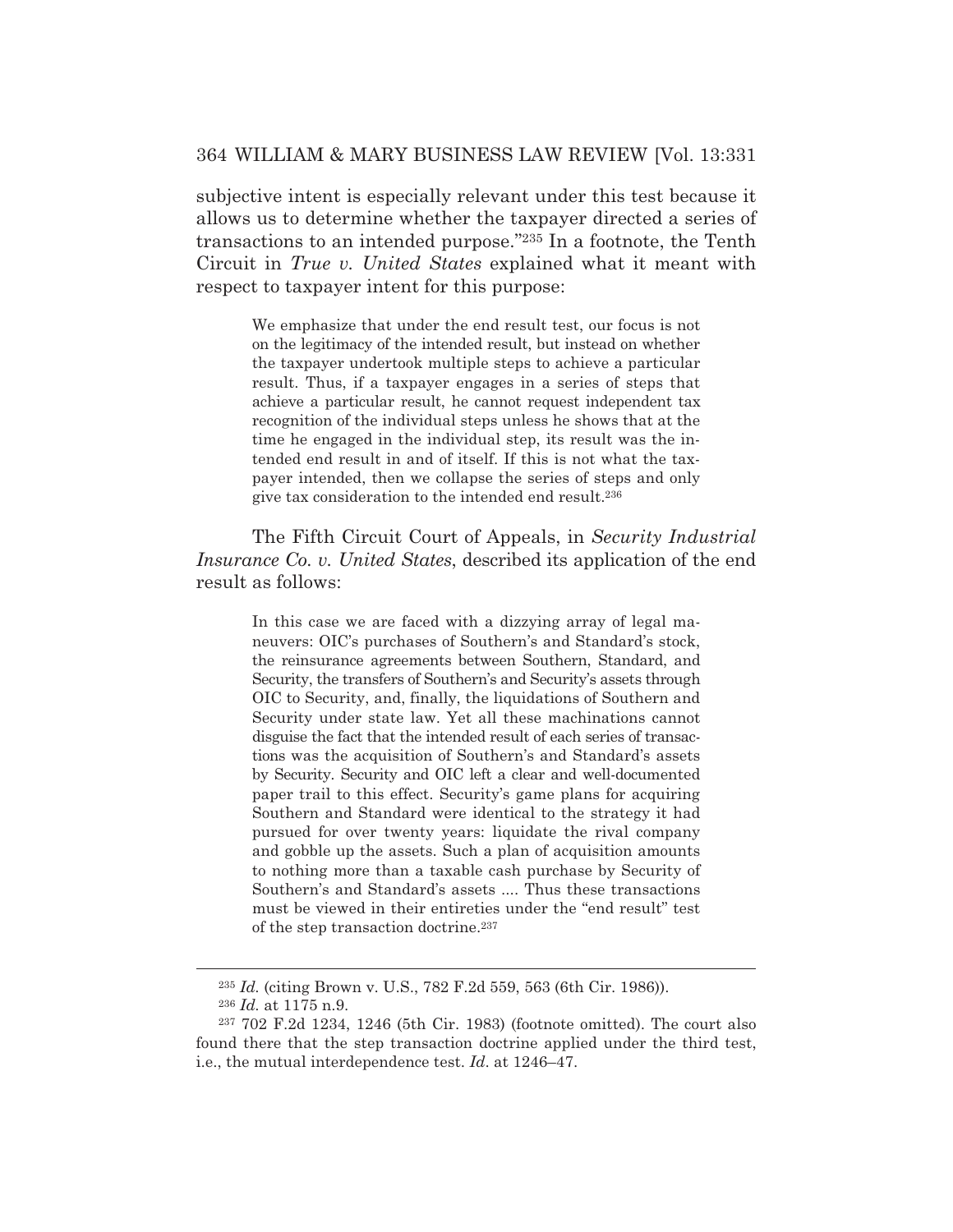The third test utilized by the courts in determining whether it is proper to apply the step transaction is the mutual interdependence test.238 The Tax Court stated that "[t]he test is, were the steps taken so interdependent that the legal relations created by one transaction would have been fruitless without a completion of the series."239 The Fifth Circuit Court of Appeals in *Security Industrial Insurance Co. v. United States* added that "[t]he 'interdependence' test for applying step transaction analysis asks whether the individual steps in a series had independent significance or whether they had meaning only as part of the larger transaction. This test concentrates on the relationship between the steps, rather than on their 'end result."<sup>240</sup> It has been referred to as a "middle version of the step transaction jurisprudence."241 The Fifth Circuit emphasized that under the mutual interdependence test "we examine this tandem of transactional totalities to determine whether each step had a reasoned economic justification standing alone."242 The Tax Court in *Andantech L.L.C. v. Commissioner* noted that under this approach "it is useful to compare the transactions in question with those usually expected to occur in otherwise bona fide business settings."243

 While certainly not conclusive, absent a binding commitment, courts tend to collapse steps more readily when the period between them is relatively short.244 William Chip contrasted the

243 83 T.C.M. 1476, 1505 (2002). 244 *See* BITTKER & LOKKEN, *supra* note 77, ¶ 4.3.5. Bittker & Lokken observed that "while simultaneity is often the best evidence of interdependence, the step transaction doctrine has been applied to events separated by as much as five years and, on other facts, held inapplicable to events occurring within a period of 30 minutes." *Id.* Noting "[c]ompare Douglas v. CIR, 37 BTA 1122 (1938) (*acq*.) (five-year delay in consummating corporate reorganization resulting from nonassignability of contracts and disputed claims) with Henricksen v. Braicks, 137 F.2d 632 (9th Cir. 1943) (liquidation treated as independent of transfer of assets to new corporation 30 minutes later)." *Id.* at n.93.

<sup>238</sup> *See* Chip, *supra* note 200, ¶ III.D.3.

<sup>239</sup> Manhattan Bldg. Co. v. Comm'r, 27 T.C. 1032, 1042 (1957) *acq.* 1957-2 C.B.5 (citing Am. Bantam Car Co. v. Comm'r, 11 T.C. 397 (1948)).

<sup>240 702</sup> F.2d at 1246–47 (citing McDonald's Rests. v. Comm'r, 688 F.2d 520, 524 (7th Cir. 1982)). 241 *See* Levine & Haxton, *supra* note 202, at 1261. 242 *Sec. Indus. Ins. Co.*, 702 F.2d at 1247.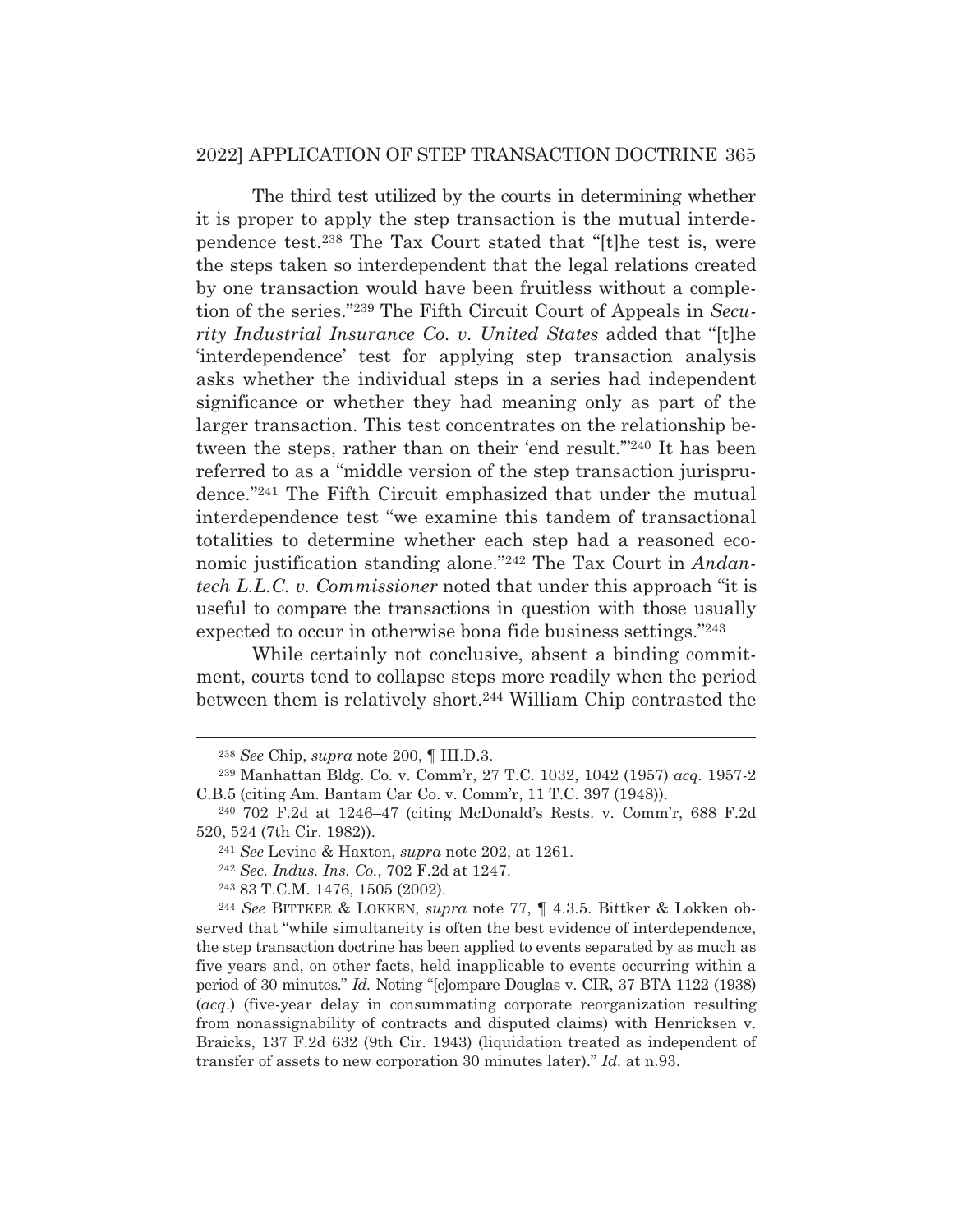results in *Litton Industries v. Commissioner*<sup>245</sup> with that of *Waterman Steamship Corp. v. Commissioner*,<sup>246</sup> both involving distributions made by a target corporation in conjunction with its sale, where the selling shareholder asserted it was entitled to dividend treatment.<sup>247</sup> While the taxpayer prevailed in the former case,  $248$ in *Waterman Steamship* the payment was treated as consideration for the target under circumstances where "all of the steps took place within one hour and a half."249

 An example of when the short time between steps led to combining steps in the context of section 351 is *D'Angelo Associates, Inc. v. Commissioner*.250 There, the Service successfully asserted section 351 should apply to a transaction wherein a dentist had established the company with its shares issued to his wife and minor children for \$15,000 in cash.<sup>251</sup> A few days after its incorporation, the dentist and his wife transferred property formally designated as a sale to the company to be leased for use in his dental practice in exchange for, among other things, a \$15,000 demand note.252 In rejecting the company's contention that depreciation of the property should be based on sale treatment, the Tax Court emphasized the transfer was close in time to taxpayer's organization:

Petitioner has failed to convince us that a sale took place. The events significant to the creation of petitioner occurred almost simultaneously. The formation of petitioner, the transfer of \$15,000 cash to petitioner for the issuance of 60 shares of stock, and the transfer of the rental property to petitioner for the return of the \$15,000 in cash and the notes all occurred within an interval of less than 10 days. The evidence demonstrates that these steps were integral parts of a plan designed by Dr. D'Angelo to transfer the assets used primarily in his dental practice from individual to corporate ownership.253

<sup>245</sup> *See* 89 T.C. 1086, 1101 (1987).

<sup>246</sup> *See* 430 F.2d 1185, 1185–86 (5th Cir. 1970).

<sup>247</sup> *Litton Indus.*, 89 T.C. at 1086, 1101; *Waterman Steamship Corp.*, 430 F.2d at 1185–86.

<sup>248</sup> *Litton Indus.*, 89 T.C. at 1089, 1100–01.

<sup>249</sup> *See* Chip, *supra* note 200, ¶ III.D.4.

<sup>250 70</sup> T.C. 121, 136 (1978).

<sup>251</sup> *Id.* at 123 (citation omitted).

<sup>252</sup> *Id.*

<sup>253</sup> *Id.* at 129–30.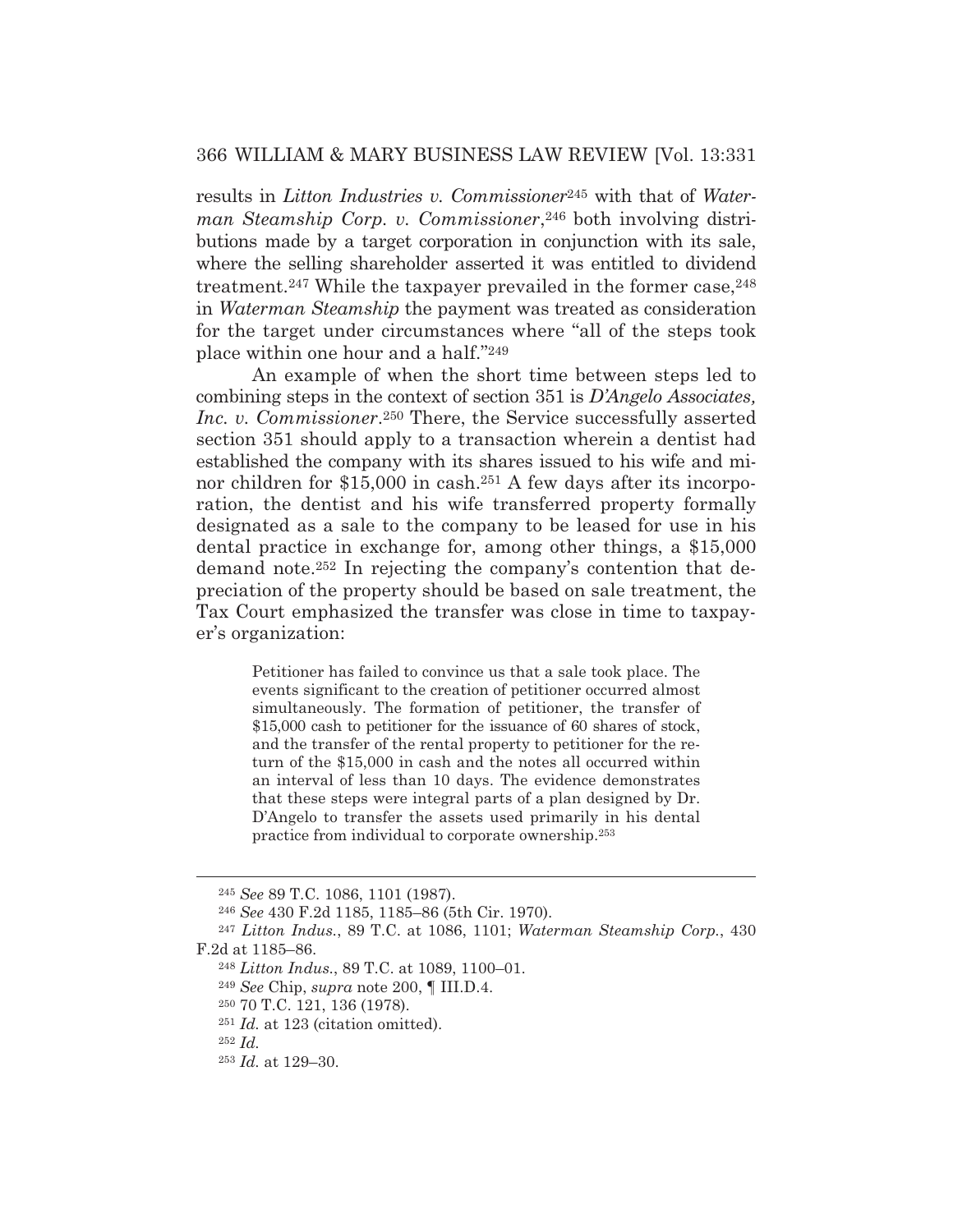Professor Ronald Jensen lamented that "[t]he step transaction doctrine is ... a mixture of inconsistency and ambiguity. Three different tests exist for determining its applicability, but the courts have articulated no standard for determining which test should be applied."254 Furthermore, Professor Jensen commented that "[e]ven after the appropriate test is chosen, the test can be applied restrictively or expansively, but the courts have not coherently or persuasively explained whether a narrow or broad application is appropriate."255 He is one of many commentators who have voiced frustration with the canon's application.<sup>256</sup>

 Professor Jensen found that, in particular, the "confusion over the proper test for applying the step transaction is itself a source of the inconsistency in cases arising under section 351."257 A major core of this Article is the application of the step transaction doctrine to determine whether control has been met under section 351 for post contribution share dispositions by the transferor that are connected with the original contribution.258

# *B. The Application of the Step Transaction Doctrine to Determine Whether Control Has Been Met Under Section 351 for Post Contribution Share Dispositions Connected with the Original Contribution*

A fundamental requirement for section 351 to pertain is that the transferor or transferors of property to the corporation are in control of that corporation "immediately after the exchange."259 Professors Boris T. Bittker & James S. Eustice observed in their

 $259$  26 U.S.C. § 351(a). "Control" is defined as follows:

For purposes of part I (other than section 304), part II, this part, and part V, the term 'control' means the ownership of stock possessing at least 80 percent of the total combined voting power of all classes of stock entitled to vote and at least 80 percent of the total number of shares of all other classes of stock of the corporation.

26 U.S.C. § 368(c).

<sup>254</sup> *See* Jensen, *supra* note 1, at 366.

<sup>255</sup> *Id.* at 366–67.

<sup>256</sup> *See, e.g.*, Joshua D. Rosenberg, *Tax Avoidance and Income Measurement*, 87 MICH. L. REV. 365, 413–17 (1988); *see* Bowen, *supra* note 11, at 722; Grossberg, *supra* note 194, at 369, 436.

<sup>257</sup> *See* Jensen*, supra* note 1, at 360.

<sup>258</sup> *See* discussion *infra* Section II.B.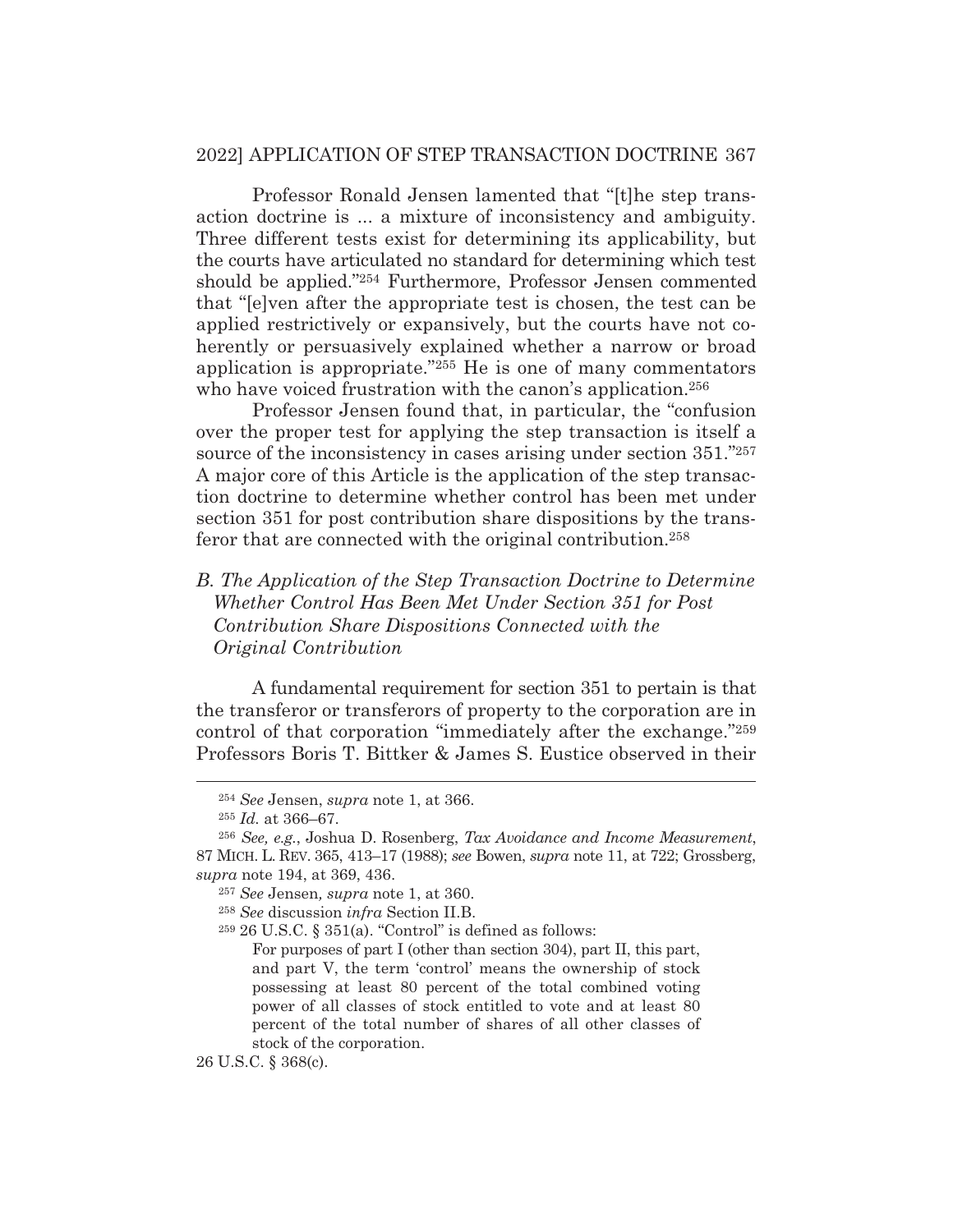seminal treatise, *Federal Income Taxation of Corporations & Shareholders*, that "[l]itigation abounds over [this] requirement ... [and this] is one principal application of the so-called 'step transaction doctrine.'"260 They pointed out that while:

[t]he doctrine arises in connection with the control requirement comes up in a variety of contexts, but a principal problem is whether the statute is satisfied if the transferors own 80 percent or more of the stock momentarily, but then [their ownership] drops below that benchmark because they sell or give away some of their stock (e.g., to children) or because the corporation issues additional shares to employees, [investors, or others].<sup>261</sup>

A good example of where a court has utilized the step transaction to deny section 351 treatment, and did so correctly, is *Intermountain Lumber Co. v. Commissioner*.262 There, just as with *D'Angelo Associates*, the transferee taxpayer was the party that argued section 351 had not applied, in order to maximize its inside basis and thus its cost recovery deductions.263

 Some of the more relevant facts of *Intermountain Lumber Co.* were as follows. After a fire at an existing sawmill owned by Mr. Dee Shook, he and Mr. Milo Wilson, who was both a customer and co-owner with Shook of a separate lumber finishing plant, wanted to replace it with a larger facility.264 This would enable their finishing plant to operate at full capacity.265 Shook could not afford the new facility on his own so he "induced Wilson to personally coguarantee [sic] a \$200,000 loan to provide financing. In return, Wilson insisted upon an equal voice in rebuilding the sawmill and an opportunity to become an equal shareholder with Shook in the new sawmill."266

 In May 1964, articles of incorporation for S & W Sawmill, Inc. (S&W) were executed, with "S & W ... derived from the names Shook and Wilson."267 At the initial shareholders meeting, "Mr.

<sup>260</sup> *See* BORIS T. BITTKER & JAMES S. EUSTICE, FEDERAL INCOME TAXATION OF CORPORATIONS & SHAREHOLDERS ¶ 3.09[2] (7th ed. 2015, updated July 2021).

<sup>261</sup> *Id.* (footnote omitted).

<sup>262 65</sup> T.C. 1025, 1025, 1033–34 (1976).

<sup>263</sup> *Id.*

<sup>264</sup> *Id.* at 1026.

<sup>265</sup> *Id.*

<sup>266</sup> *Id.*

<sup>267</sup> *Id.*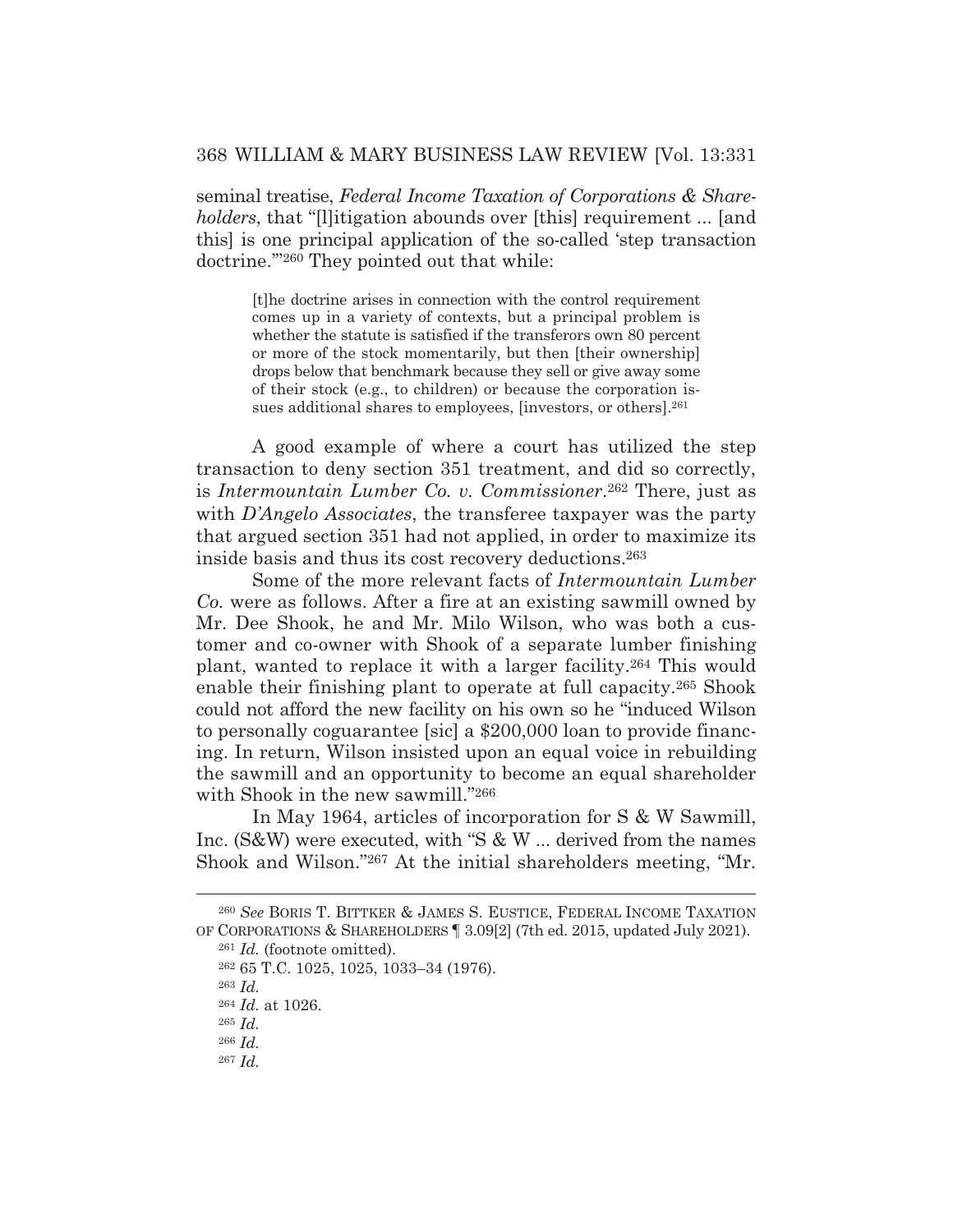Shook informed the meeting that a separate agreement was being prepared between he and Mr. Wilson providing for the sale of one-half of his stock to Mr. Wilson."268 In July 1964, Shook transferred his sawmill site and equipment in return for 364 shares in S&W, which constituted all the company's shares except for 4 incorporation shares.269 At the same time, Shook and Wilson entered into an agreement with Wilson for the purchase of 182 shares of S&W stock from Shook at \$500 a share, with prescribed interest for deferred payment, with these shares put in escrow.270 Simultaneously, Shook executed an irrevocable proxy entitling Wilson to the right to vote his shares for approximately the next 14 months.271 In August 1964, "S & W borrowed \$200,000, in part upon the personal guarantees of Shook, Wilson, and their wives. The loan agreement referred to Shook and Wilson as 'the principal officers and stockholders' of S & W."272 S & W also agreed at that time "to insure the lives of Shook and Wilson for \$100,000 each."273 In 1967, when S&W was bought by Intermountain Lumber Co., Wilson still owed Shook "\$91,000 for 182 shares of S & W ... stock in escrow."274

 The Tax Court, in holding that section 351 was not satisfied, framed the issue as whether, at the time of the transfer of the property to S & W, Shook was in "control" of the company. That is, did "Shook alone own ... the requisite percentage of shares for control?275 The court found that:

Shook and Wilson intended to consummate a sale of the S & W stock, that they never doubted that the sale would be completed, that the sale was an integral part of the incorporation transaction, and that they considered themselves to be coowners [sic] of S & W upon execution of the stock purchase agreement in 1964.276

<sup>268</sup> *Id.* <sup>269</sup> *Id.* at 1027. <sup>270</sup> *Id.* at 1027–28. <sup>271</sup> *Id.* at 1028. <sup>272</sup> *Id.* <sup>273</sup> *Id.* <sup>274</sup> *Id.* at 1029.

<sup>275</sup> *Id.* at 1031.

<sup>276</sup> *Id.* at 1032.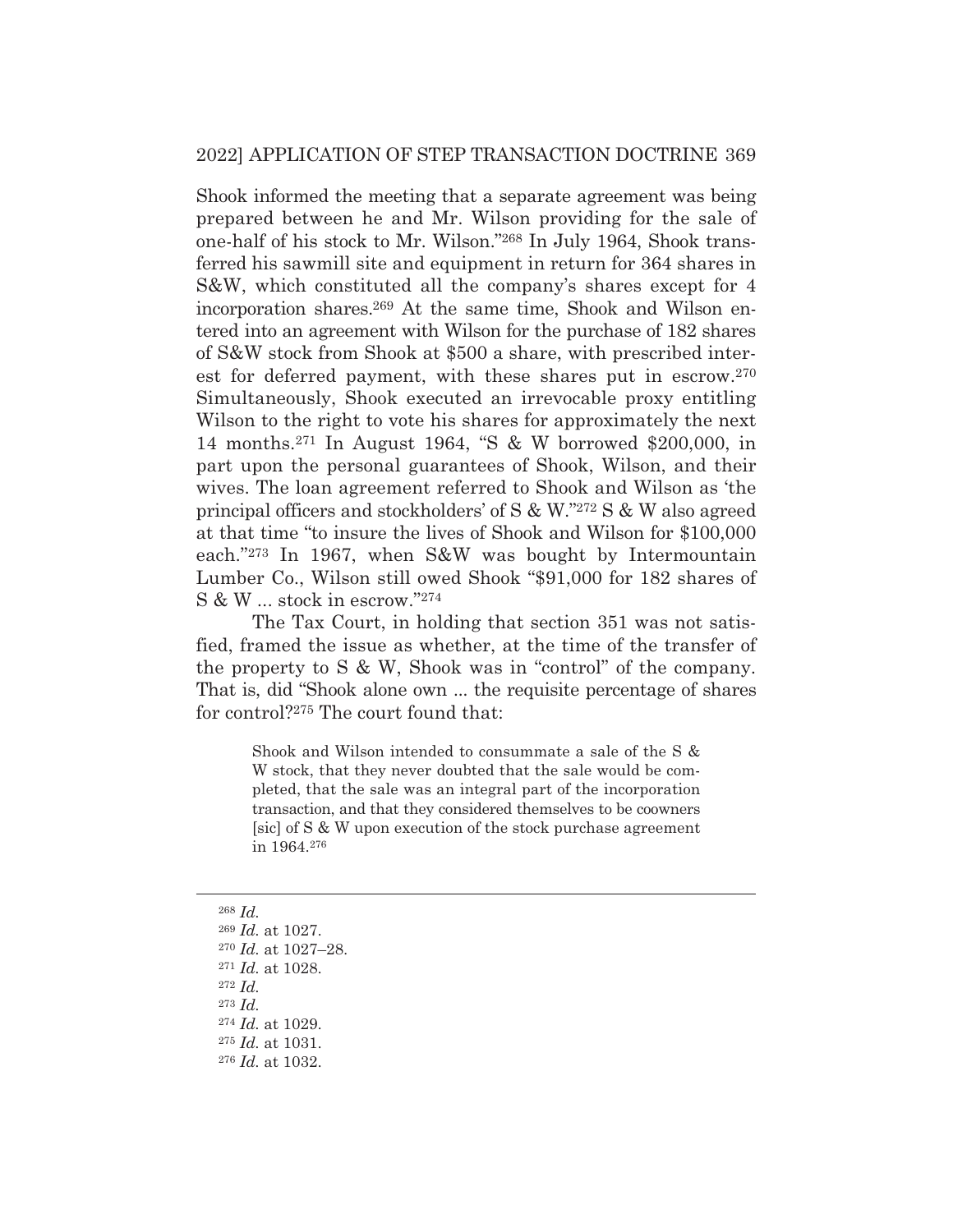Later in the opinion, the Tax Court reiterated its findings "that Shook, as part of the same transaction by which the shares were acquired (indeed, the agreement for sale was executed before the sawmill was deeded to S & W), had relinquished when he acquired those shares the legal right to determine whether to keep them."277 He "was under an obligation, upon receipt of the shares, to transfer the stock as he received Wilson's principal payments .... Shook, therefore did not own ... the requisite percentage of stock immediately after the exchange to control the corporation."278 He lacked the requisite "freedom of action" with respect to 182 shares that were contractually assigned to Wilson.279

 The Tax Court explained that its holding was consistent with the purpose of section 351:

We note also that the basic premise of section 351 is to avoid recognition of gain or loss resulting from transfer of property to a corporation which works a change of form only .... Accordingly, if the transferor sells his stock as part of the same transaction, the transaction is taxable because there has been more than a mere change in form.280

 Another Tax Court step transaction decision regarding this subject was *Manhattan Building Co. v. Commissioner*, where the transferee taxpayer was the party claiming the transfer should be taxable because the control requirement was not met.281 The case dealt with a predecessor to section 351 and whether the taxpayer making the assignment had the requisite control.282 In 1922, the original transferor, Mr. Clement O. Miniger had conveyed property to Electric Auto-Lite Company in return for 250,000 shares of common stock and bonds.283 If one looked no further,

<sup>277</sup> *Id.* at 1033.

<sup>278</sup> *Id.*

<sup>279</sup> *Id.* at 1031; The Tax Court in *Complex Media* quoted this phrase in its analysis. Complex Media, Inc. v. Comm'r, 121 T.C.M. (CCH) 1089, 23 (2021).

<sup>280</sup> *Intermountain Lumber Co.*, 65 T.C. at 1033–34. Professor Jensen argued that this premise is specious. *See* Jensen, *supra* note 1, at 395–96. The Tax Court also noted that that the Service "abandoned ... [its] contention that Wilson was a transferor of property and therefore a person to also be counted for control under section 351." *Intermountain Lumber Co.*, 65 T.C. at 1031.

<sup>281</sup> Manhattan Bldg. Co. v. Comm'r, 27 T.C. 1032, 1042 (1957).

<sup>282</sup> *Id.*

<sup>283</sup> *Id.* at 1036–37.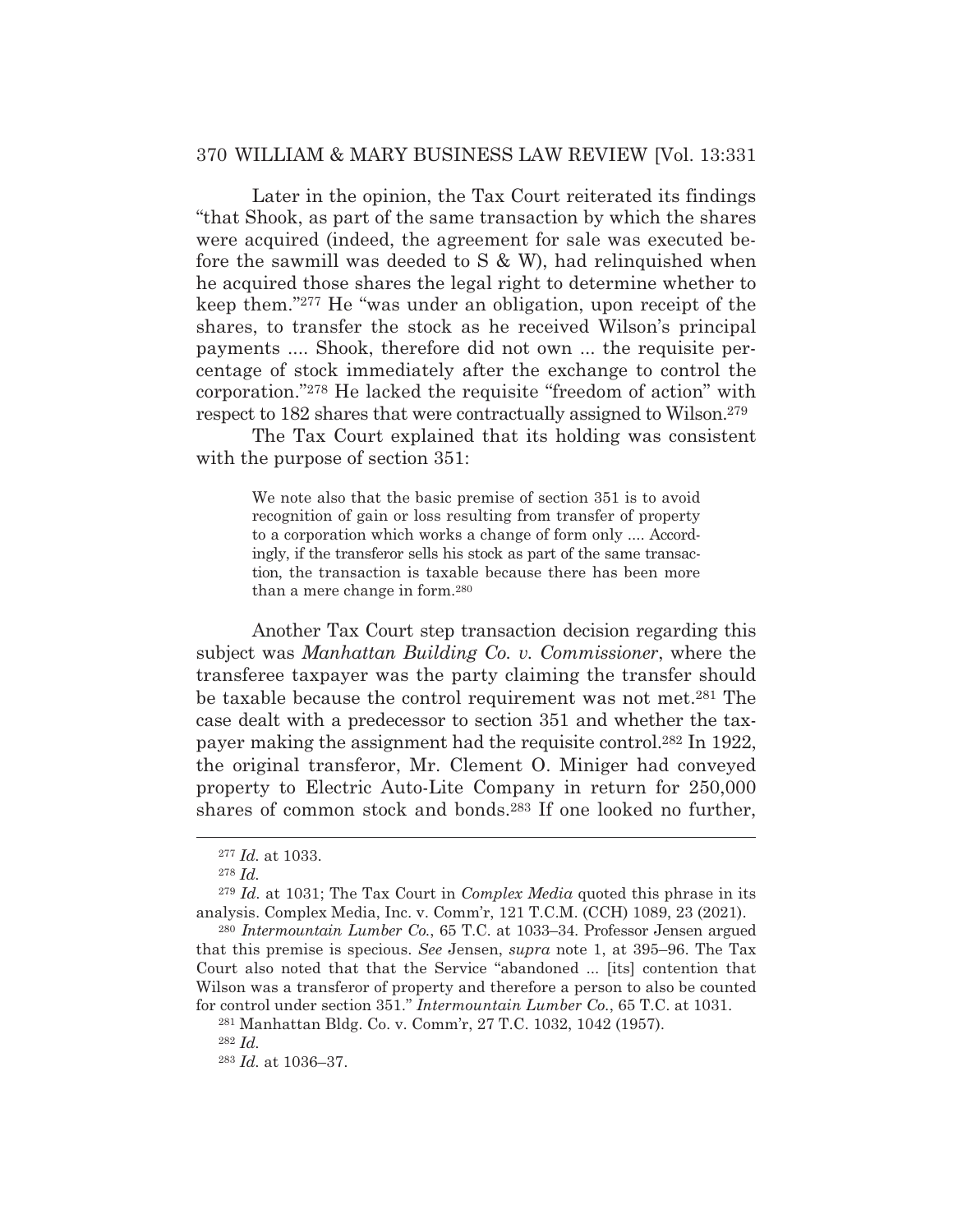the transfer would have met the requirements of the predecessor to section 351.284 The Tax Court said, however, that the control requirement was not satisfied because "Miniger was under a binding contract to deliver the bonds and 75,000 shares of stock [in Electric Auto-Lite Company] to the underwriters and to return 49,000 shares to the corporation."285

 The Tax Court observed, in its analysis of whether control was met, that one looks to "whether the transfer of assets to Auto-Lite in exchange for its stock and bonds and the transfer of stock and bonds to the underwriters were mutually interdependent transactions."286 The test for being mutually interdependent "is, were the steps taken so interdependent that the legal relations created by one transaction would have been fruitless without a completion of the series."287 In this case, the requisite interdependence existed because "Miniger could not have completed the purchase of the assets without the cash supplied by the underwriters and could not have had the cash except in exchange for the bonds and stock and could not have secured the bonds and stock except for the assets."288 As discussed further below, the Treasury and IRS now provide in the regulations<sup>289</sup> essentially that the buyer of the shares from the underwriter in a "qualified underwriting transaction" is deemed to be a co-transferor and the underwriter ignored, thus eliminating the control issue of share dispositions made to an underwriter in circumstances covered by the regulation.290

 A different result from *Manhattan Building* was reached in an earlier underwriting case, which was cited and distinguished in *Manhattan Building*: *American Bantam Car Co. v. Commissioner*.291 The case also involved a predecessor to section 351 and the issue of whether the transferor met the necessary control

<sup>290</sup> *Id.*

<sup>284</sup> *Id.* at 1041.

<sup>285</sup> *Id.* at 1042.

<sup>286</sup> *Id.*

<sup>287</sup> *Id.* The Tax Court cited Am. Bantam Car Co. v. Comm'r for this language. 11 T.C. 397, 405 (1948).

<sup>288</sup> *Manhattan Bldg. Co.*, 29 T.C. at 1042*.*

<sup>289</sup> *See* 26 C.F.R. § 1.351-1(a)(3)(i) (1999).

<sup>291</sup> *Compare Manhattan Bldg. Co.*, 27 T.C. at 1042, *with* Am. Bantam Car Co. v. Comm'r, 11 T.C. 397, 397 (1948).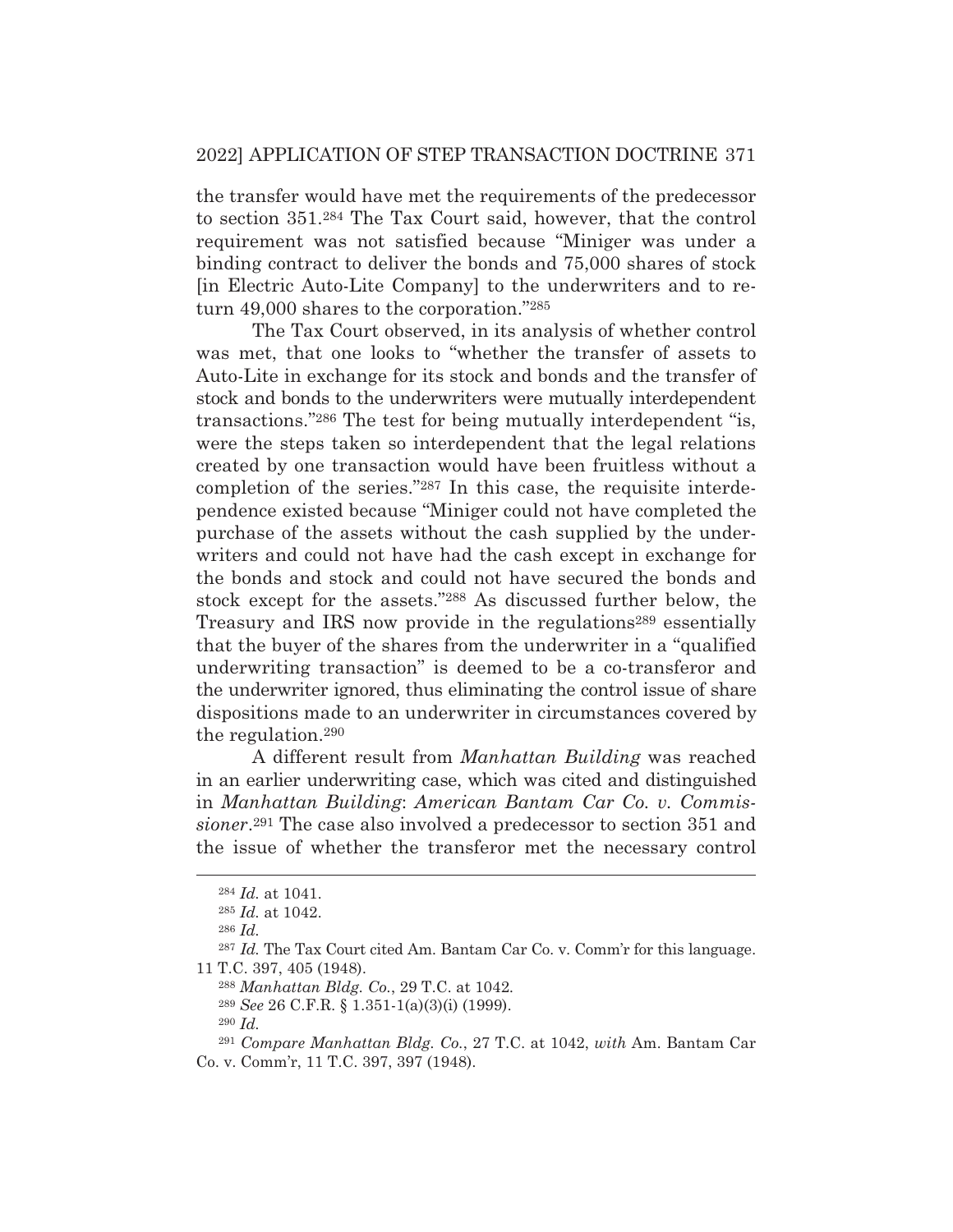requirement.292 As with *Manhattan Building*, the taxpayer transferee was again arguing that it was entitled to fair market value basis on the transfer because gain should have been recognized on the initial contribution.293 Here, however, the taxpayer was unsuccessful, with the court holding that the original transfer met the control requirements for tax-free treatment.294

 In that case, a group of individuals, referred to as "the associates," transferred certain properties, subject to liabilities, for 300,000 shares of the American Bantam Car Co.'s common stock.295 As part of the organizing plan "90,000 shares of petitioner's preference stock would be offered to the public at \$10 a share."296 Furthermore, "the underwriters of such issue of preferred stock were to receive from the associates ... as further compensation for their services as underwriters, certain amounts of the common stock issued to the associates."297 Additionally, "[a]ll the interested parties orally agreed to the substance of this plan prior to ... [the transfer to American Bantam] though there was no formal written contract between the parties at this time."298

 A few days after the June 3, 1936 assignment, contracts were entered into between the petitioner and the underwriter as well as between the associates and the underwriter.<sup>299</sup> With respect to the latter, "[i]n substance the associates agreed to deliver [in trust] to the Butler County National Bank & Trust Co. of Butler, Pennsylvania, certificates for 100,000 shares of common stock endorsed in blank for transfer to the underwriters."300 The underwriter's right to receive these shares was tied to its sale of the preference shares over a period of time.<sup>301</sup>

 The Tax Court noted that "[d]uring the year 1936 only 14,757 shares of the preferred stock was [sic] sold by the underwriters."302 There was a change in underwriters and "[b]etween

<sup>296</sup> *Id.*

<sup>299</sup> *Id.* at 400–01. <sup>300</sup> *Id.* at 401.

<sup>292</sup> *Am. Bantam Car Co.*, 11 T.C. at 402–03.

<sup>293</sup> *Id.*

<sup>294</sup> *Id.* at 410.

<sup>295</sup> *Id.* at 399.

<sup>297</sup> *Id.*

<sup>298</sup> *Id.*

<sup>301</sup> *Id.*

<sup>302</sup> *Id.*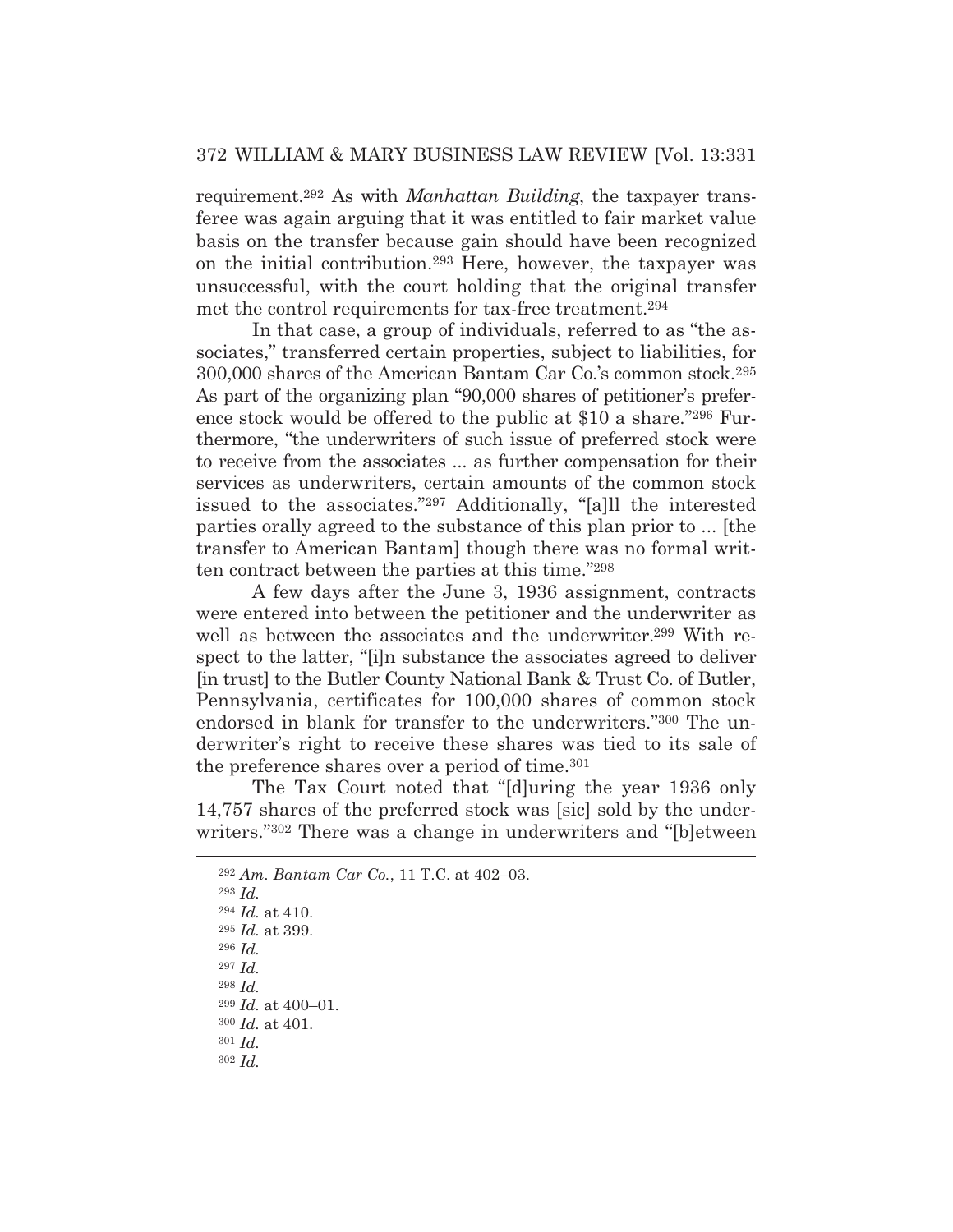October 1936 and October 1937 Grant [the new underwriter] sold 83,618 shares of convertible preferred stock to the public."303

 In determining that the control requirement was satisfied, the Tax Court noted that "[p]rima facie, when the various steps taken to organize the new corporation and transfer assets to it are considered separately, the associates did have 'control' of the petitioner immediately after the exchange within the statutory definition of the word."304 The court reasoned that "from June 3 to June 8, 1936, they owned 100 per cent [sic] of all the issued stock, and from June 8, 1936, until October 1937 they owned stock possessing at least 80 per cent of the total combined voting power of all classes of stock."305 The court ignored the pre-assignment plan, stating that "[o]n June 3, 1936, the associates were issued absolutely and unconditionally 300,000 shares of no par common stock. The resolution of the board of directors of petitioner accepting the associates' offer of the Austin assets attached no strings whatsoever to the issuance of the stock to them."306

 As to the agreements with the underwriter occurring a few days after the property assignments, the Tax Court stated:

[o]n June 8 no other common stock had been issued, and a contract regarding possible future assignment of those 300,000 shares already issued was not entered into before that date. No preferred stock had been issued on June 3, nor was a contract for its sale provided until June 8.307

 According to the court, "[t]he statutory words 'immediately after the exchange' require control for no longer period; in fact, momentary control is sufficient."308 The Tax Court said not only did the associates have control from June 3 to June 8, even after the agreement with the underwriter "the ownership of the 300,000 shares remained in the associates until such sales were completed."309 Furthermore, even on "August 16, 1936, [when] the associates deposited all their shares in escrow with the Butler

<sup>303</sup> *Id.*

<sup>304</sup> *Id.* at 404.

<sup>305</sup> *Id.*

<sup>306</sup> *Id.*

<sup>307</sup> *Id.*

<sup>308</sup> *Id.* <sup>309</sup> *Id.*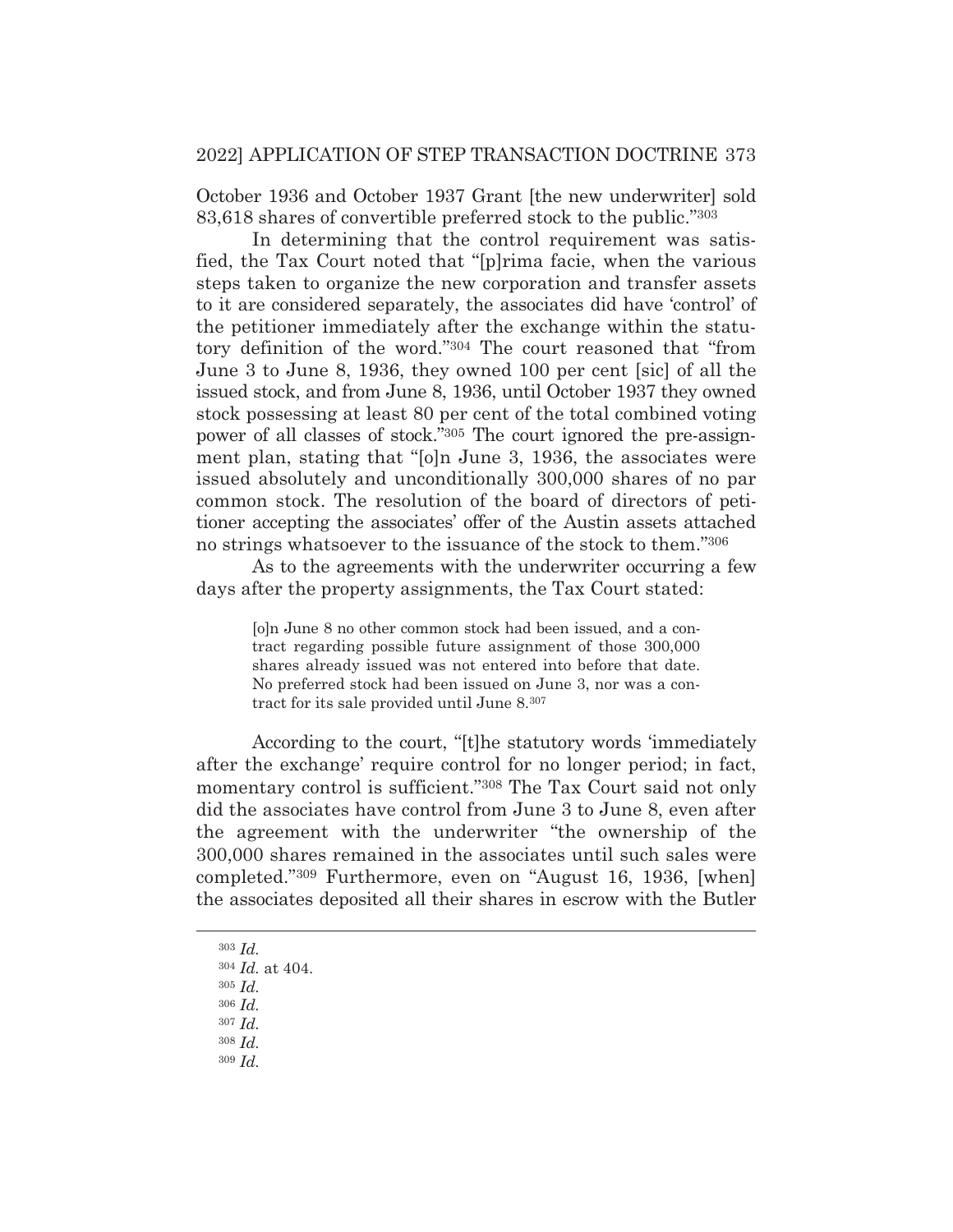County National Bank & Trust Co. ... they only surrendered possession by the terms of their agreement with the bank and retained all other attributes of ownership."310

 In the court's judgment, despite the pre-assignment oral plan, "[t]he standard required by the courts to enable them to say that a series of steps are interdependent and thus should be viewed as a single transaction do not exist here."311 The court was of the opinion that "[t]he understanding with the underwriters for disposing of the preferred stock, however important, was not a sine qua non in the general plan, without which no other step would have been taken."<sup>312</sup> That is, "[w]hile the incorporation and exchange of assets would have been purposeless one without the other, ... both would have been carried out even though the contemplated method of marketing the preferred stock might fail."313

 The decision reached in *American Bantam Car* was certainly sensible, although the court's dicta about "momentary control is sufficient," while shared by some other courts discussed below,314 and admittedly consistent with the "immediately after" language in section  $351(a)$ ,  $315$  would serve to nullify any role for the step transaction in determining control for section 351 purposes.<sup>316</sup> As discussed below, this is not sound policy.317 The Treasury/IRS regulatory decision to ignore the underwriter and treat the buyer as a co-transferor in "a qualified underwriting transaction"318

<sup>317</sup> *See infra* notes 406–49 and accompanying text.

 $318$  26 C.F.R. § 1.35101(a)(3)(i). With respect to the impact on control from underwriting transferee shares,  $26$  C.F.R.  $\S$  1.351-1(a)(3)(i) provides that:

For the purpose of section 351, if a person acquires stock of a corporation from an underwriter in exchange for cash in a qualified underwriting transaction, the person who acquires stock from the underwriter is treated as transferring cash directly to the corporation in exchange for stock of the corporation and the underwriter is disregarded. A qualified underwriting transaction is a transaction in which a corporation issues stock for cash in an underwriting in which either the underwriter is an agent of the corporation or the underwriter's ownership of the stock is transitory.

<sup>310</sup> Am. Bantam Car Co. v. Comm'r, 11 T.C. 397, 404 (1948).

<sup>311</sup> *Id.* at 406.

<sup>312</sup> *Id.* (emphasis added).

<sup>313</sup> *Id.* at 406–07.

<sup>314</sup> *Id.* at 404.

<sup>315</sup> I.R.C. § 351(a).

<sup>316</sup> *See Am. Bantam Car Co*., 11 T.C. at 405.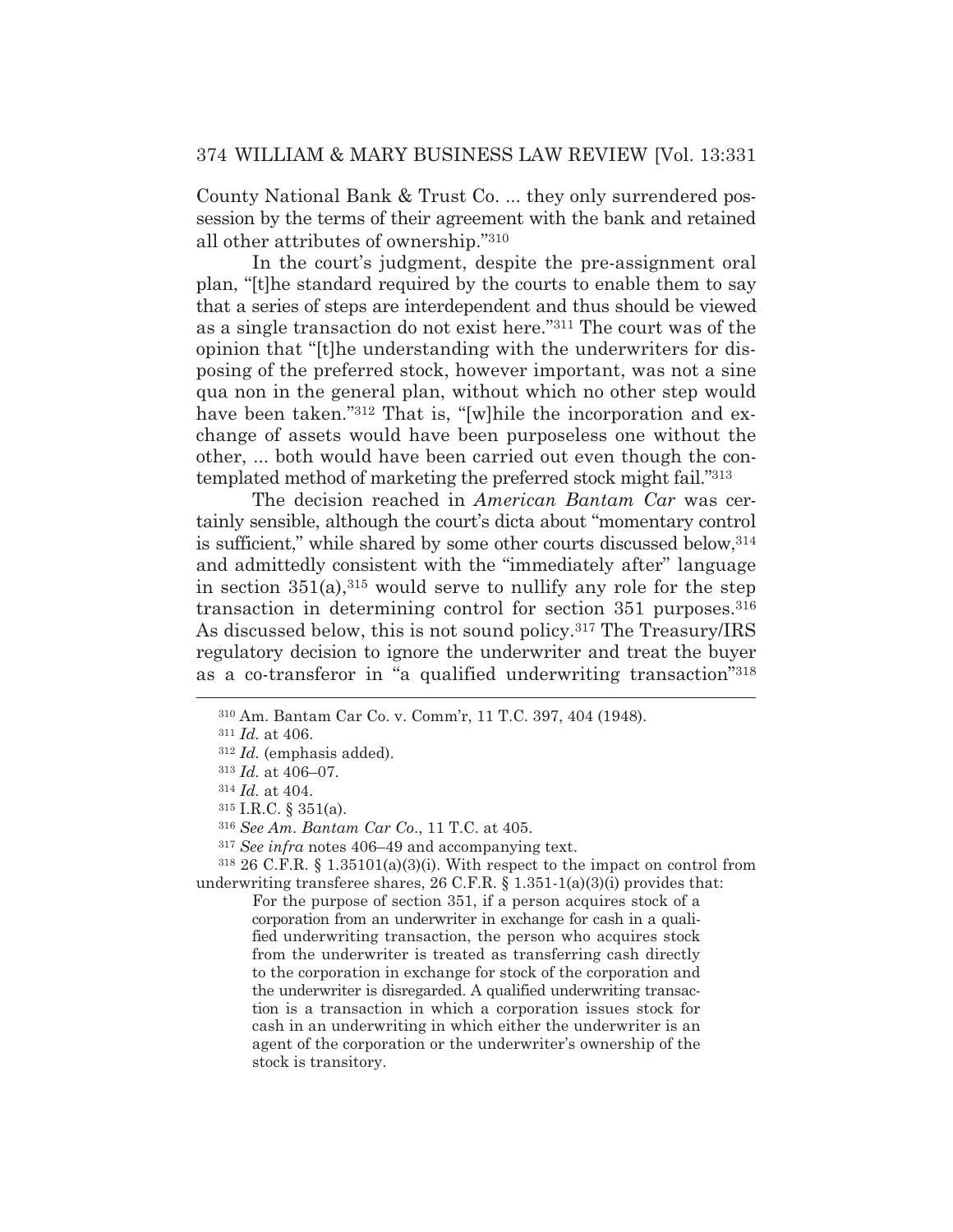eliminates the loss of control issue, and thus removes a barrier to public equity financing.319 This is certainly practical and (according to at least one commentary) conceptually correct.320 Professor Jensen, however, disputes the logic for special treatment for underwriting transactions.321

 Suppose that a taxpayer at the time he transferred his sole proprietorship business to a newly incorporated entity (Newco) for all its shares, was under a binding obligation to sell half of his Newco shares to a non-underwriter. Should this be treated

<sup>319</sup> *See* David R. Tillinghast & Denise G. Paully, *The Effect of the Collateral Issuance of Stock or Securities on the "Control" Requirement of Section 351*, 37 TAX L. REV. 251, 264 (1982).

<sup>320</sup> *Id*. at 264–65. Written before the promulgation of the section 351 underwriting regulation, Reg.  $\S$  1.351-1(a)(3)(I), the authors distinguished a thirdparty sale by the transferor with the underwriting process as follows:

In the usual third-party transfer case, the initial transferor exchanges property for stock and then receives cash for that stock from a third party. In the underwriting transaction, however, the underwriter merely acts as a conduit for stock in one direction and cash in the other. The substance of the transaction is a cash payment by the investor to the corporation (reduced, of course, by the underwriter's spread, dealer's commission, and so forth) in exchange for its stock. There is no bail-out and no change of position comparable to those occurring in the thirdparty transfer cases. Therefore, the investor can appropriately be regarded as a section 351 transferor even when the public offering is integrated with the incorporation transaction.

*Id.* at 264.

<sup>321</sup> *See* Jensen, *supra* note 1, at 357–58.

*Id.* Prior to being made obsolete by the aforementioned regulation, Rev. Rul. 78-294, distinguished between firm commitment and best-efforts underwriters in analyzing the application of the section 351 control requirement. Rev. Rule 78-294, 1798-2 C.B. 141, *obsoleted by* T.D. 8665, 61 Fed. Reg. 19188 (May 1, 1996). A firm commitment underwriter was someone who received shares in the transferee for cash as part of the asset transfer, intends to sell the shares received, but if unsuccessful was required to retain the shares. Under Rev. Rul. 78-294, the firm commitment underwriter was considered to be a transferor, i.e., part of the original control group. *Id.* The Service also determined in Rev. Rul. 78-294 that the firm commitment underwriter's sale of the shares did not undermine the original transfer, satisfying the section 351 control requirement. *Id.* In the other situation covered by Rev. Rul. 78-294, that of a best-efforts underwriter, the Service characterized the underwriter as an agent of the transferee and unlike the firm commitment underwriter, not part of the control group. *Id.* It was an agent of the transferor. *Id.* Under the facts of the ruling, the public shareholders who bought the shares from the best-efforts underwriter were considered to be part of the control group. *Id.*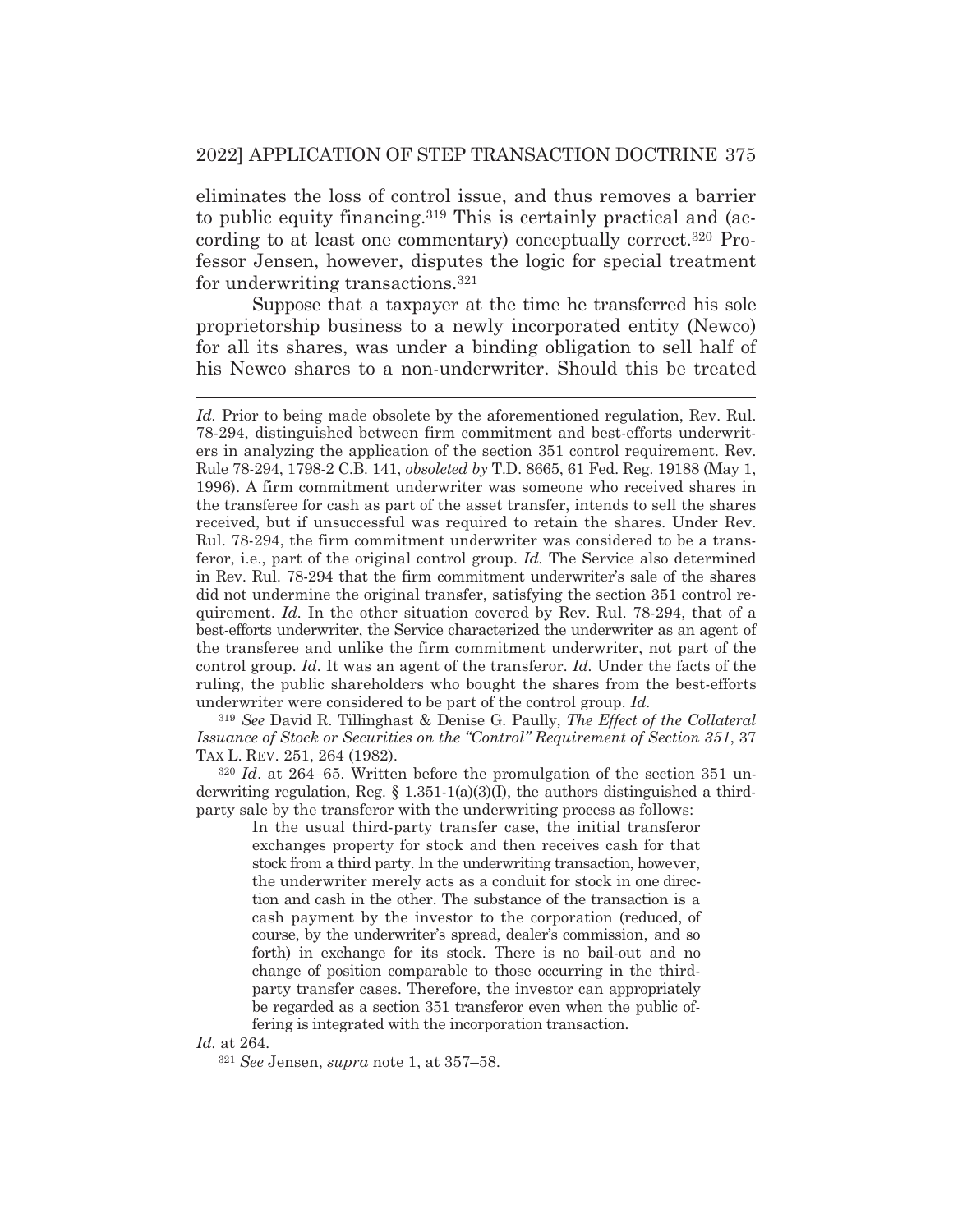as a valid section 351 transaction? What if there was no legal commitment to sell half his Newco shares, but the transfer of the business to Newco was predicated on his sale of half of the Newco shares that he received? Assume he in fact did sell half of the Newco shares a day after the property contribution. In both circumstances, Professor Jensen would argue that the transfers should be good section 351 transactions, nullifying any role for the step transaction doctrine.322 As will be elaborated upon below, this Article argues that neither contribution should qualify for nonrecognition.323

 Before focusing on why Professor Jensen came to this conclusion, one needs to understand his generally apt dissatisfaction with some of the decisions and the Service's positions in this area. Professor Jensen's article was critical regarding how the Service and the courts have often addressed the application of the step transaction doctrine in the section 351 context.324 As noted in this Article's introduction, he wrote that "[i]n their quest to distinguish form from substance in section 351 cases, the courts and the Service have created a patchwork of irreconcilable decisions, inexplicable on the basis of logic or policy and virtually devoid of any explanatory or predictive value."325 This, Professor Jensen argued, has resulted in a "series of *ad hoc* decisions distinguishable only on the basis of their factual variations, with little or no explanation as to why such factual variation justifies a particular result."326 He contended that "[t]his lack of a consistent rationale has made both prediction and rational development of the law virtually impossible."327

<sup>322</sup> *See id.* at 358–59.

<sup>323</sup> *See id.* at 381.

<sup>324</sup> *See id.* at 355–56.

<sup>325</sup> *Id.*; *see also supra* note 6 and accompanying text.

<sup>326</sup> Jensen, *supra* note 1, at 355–56.

<sup>327</sup> *Id.* at 356. Professor Jensen asserted that:

The confusion and inconsistencies in section 351 cases described above stem from a basic misunderstanding of the function of the step transaction doctrine. Courts have viewed the doctrine as an instrument for perceiving reality, that is, for determining what really took place. The courts typically employ the doctrine to ascertain "what really happened," and then apply the relevant legal principles to the facts thus determined. This approach misses the true nature of the step transaction doctrine. Legal doctrines are not, and by their nature cannot be, devices for determining reality. They do not add to our ability to discern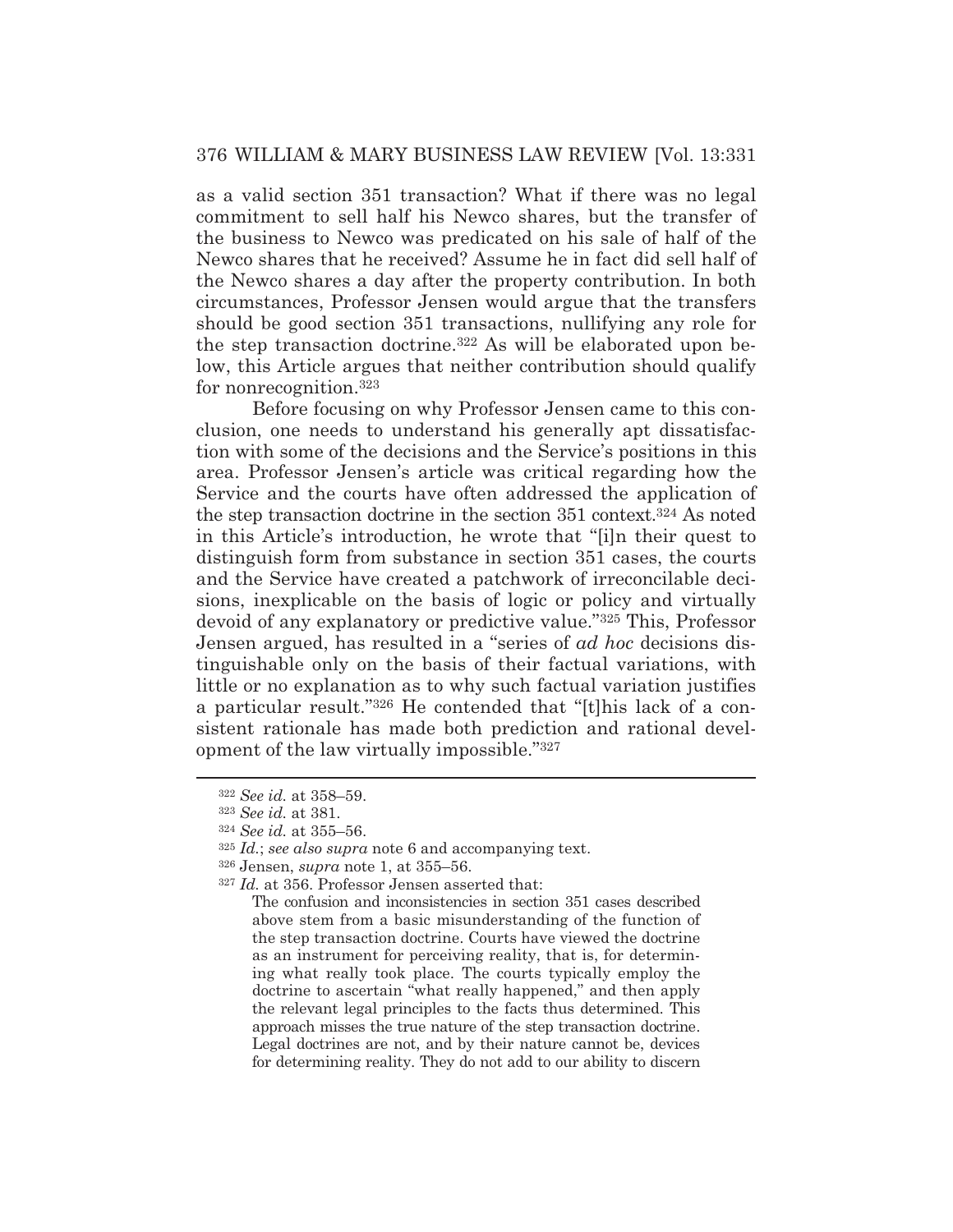Professor Jensen provided a hypothetical fact pattern wherein father F wants to incorporate his sole proprietorship and at the same time gift seventy-five percent of the business to his son S.328 F takes back seventy-five percent of the shares in Newco and twenty-five percent are immediately given to S.329 In a variation of this hypothetical, he posits that as a matter of convenience S's shares go directly from Newco to him.330 He compared the result in these cases with those where F has a binding obligation to sell his shares to a third party, who is not an underwriter.331 He asked why these fact patterns should conceptually have contrary results vis-a-vis control.<sup>332</sup> He wrote:

The similarities between the binding obligation case and the gift case would seemingly dictate the same result: the control requirement was unsatisfied. F's ownership of a controlling stock interest was just as fleeting as was the transferor's controlling stock interest in the binding obligation case; arguably more so, since F was never record owner of a controlling stock interest. Certainly it was no more permanent. Further, in both cases, the loss of control was predetermined and may be fairly characterized as part and parcel of the overall transaction. Nevertheless, the courts and the Service have with only rare exception treated the gift cases as satisfying the control requirement.333

 Focusing for a moment on his first gift hypothetical, the distinction with a binding obligation is that the transferor retained "freedom of action."334 Professor Jensen recognized this but believed that "this purported distinction hardly justifies the differing tax treatments."335 Among his arguments was the idea

the facts. Rather, legal doctrines, including the step transaction doctrine, are means of determining legal consequences. A necessary corollary of this observation is that the proper scope and limits of the doctrine must ultimately be grounded in the policy the law seeks to implement.

*Id.* at 372 (footnotes omitted).

<sup>328</sup> *See id.* at 356.

<sup>329</sup> *See id.*

<sup>330</sup> *See id.*

<sup>331</sup> *See id.*

<sup>332</sup> *See id.*

<sup>333</sup> *Id.* (footnote omitted).

<sup>334</sup> *See, e.g.*, Intermountain Lumber Co. v. Comm'r, 65 T.C. 1025, 1031–32 (1976).

<sup>335</sup> *See* Jensen, *supra* note 1, at 358.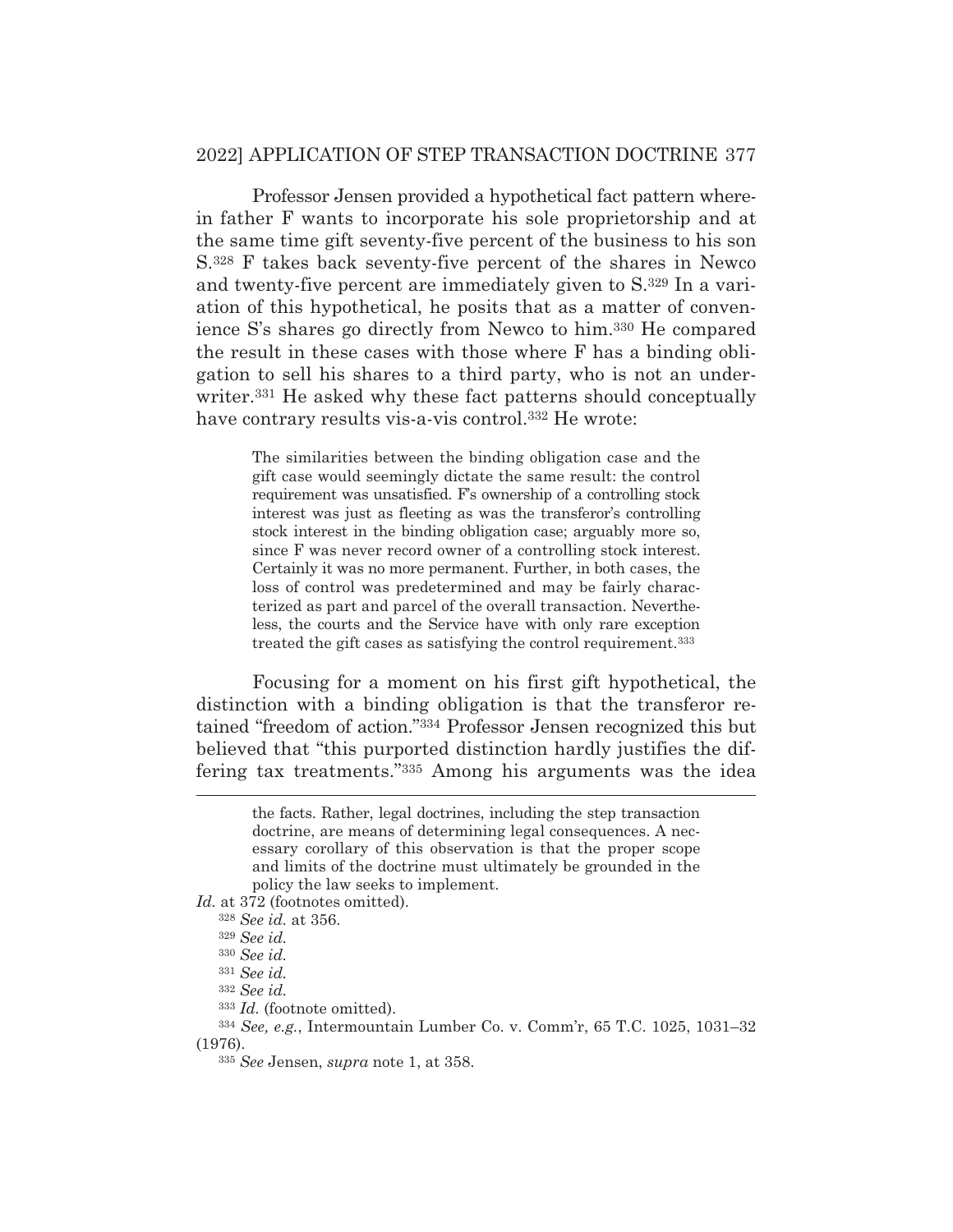that "it is anomalous to make tax treatment turn on a person's technical legal rights which he or she has no intention of exercising when the point of the exercise is to tax the transaction on its substance and not its form."336 As to Professor Jensen's hypothetical variation, wherein F never actually received the shares, the failure to conform to the form of the statute should arguably result in an invalid section 351 transaction,<sup>337</sup> although there is conflicting authority discussed below.338

 Some of the relevant authorities addressing control when there is a disposition of shares through a gift are as follows. In *Wilgard Realty Co., Inc v. Commissioner*, the transferor to a newly formed corporation, "intended when the transfer was made to give away about three-fourths of the stock he received and did so on the same day."339 In holding that the control requirement was met despite both the planned and effected divestiture of most of the transferee stock at the time of the contribution, the Second Circuit reasoned:

Though it was plainly enough Mr. Chamberlin's [the transferor] intention to create the petitioner and to transfer his property to it for its stock and the assumption of his liability on the two mortgages in order to provide him with stock to give as he did to his relatives, he was under no obligation to make the gift. There is neither claim nor proof that he was bound to carry out his intention to give any of it away when he received the stock or that he was not free at any time up to the very moment he gave it away to change his mind and use it for any lawful purpose .... In the absence of any restriction upon his freedom of action after he acquired the stock, he had "immediately after the exchange" as much control of the petitioner as if he had not before made up his mind to give away most of his stock and with it consequently his control. And that is equally true whether the transaction is viewed as a whole or as a series of separate steps.340

 In *Stanton v. United States*, a case not involving section 351 but rather whether a transaction met the control requirements

<sup>336</sup> *Id.* at 358–59.

<sup>337</sup> *Id.* at 356.

<sup>338</sup> Wilgard Realty Co. v. Comm'r, 127 F.2d 514, 515–16 (2d Cir. 1942), *cert. denied*, 317 U.S. 655 (1942).

<sup>339</sup> *Id.* at 515.

<sup>340</sup> *Id.* at 516.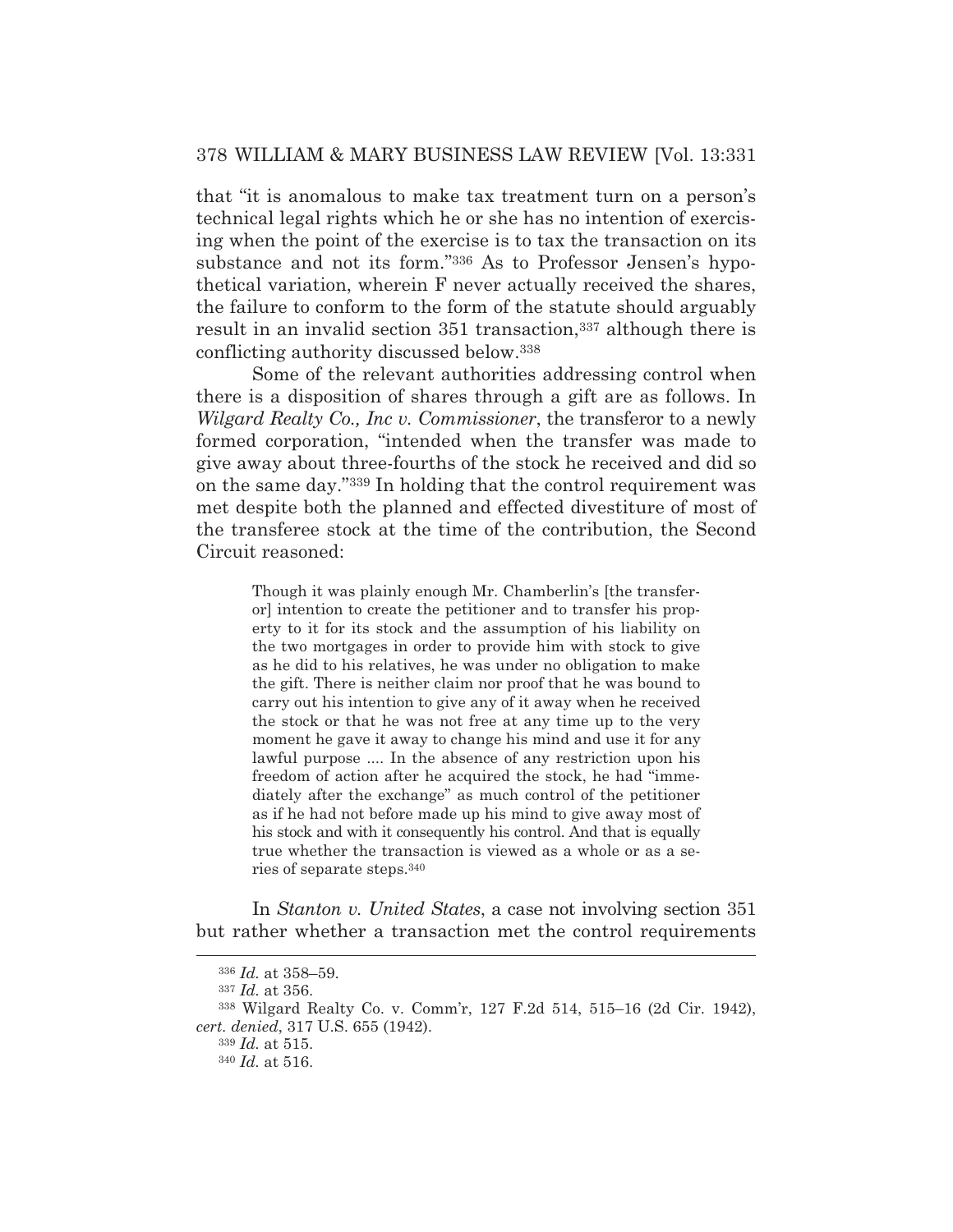for a section 368(a)(1)(D) reorganization, control was found to be met where the transferor designated forty-nine percent of the shares to go to his wife as a gift.<sup>341</sup> In determining that the control requirement had been satisfied, despite the fact that fortynine percent of the shares went directly to transferor's wife, the court indicated "that at the time of the transfer of the operating assets ... to the new enterprise Stanton had the absolute right to designate who would receive all the stock."342

 In *D'Angelo Associates*, discussed above, in which the Service successfully argued section 351 applied, the Tax Court, like in *Stanton*, held that the control requisite was met even though shares were directly issued "in the names of their children."343 The Tax Court held that "[t]he loss of control of petitioner resulting from the gift of stock does not preclude the application of section 351(a), which requires that the transferors be in control of the transferee corporation 'immediately after the exchange.'"344 The court stated that "[t]his requirement is satisfied where, as here, the transferors transfer by gift the stock they were entitled to receive in exchange for the property they transferred to the corporation, regardless of whether such disposition was planned before or after acquiring control."345 The court reasoned that "[t]he issuance of the stock by petitioner to the D'Angelo children is the direct consequence of 'the absolute right' of Dr. and Mrs. D'Angelo to designate who would receive all of the stock."<sup>346</sup>

 Contrast the result in *Stanton* and *D'Angelo Associates* with *Fahs v. Florida Machine & Foundry Co*.347 In *Fahs*, a "father and son entered into an agreement whereby the son would eventually receive a one-half interest in the business, if he remained with it and continued to operate the plant."<sup>348</sup> Three years later, "[i]n pursuance of this agreement, the Florida Machine and

<sup>341 512</sup> F.2d 13, 15, 17 (3d Cir. 1975).

<sup>342</sup> *Id.* at 17.

<sup>343</sup> *See* D'Angelo Assoc. v. Comm'r, 70 T.C. 121, 131–32 (1978); *see also supra*  notes 250–53 and accompanying text.

<sup>344</sup> *D'Angelo Assoc*., 70 T.C. at 132.

<sup>345</sup> *Id.*

<sup>346</sup> *Id.*

<sup>347</sup> *Compare* Fahs v. Fla. Mach. & Foundry Co., 168 F.2d 957, 959 (5th Cir.

<sup>1948),</sup> *with Stanton*, 512 F.2d at 18, *and D'Angelo Assoc*., 70 T.C. at 132–33. <sup>348</sup> *Fahs*, 168 F.2d at 958.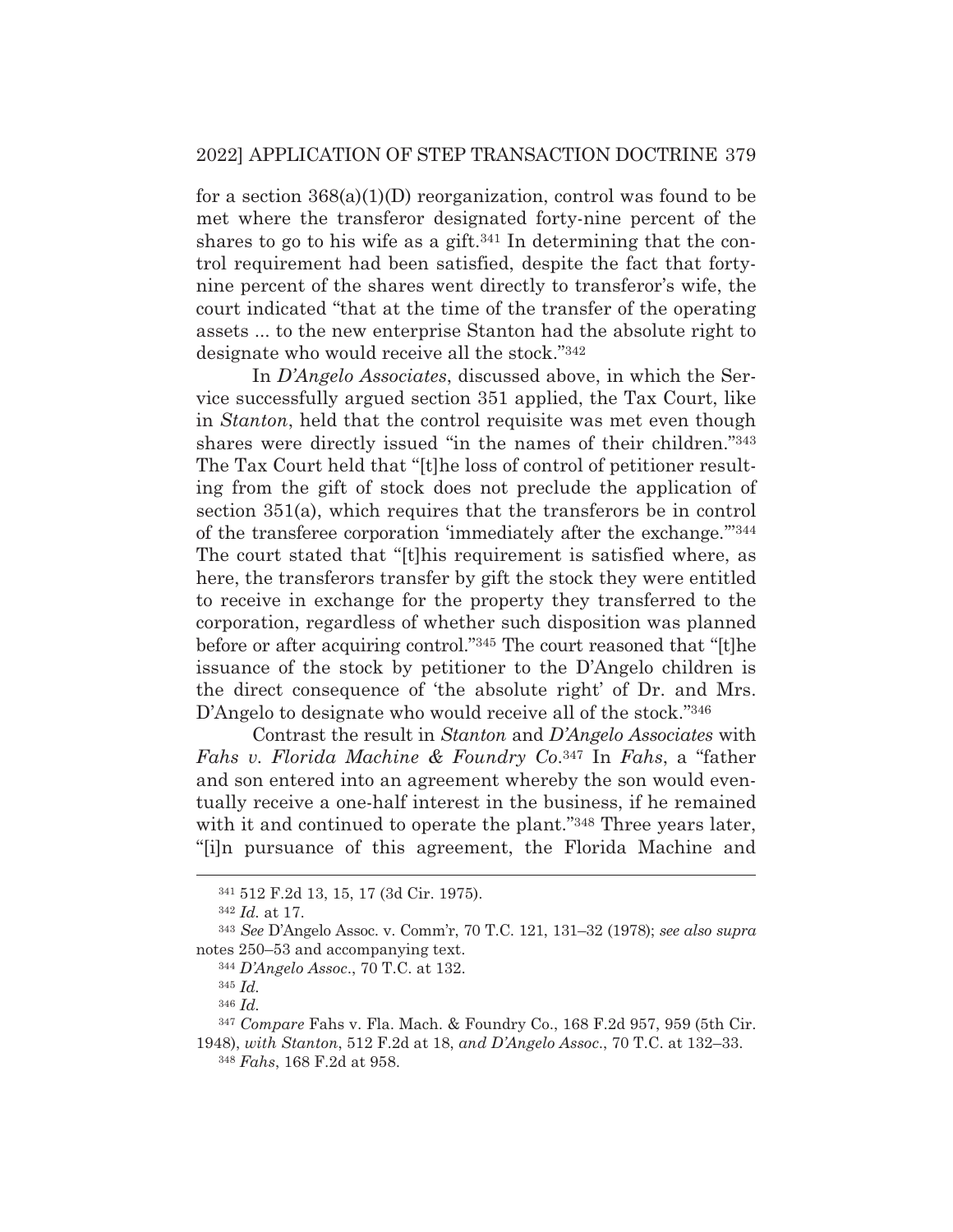Foundry Company, the taxpayer, was organized and incorporated ... [ with] all of the assets of the business which [the father] then owned individually ... [transferred] for stock in the corporation."349 In the transaction "[t]he father received 1181 shares and his son 1176 shares, the father thereby retaining only a bare majority of the stock issued."350 The Fifth Circuit found control was not met.351 In *Stanton*, the Third Circuit attempted to distinguish *Fahs* because the transferor there "did not at the time of the transfer have the absolute right to designate who would receive all the stock in the transferee."352

 A somewhat similar case to *Fahs* was the Tax Court decision, *Mojonnier & Sons, Inc. v. Commissioner*.353 In *Mojonnier*, the court found the control requirements of a precursor to section 351 were not satisfied and therefore the transferee taxpayer was entitled to fair market value basis in the assigned property.<sup>354</sup> The transferors owned less than eighty percent of the transferee after the assignment with other shares going directly to other individuals, including the transferors' son and a son-in-law, both of whom received their shares in connection with their work in the business.355 Although the court emphasized that these were not gifts,356 what was key to the outcome was that the shares were "not issued to the transferors and then conveyed by them to members of their family, but was issued directly to the members of the family in accordance with the plan and offer of F. E. Mojonnier [a transferor]."357 As such, "the transferors were never the owners

<sup>357</sup> *Id.* at 850.

<sup>349</sup> *Id.*

<sup>350</sup> *Id.*

<sup>351</sup> The government had argued that "the son ... by virtue of the agreement with his father in 1921, acquired an equitable one-half interest in the land involved, which thereafter placed him and his father, as joint transferors, in 'control' of taxpayer immediately after the transfer." *Id.* at 959. This contention was rejected by the court. *Id.*

<sup>352 512</sup> F.2d at 18.

<sup>353 12</sup> T.C. 837, 848–49 (1949).

<sup>354</sup> *Id.* at 849, 851.

<sup>355</sup> *Id.* at 840, 849.

<sup>356</sup> *Id.* at 848. The Service's theory was "that in substance the transaction was a transfer of the entire business by the transferors in exchange for all of the stock and thereafter a series of gifts by them to members of their family." *Id.*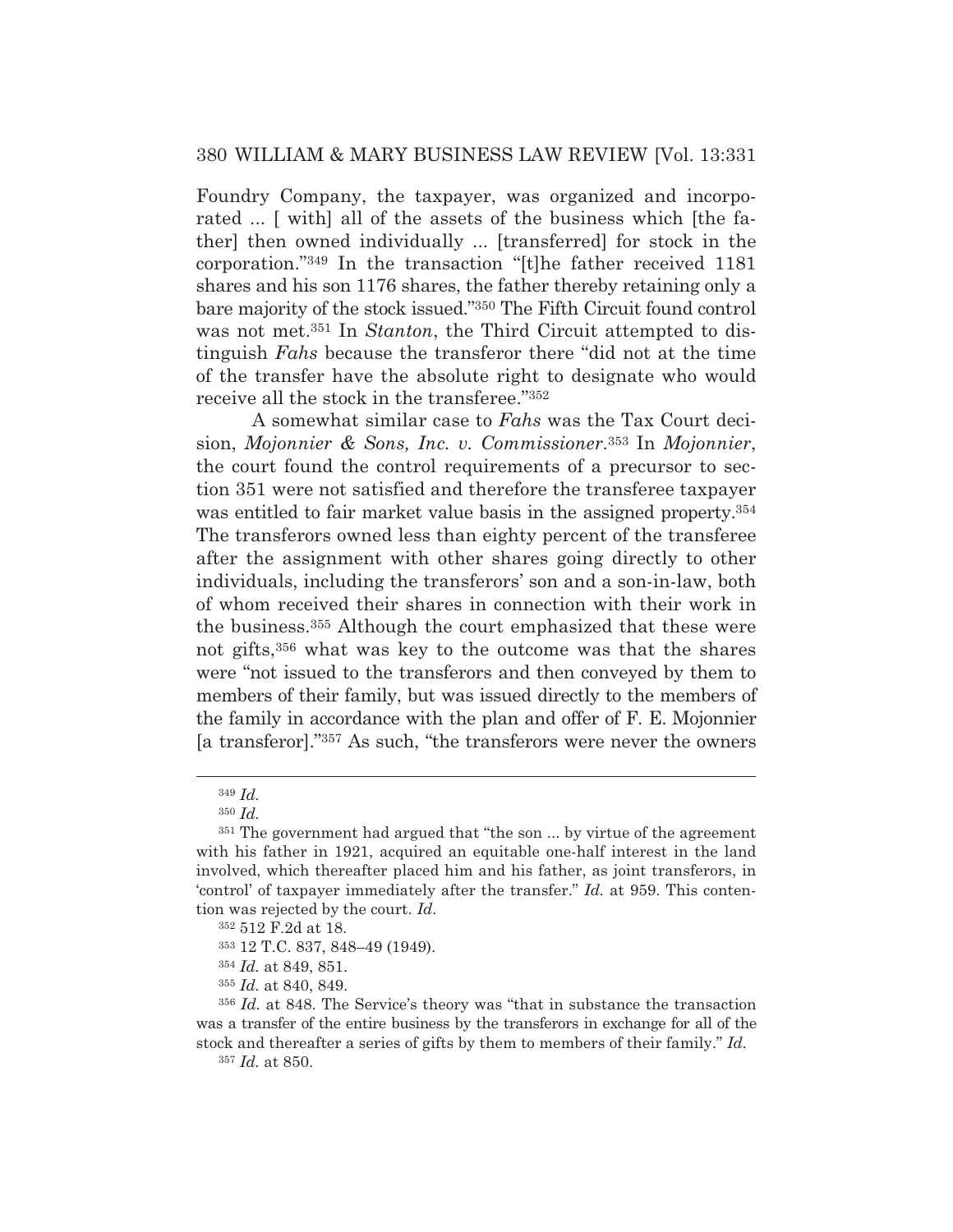or holders of a sufficient amount of stock to place them in 'control' of the corporation."358

 The conflict in the case law with respect to Professor Jensen's gift hypothetical variation where the shares go directly from the transferee corporation to S certainly evidence lack of consistency and thus predictability.359 Even his initial hypothetical is not entirely free from doubt, as evidenced by Revenue Ruling 55-36,<sup>360</sup> cited by Professor Jensen.361 Revenue Ruling 55-36 was another preplanned gift case involving a predecessor to section 351.362 The Service ruled that this gain would be recognized in the initial assignment by an individual taxpayer when the donee liquidated the transferee as part of the plan.<sup>363</sup> The Service stated that "in the instant case the transaction served no corporate business purpose for the transfer of the stock of X Corporation [the transferred property] to the Z Corporation [the transferee corporation]."364 Furthermore, "[t]he Z Corporation did not engage in the conduct of any trade or business and did not remain in existence, except for a brief time as was necessary to implement the donation of X Corporation's stock to the Y Corporation."365 It determined that "the individual shareholder was not in control of the Z Corporation within the meaning of section 112(h) of such Code, since his ownership of the stock was only transitory and the object of the plan was to place control in the hands of the Y Corporation."<sup>366</sup> While the ruling can be distinguished from Professor Jensen's initial hypothetical because transferee was liquidated, it leaves open the possibility the result might be the same had transferee remained in existence because "his ownership of the stock was [still] only transitory and the object of the plan was to place control in the hands of the Y Corporation."367 While the result would likely have been

<sup>358</sup> *Id.*

<sup>359</sup> *See* Jensen, *supra* note 1, at 355–56.

<sup>360</sup> Rev. Rul. 55-36, 1955-1 C.B. 340, 340.

<sup>361</sup> *See* Jensen, *supra* note 1, at 367.

<sup>362</sup> Rev. Rul. 55-36, 1955-1 C.B. 340, 341.

<sup>363</sup> *Id.* at 341–42.

<sup>364</sup> *Id.* at 341.

<sup>365</sup> *Id.*

<sup>366</sup> *Id.*

<sup>367</sup> *Id.*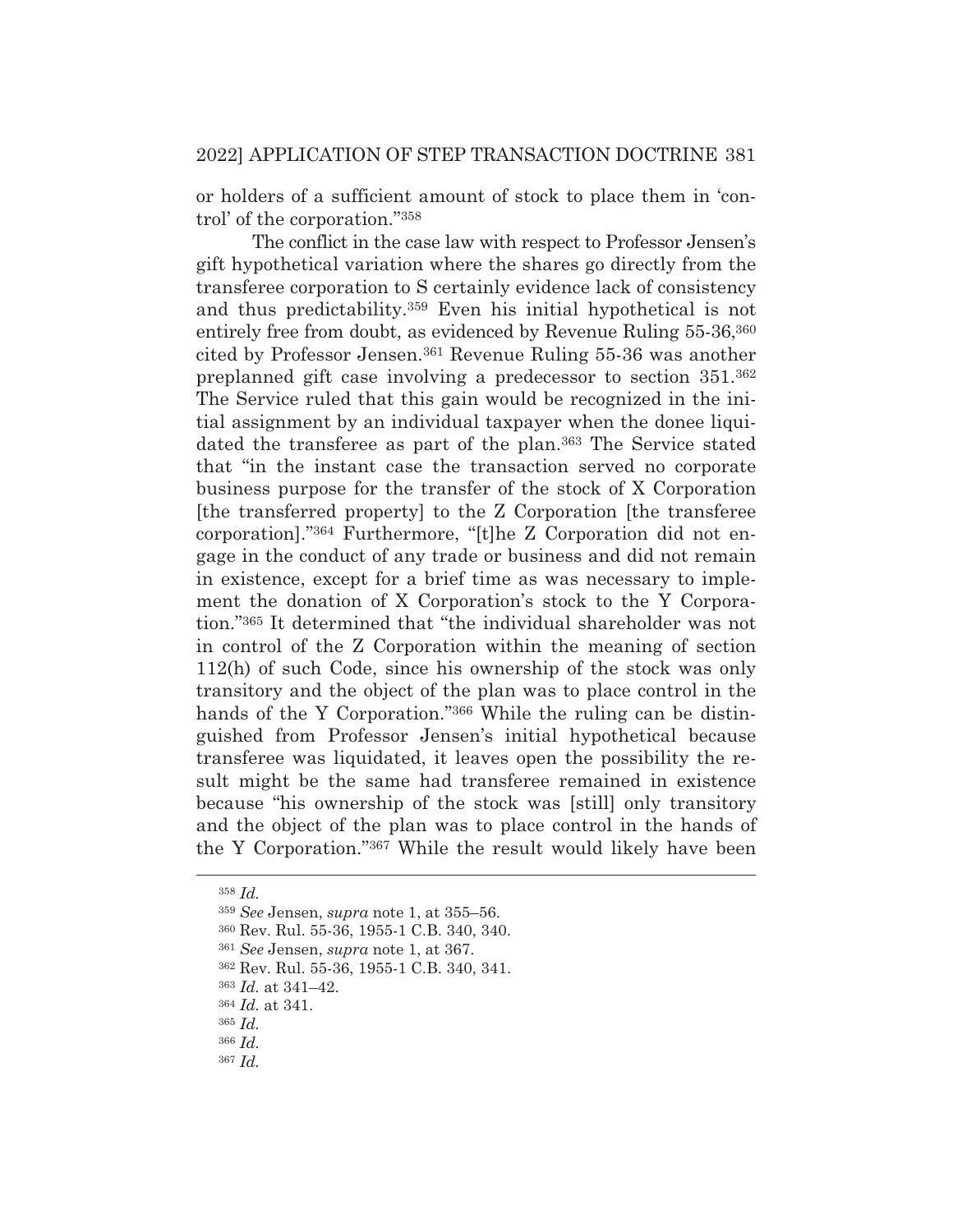different had corporation Z, the transferee, remained in existence, the ruling still serves to undermine the notion that section 351 and its predecessor are not subject to the step transaction doctrine in gift scenarios because the transferor had freedom to not make the gift.368

 Professor Jensen was also critical of the treatment of underwriting transactions.369 He poses a hypothetical that, simultaneously with a transfer of property to a Newco, eighty percent of Newco shares are distributed to a firm commitment underwriter for cash.370 He wrote:

U's [the firm commitment underwriter] intentionally transitory ownership of stock should preclude nonrecognition. It is the height of artificiality to treat the transaction as complete for tax purposes upon U's purchase of the stock when the only reason for U's purchase of the stock was to immediately resell it to the public at a profit. U's controlling stock ownership was transitory; disposition of the stock was preplanned; and practical commercial necessity compelled U to dispose of the stock as quickly as possible, that is, its need to make its profit and

368 While not a gift situation, the idea that steps should not be collapsed so long as the transferor had legal freedom of action not to engage in a transaction where control was lost was also undercut by an earlier ruling, Rev. Rul. 54-96, 1954-1 C.B. 111, 112. In that ruling, X corporation, which had engaged in two lines of business, transferred one of its businesses to Y corporation "and as a part of a prearranged plan, transferred all of the stock of Y to the Z Corporation, an unrelated corporation that has been engaged in business for many years, in exchange for which Z issued to X 20 percent of Z's voting stock." *Id.* at 111. The Service stated that "[t]he two steps of the transaction described above were part of a prearranged integrated plan and may [therefore] not be considered independently of each other for Federal income tax purposes." *Id.* at 112. Therefore, the Service ruled that:

> [s]ince as a result of the whole transaction the X Corporation was not in control of the Y Corporation after transferring a part of its assets to that corporation, the transaction did not constitute a reorganization as defined in section  $112(g)(1)(D)$ , nor did it constitute a tax-free transfer under section 122(b)(5).

*Id.* A similar analysis and conclusion was reached in Rev. Rul. 70-140, 1970-1 C.B. 73, 73–74.

<sup>369</sup> *See* Jensen, *supra* note 1, at 357–59. He focused on Revenue Ruling 78- 294, 1978-2 C.B. 141 because at the time of his article, Reg.  $\S 1.351{\text -}1(a)(3)(1)$ had not yet been promulgated and the ruling made obsolete, but his rationale should not be affected by the foregoing.

<sup>370</sup> *Id.* at 357.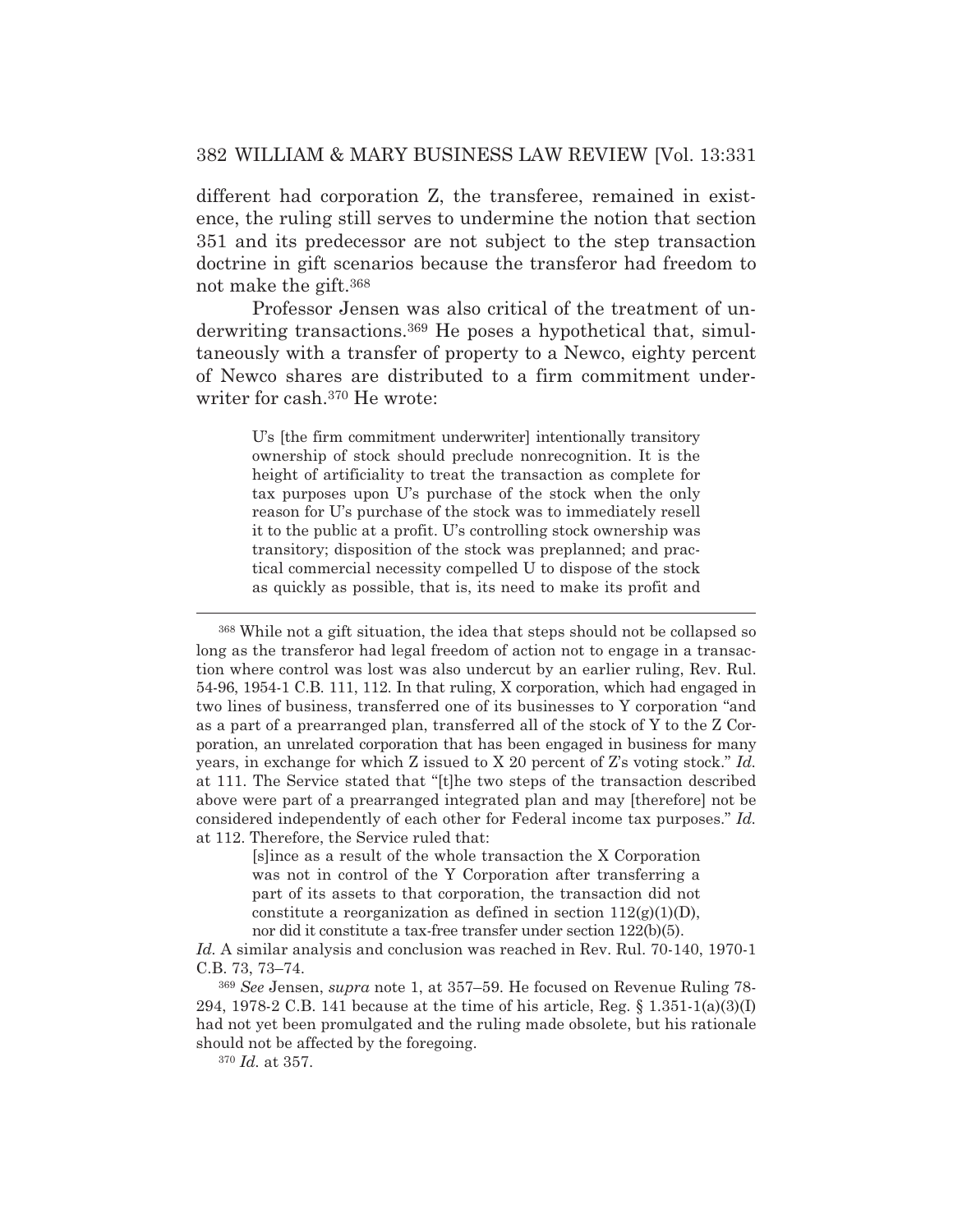to terminate its exposure to the possibility of adverse market price fluctuations.371

 He pointed out that it does not make sense to permit section 351 treatment to stay intact with the underwriter transaction but not when the transferor is under a binding obligation to dispose of the shares to another third party.372 While his assertion is certainly not unreasonable, as noted above, at least one commentary offered a rationale for treating underwriting differently from third party sales.<sup>373</sup> In any event the effect of the regulation, as well as prior guidance, is to avoid thwarting a newly formed corporation from going public.374 Perhaps, however, it might have been better conceptually had Congress addressed underwriting by amending section 351.

 Professor Jensen contended that "[t]he lack of any clearly articulated rationale [for deciding whether or not to use the step transaction doctrine in determining section 351 control] makes it difficult to resolve novel questions and to develop a coherent and consistent body of law."375 He cited the diverse reasonings given by the courts in cases dealing with options to purchase transferee shares as an illustration.376 He posited a fact pattern wherein an individual incorporates his sole proprietorship "but who prior to the transfer had given an enforceable option to another to buy the stock."377 Professor Jensen then referred to the various justifications given by the courts in deciding cases of this sort including freedom of action, transitory nature of the transferor's control, and interdependence.378 His point about conflicting rationalizations

<sup>374</sup> *Id.*

If the relevant factor is freedom of action, presumably the transferor would fail the control requirement, since he did not have complete freedom of action over the shares at the time of the transfer. Alternatively, if the crucial question is whether the prospective purchaser is bound to buy the transferor's

<sup>371</sup> *Id.* at 358.

<sup>372</sup> *Id.*

<sup>373</sup> *See* Tillinghast & Paully, *supra* note 319, at 264.

<sup>375</sup> *See* Jensen, *supra* note 1, at 371.

<sup>376</sup> *Id.* at 371–72.

<sup>377</sup> *Id.* at 371.

<sup>378</sup> *Id.* Professor Jensen's discussion of this was as follows: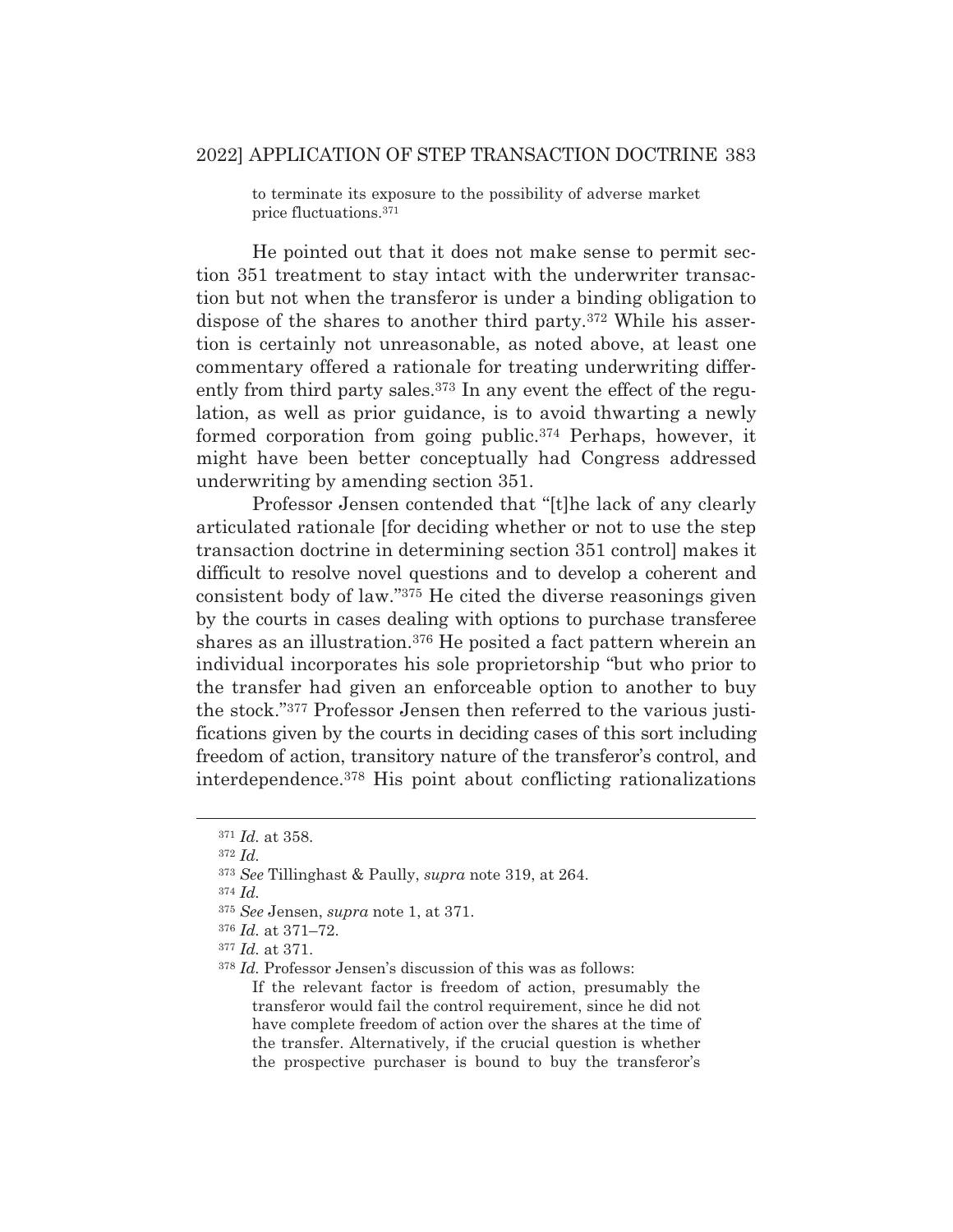for decisions with respect to options and elsewhere is certainly fair.379 While there are many cases correctly holding, in the opinion of this Article, that the mere granting of the option in circumstances where exercise is not a foregone conclusion does not affect control, there is also some contrary authority.380

 Another ruling Professor Jensen cited for intellectual inconsistencies, with respect to the application of step transaction doctrine when determining section 351 control, is Revenue Ruling

stock, a mere option would not destroy the transferor's control since an optionee has no obligation to exercise the option. If the relevant inquiry is the transitory nature of the transferor's control, the answer might turn on when the option could be exercised, or possibly when in fact it was exercised. If interdependence is the key, then presumably one would need to know whether exercise of the option was essential to the successful completion of the plan. Each of these factors has been articulated at one time or another in section 351 cases. Because the courts lack a coherent unifying rationale, however, they are unable to determine the significance and the relative importance of these factors.

*Id.* at 371–72 (footnotes omitted).

<sup>379</sup> *See id.* at 359–60, 367–69, 412.

<sup>380</sup> *See, e.g.*, Rothman et al., *supra* note 193, at 29; In Harder v. Comm'r, 17 T.C.M.(CCH) 494, 497 (1958), the taxpayer had on January 2, 1952 transferred his sole proprietorship to a newly formed corporation for all its stock but "[s]imultaneously ... a five-party agreement ... was entered into between Harder [the transferor and certain parties including three individuals] ... and petitioner corporation ...." *Id.* These individuals were given on or after July 3, 1952, "'the right to purchase' from Harder [the transferor] shares of stock in the corporation in certain designated portions set forth in the agreement." *Id.* Even though the exercise of the right would have brought transferor under the control threshold under a predecessor provision to section 351, the court found the transfer to meet the statutory requirements. *Id.* at 499. A comparable result was reached in National Bellas Hess, Inc. v. Comm'r, 20 T.C. 636, 648  $(1953)$ ,  $\alpha f/d$ , 220 F.2d 415 (8th Cir. 1955). There, the transferor "was obligated to grant to the employee-organizers an option to purchase the 300,000 shares." *Id.* at 646–47. The Tax Court continued, "[w]e think it is significant that the predecessor was not obligated to do more than grant an option. It had not entered into a contract of sale or in any way divested itself of ownership." *Id.* at 647. In comparison, the Ninth Circuit determined in Barker v. United States, 200 F.2d 223, 229 (9th Cir. 1952), that the transferor did not have the necessary control by virtue of granting options. The court said that the transferor "had relinquished the right to dispose of the shares as they wished. Such a restriction upon their freedom of action deprived the Lawrence Barker Interests of unrestricted control of the stock." *Id.*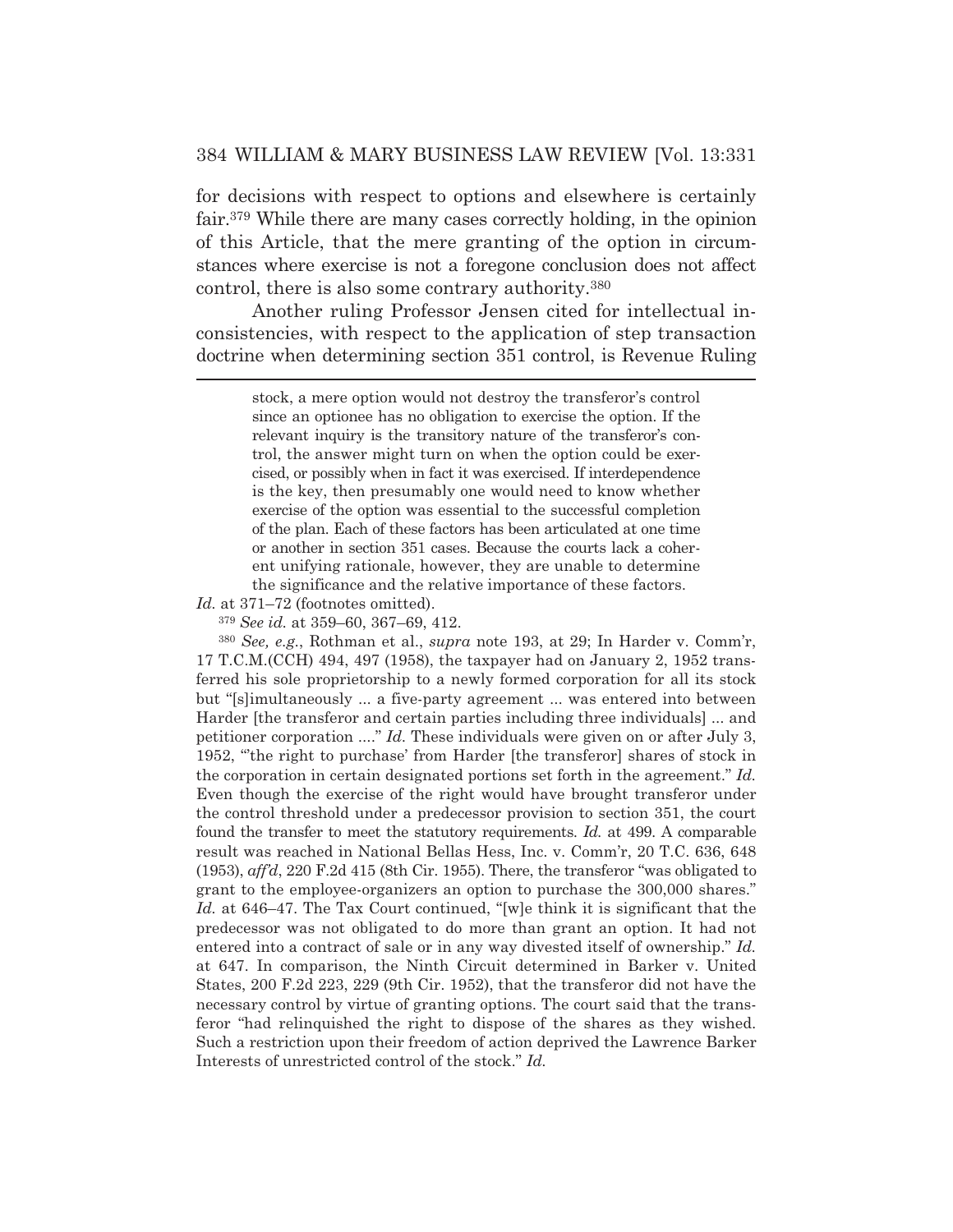54-96.381 Corporation X, which engaged in two separate businesses, first transferred one of those businesses to a newly formed corporation Y in exchange for its stock and then "as part of a prearranged plan, transferred all of the stock of Y to Z Corporation, an unrelated corporation ... in exchange for ... 20 percent of Z's voting stock."382 Because "[t]he two steps of the transaction ... were part of a prearranged integrated plan" the control requirement was not met under a precursor to section 351.383 Professor Jensen pointed out that there was "no indication [in the ruling] that the transferor-corporation was legally bound at the time of the transfer to engage in the subsequent stock-for-stock swap although that was its plan."384 Professor Jensen complained that the ruling "cannot be squared" with the position not to invoke the doctrine in general with respect to preplanned gifts and transfers to underwriters.385 His point is valid, although the treatment with respect to underwriters is sui generis.386

 To briefly digress from Professor Jensen's assessment of the irreconcilable decisions and rulings in this area, sixteen years after Revenue Ruling 54-96, the Service issued a very similar ruling, albeit this time there was a binding commitment to swap the transferor's interest in the transferee and not just a preexisting integrated plan.387 In Revenue Ruling 70-140, an individual, A, owned all the outstanding stock of X corporation.388 He "also operated a similar business in the form of a sole proprietorship" and a third party Y was interested in acquiring both businesses, with its voting stock used as the consideration.389 The Service indicated that

> [p]ursuant to an agreement between A and Y, an unrelated corporation, A transferred all the assets of the sole proprietorship to X in exchange for additional shares of X stock. A then transferred

<sup>381</sup> *See* Jensen, *supra* note 1, at 367–68.

<sup>382</sup> Rev. Rul. 54-96, 1954-1 C.B. 111, 111.

<sup>383</sup> *Id.* at 112.

<sup>384</sup> *See* Jensen, *supra* note 1, at 367.

<sup>385</sup> *Id.* at 367–68.

<sup>386</sup> *See* Tillinghast & Paully, *supra* note 319, at 264.

<sup>387</sup> Rev. Rul. 70-140, 1970-1 C.B. 73, 73.

<sup>388</sup> *Id.*

<sup>389</sup> *Id.*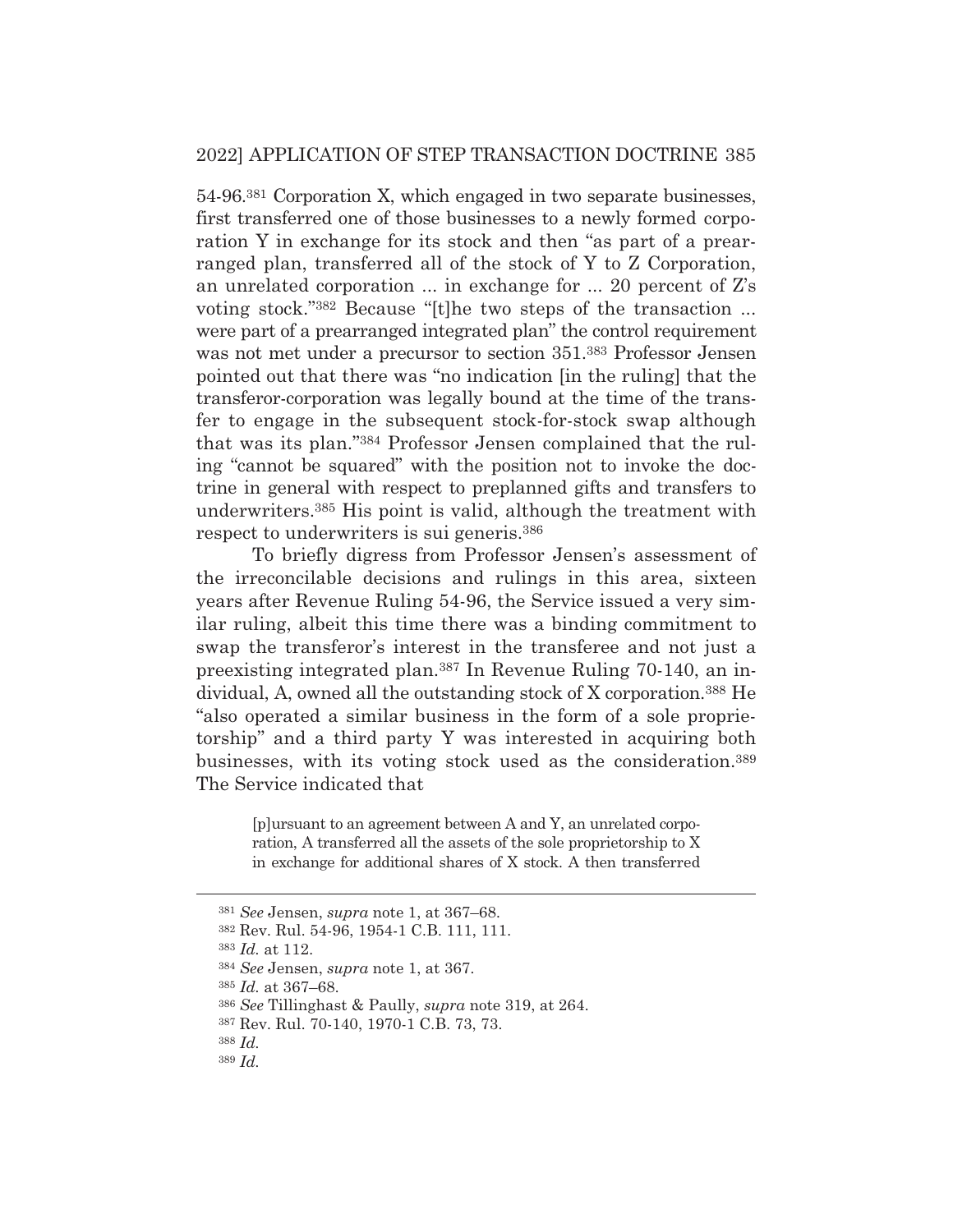all his X stock to Y solely in exchange for voting common stock of Y, which was widely held.390

The Service held that the transfer of the sole proprietorship did not qualify under section 351.391 The ruling was discussed in an article by Steven Bowen, also discussed in Section II.B of this Article.392

 Bowen agreed with the result (as would presumably many commentators with the notable exception of Professor Jensen), since A was not in control of X due to the binding contract with Y.393 Bowen pointed out, however, that the Service's reasoning "took a somewhat different approach."394 The Service stated that "[t]he two steps of the transaction described above were part of a prearranged integrated plan and may not be considered independently of each other for Federal income tax purposes."395 Furthermore,

> [t]he receipt by A of the additional stock of X in exchange for the sole proprietorship assets is transitory and without substance for tax purposes since it is apparent that the assets of the sole proprietorship were transferred to X for the purpose of enabling Y to acquire such assets without the recognition of gain to A.396

The Service ruled that A was taxed on the realized gain on the transfer of the sole proprietorship to X, but "[t]he exchange by A of all the outstanding stock of X, solely for voting common stock of Y, other than the Y stock received in payment for the sole proprietorship assets, is a reorganization within the meaning of section  $368(a)(1)(B)$  of the Code."397

 Thirty-three years later, the Service issued Revenue Ruling 2003-51 which distinguished Revenue Ruling 70-140, and permitted section 351 treatment, despite loss of control pursuant to a binding contract, albeit in a very limited circumstance.398 The facts of the ruling were as follows: W is a domestic corporation

<sup>394</sup> *Id.* at 738.

<sup>396</sup> *Id.*

<sup>390</sup> *Id.*

<sup>391</sup> *Id.*

<sup>392</sup> *See* Bowen, *supra* note 11, at 738; *supra* Section II.B.

<sup>393</sup> *See* Bowen, *supra* note 11, at 738–39.

<sup>395</sup> Rev. Rul. 70-140, 1970-1 C.B. 73, 73.

<sup>397</sup> *Id.* at 73–74.

<sup>398</sup> Rev. Rul. 2003-51, 2003-1 C.B. 938, 940.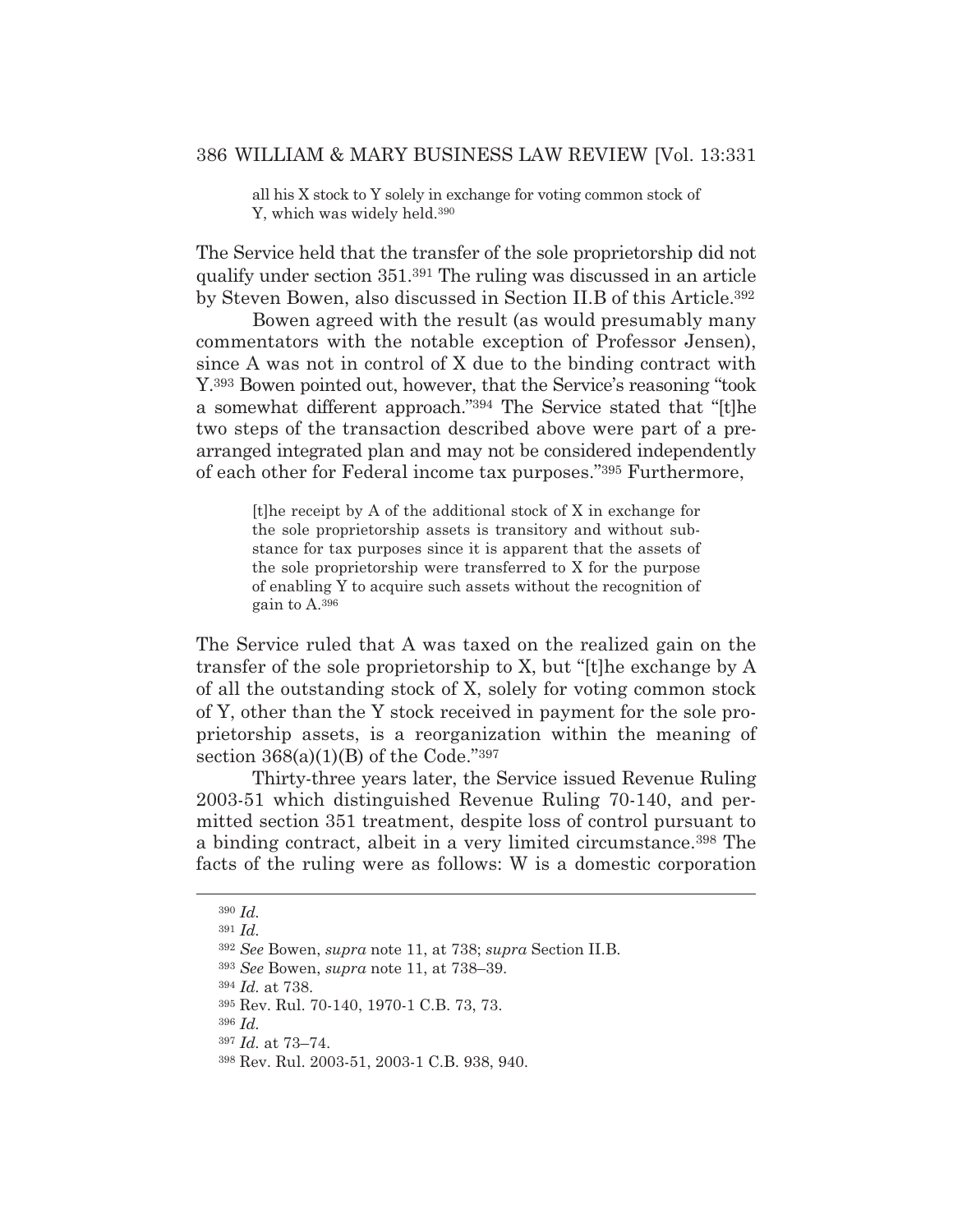that conducts businesses A (fair market value \$40x), B (fair market value \$30x) and C (fair market value \$30x).399 An unrelated domestic corporation X engages in business A, which it does through its wholly owned domestic subsidiary Y.400 Y's fair market value is \$30x.401 To achieve W and X's objective to consolidate their respective A businesses, the parties enter into a binding agreement with the following steps.402 W transfers its A business to newly formed corporation Z, in return for all the Z shares (first transfer).403 Immediately thereafter, W transfers all its Z shares to Y in return for additional Y shares (second transfer).404 "Simultaneous[ly] with the second transfer, X contributes \$30x to Y" in exchange for additional Y shares (third transfer). This results in W and X owning respectively forty percent and sixty percent of Y.405 Finally, after the second and third transfers, Y contributes \$30x and the assets in its A business to Z (fourth transfer).406 The ruling indicated that "[v]iewed separately, each of the first transfer, the combined second and third transfer, and the fourth transfer qualifies as a transfer described in [section] 351."407 The issue posed by that ruling was:

> Whether a transfer of assets to a corporation (the "first corporation") in exchange for an amount of stock in the first corporation constituting control satisfies the control requirement of [section] 351 of the Internal Revenue Code if, pursuant to a binding agreement entered into by the transferor with a third party prior to the exchange, the transferor transfers the stock of the first corporation to another corporation (the "second corporation") simultaneously with the transfer of assets by the third party to the second corporation, and immediately thereafter, the transferor and the third party are in control of the second corporation.408

 The Service ruled that under these circumstances the first transfer satisfied the section 351 control requirements, that is the

|                  | $399$ <i>Id.</i> at 938. |
|------------------|--------------------------|
|                  | $400$ <i>Id.</i>         |
| $401$ <i>Id.</i> |                          |
|                  | $402$ <i>Id.</i>         |
|                  | $403$ $Id.$              |
|                  | $404$ $Id.$              |
|                  | $405$ <i>Id.</i>         |
|                  | $406$ $Id.$              |
|                  | $407$ Id.                |
|                  | $408$ $Id.$              |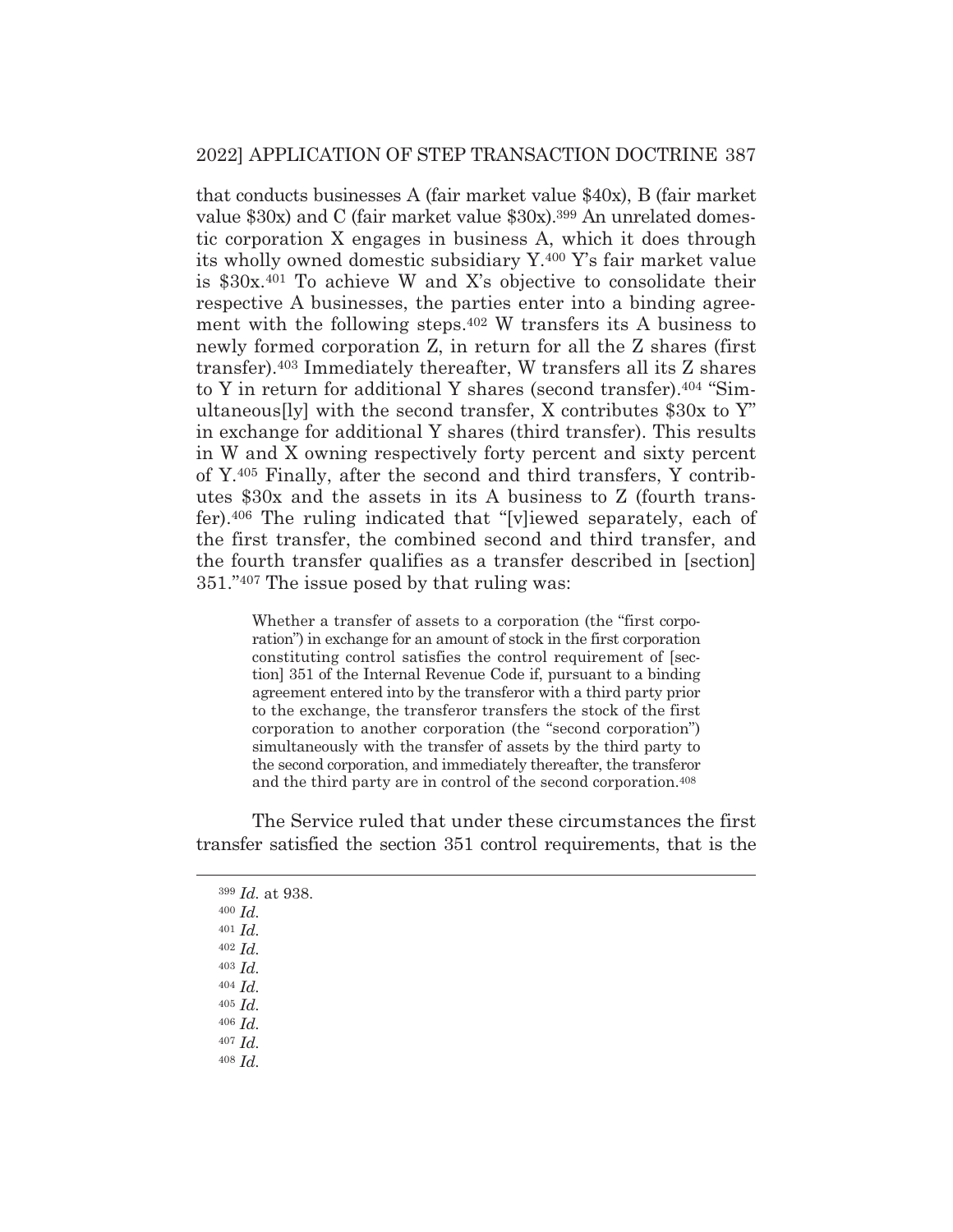second transfer, although undertaken pursuant to a prearranged agreement, did not cause the first transfer to fail to meet the section 351 control requirements.<sup>409</sup> In reaching this result the Service reasoned that "[t]reating a transfer of property that is followed by a nontaxable disposition of the stock received as a transfer described in [section] 351 is not necessarily inconsistent with the purpose of [section] 351."410 That purpose being "to facilitate the rearrangement of the transferor's interest in its property."411 The Service indicated that "[a]ccordingly, the control requirement may be satisfied in such a case, even if the stock received is transferred pursuant to a binding commitment in place upon the transfer of the property in exchange for stock."412

 The Service distinguished Revenue Ruling 70-140 stating that in that fact pattern "there was no alternative form of transaction that would have qualified for nonrecognition treatment."413 In contrast to Revenue Ruling 70-140, the Service indicated that here:

W's transfer of the business A assets to Z was not necessary for W and X to combine their business A assets in a holding company structure in a manner that would have qualified for nonrecognition of gain or loss under [section] 351. A transfer of W's business A assets to Y in exchange for Y stock as part of a plan that included X's transfer of \$30x to Y in exchange for Y stock, and Y's transfer of the business A assets and \$30x to Z in exchange for all of the Z stock, would have qualified as successive transfers described in [section] 351.414

 Jack Cummings indicated that one might interpret Revenue Ruling 2003-51 as follows:

Whenever (1) the potentially decontrolling event is a nonrecognition transaction, and (2) the property exchanged with the corporation might have been transferred in a nonrecognition transaction with the transferee of the stock, then (3) the step transaction doctrine will not be applied to prevent the shareholders from having control in the first purported section 351

- <sup>409</sup> *Id.* at 940.
- <sup>410</sup> *Id.*
- <sup>411</sup> *Id.*
- <sup>412</sup> *Id.*
- <sup>413</sup> *Id.*
- <sup>414</sup> *Id.*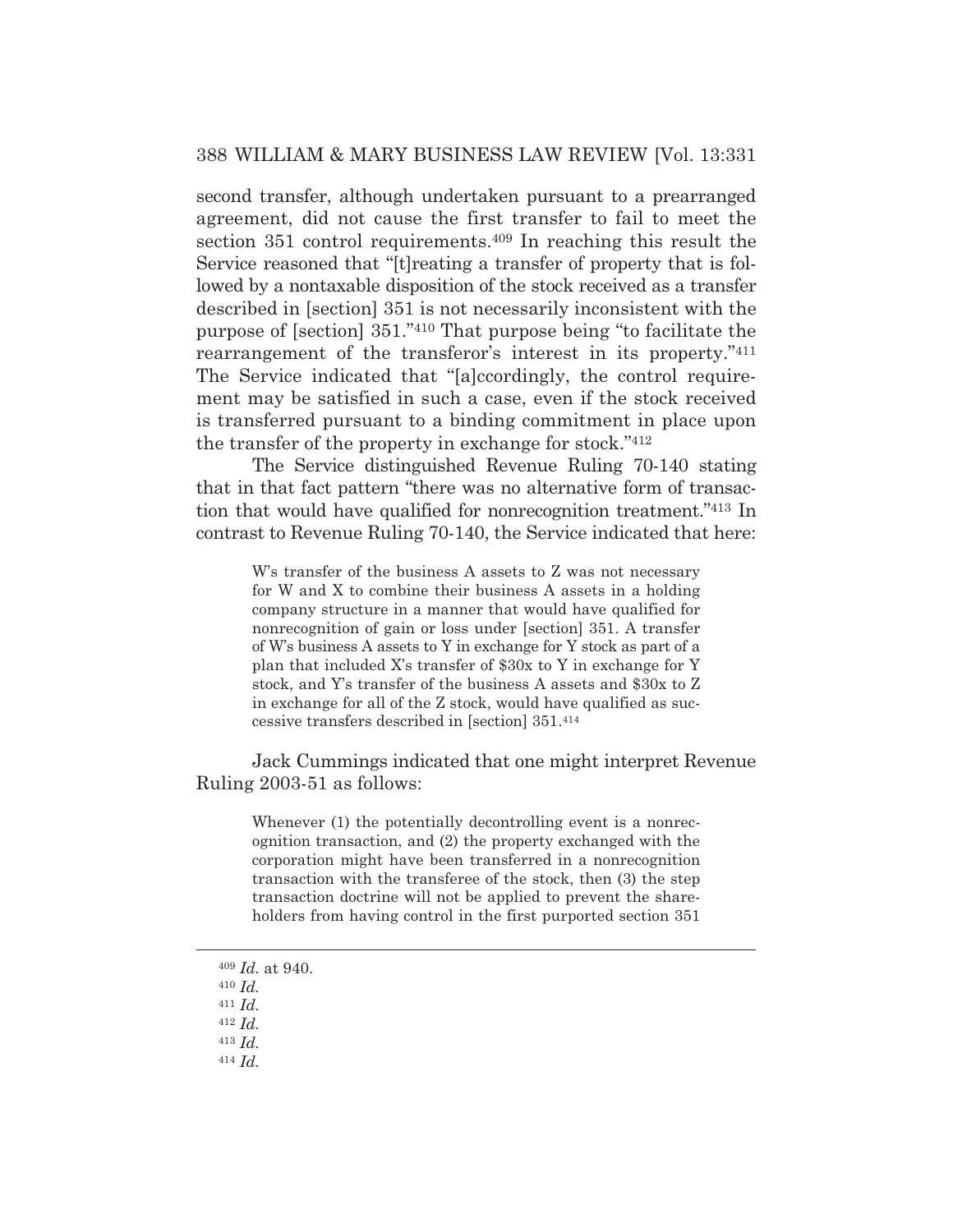exchange, "immediately after." "Might have been" does not require any finding of actual practicality.415

 While the foregoing was a departure from the discussion of Professor Jensen's article, it does serve to illustrate that the application of the step transaction doctrine to the section 351 control requirement has engendered considerable confusion.416 Another problem Professor Jensen had with the approach often taken by the courts and the Service was that he thought it was inconsistent with the intent of Congress in enacting the antecedent to section 351.417 Professor Jensen believed "that Congress enacted the 80% requirement to prevent existing corporations with readily marketable stock from using their stock to buy goods and supplies on a tax free basis to their vendors."<sup>418</sup> In other words,

Cascading 351's don't explain Rev. Rul. 2003-51. Cascading 351s never violated the words of the code. Section 351 doesn't require that the corporation retain the contributed property. The step transaction doctrine as applied to 'control immediately after' hasn't been applied to the different question of the double drop of property. The shareholder of the top corporation never owned stock of the second-tier corporation, and it made no step transaction sense to hypothesize a drop directly to that lower-tier subsidiary. In contrast there is a problem with decontrol because section 351 requires control 'immediately after,' and the courts and the IRS routinely have applied step transaction concepts to that requirement. Therefore, the allowance of cascading 351s is not relevant to a decision not to apply the step transaction doctrine to a decontrolling transfer of stock.

*Id.* at 952–53 (footnote omitted).

<sup>415</sup> *See* Cummings, *supra* note 188, at 950; Cummings cautioned, however, that "the ruling doesn't imply the existence of a general principle that the taxpayer wins if it could have gotten the tax result it wanted by doing the transaction another way." *Id*. Furthermore, Cummings stated that "there is no principled reason for the IRS to create a could-have-done-it-another-way basis for this particular the [section] 351 ruling." *Id.* at 951. Cummings was critical of some of the theories espoused as to the Service's intellectual basis for the ruling. *Id.* at 952. For example, he cited the comment that the ruling is consistent with the fact "that the Service has long respected cascading section 351 exchanges." Jerrod G. Blanchard, Jr., *The Ghost of Kimbell-Diamond: The Current State of the Law Pertaining to Multi-Step Corporate Transactions,* 71 TAX LAW. 445, 483 (2018) (footnote omitted). Cummings writes that

<sup>416</sup> *See supra* Section II.B; *supra* note 415 and accompanying text.

<sup>417</sup> *See* Jensen, *supra* note 1, at 397–98.

<sup>418</sup> *Id.* at 398.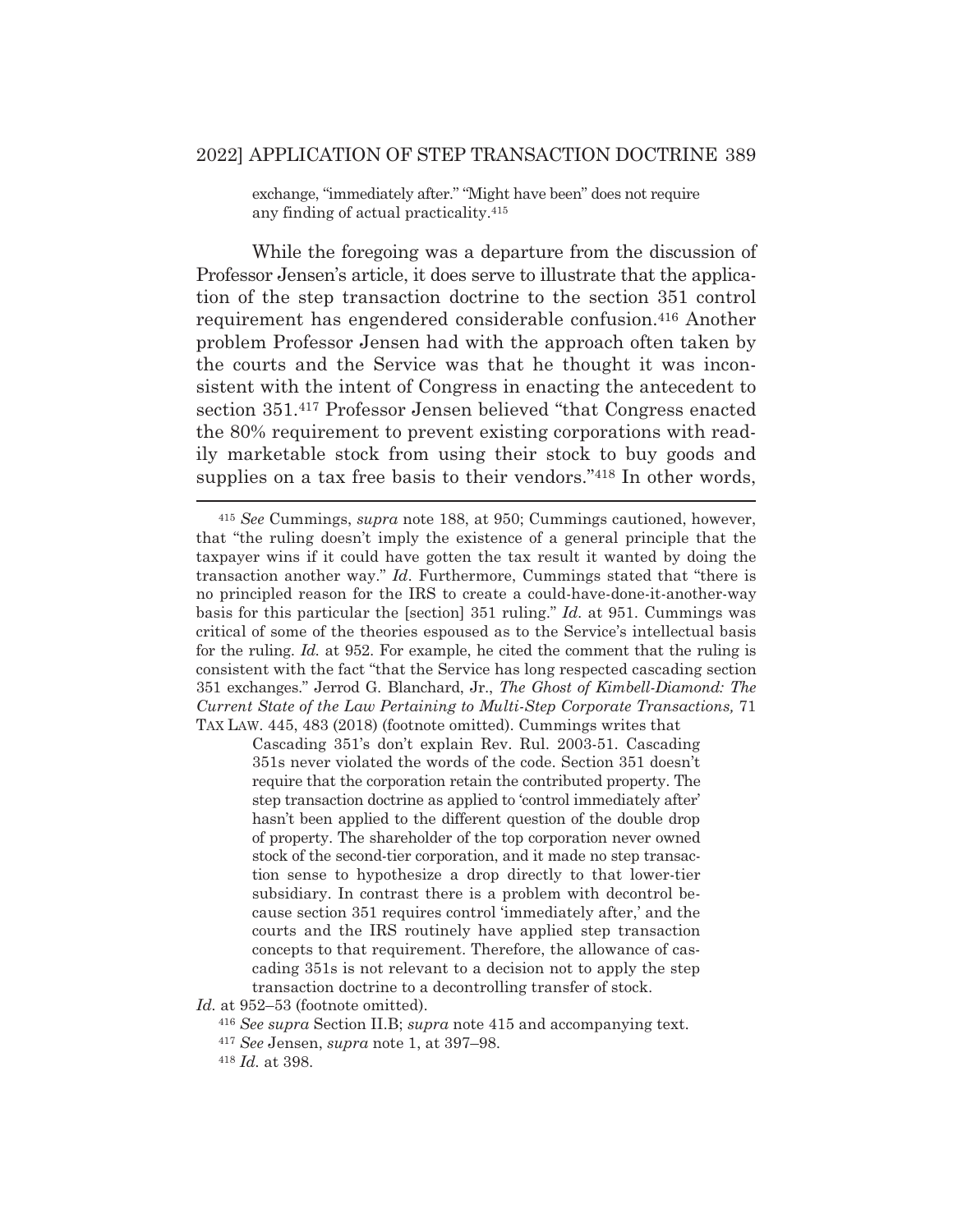according to Professor Jensen, "the 80% control requirement prevents a supplier, for example, from selling supplies to a corporation without recognizing income or gain simply by accepting the corporation's stock in lieu of cash."419

 Professor Jensen asserted that "[d]espite the paucity of legislative history, strong circumstantial evidence exists for rejecting the contention that the 80% control requirement was intended to limit nonrecognition to mere changes in the form of the transferor's investment."420 He suggested that "the legislative history shows that Congress was not obsessed with restricting nonrecognition to transactions involving mere changes in the form of the taxpayer's investment."421 Instead, according to Professor Jensen, "its primary purpose in 1921 was to facilitate desirable business readjustments and to avoid recognition of gain where there was no realization of a cash profit."422

 He also questioned the rationale provided in *Intermountain Lumber* and elsewhere that section 351's:

> [B]asic premise ... is to avoid recognition of gain or loss resulting from transfer of property to a corporation which works a change in form only .... Accordingly, if the transferor sells his stock as part of the same transaction, the transaction is taxable because there has been more than a mere change of form.423

Professor Jensen argued that if ten unrelated individuals transfer diverse properties to a Newco to be used in its manufacturing business, this is a good section 351 transaction for these individuals "[y]et by no stretch of the imagination can it be described as a mere change in form of each investor's respective investment."424 Another example that he cited, as to why a premise that section 351 is based on no change in form is faulty is a fact pattern in Revenue Ruling 79-194, wherein Z and a group of investors form Newco, with Z receiving eighty percent of its stock, and "[p]ursuant

<sup>419</sup> *Id.*

<sup>420</sup> *Id.* at 387–88 (footnote omitted). 421 *Id.* at 393. 422 *Id.*

<sup>423</sup> *Id.* at 376 (footnote omitted) (quoting Intermountain Lumber Co. v. Comm'r, 65 T.C. 1025, 1033–34 (1976)). 424 *Id.* at 377.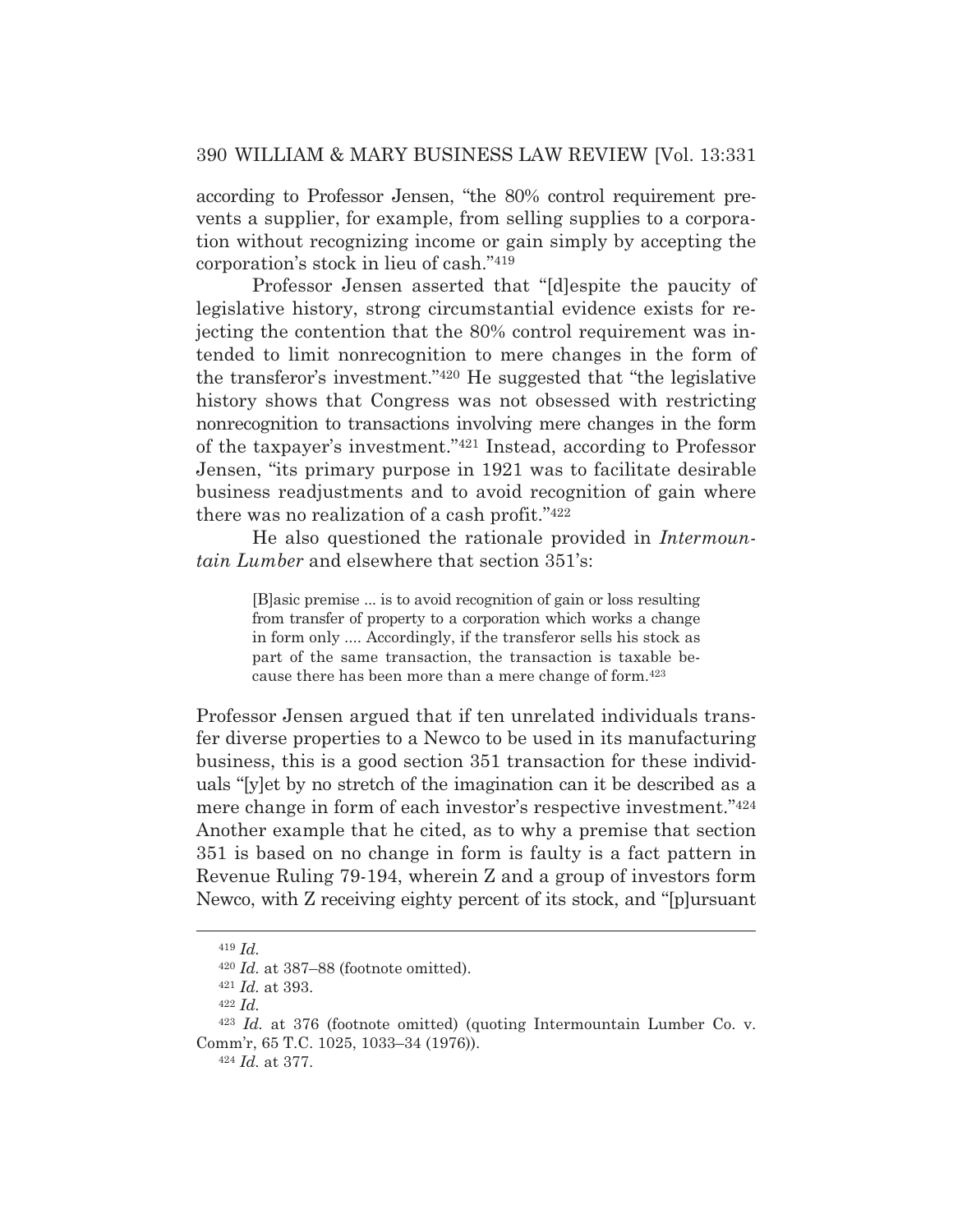to ... [a binding] agreement Z sold an amount of its Newco stock ... to bring its ownership down to 49[%]."425 The Service found the control requirements of section 351 were met stating that "[t]he fact that there was a shift in ownership of stock among the transferors after their exchanges with Newco does not affect the application of section 351(a)."426 Professor Jensen contended that this, and in other examples he referred to, established "that radical changes can occur in the relationship of the transferor to the transferred assets in a transaction, and yet the transaction may still qualify for nonrecognition under section 351. This casts serious doubt upon validity of the mere change of form rationale of the control requirement."427

 Professor Jensen summarized his criticism of the utilization of the step transaction doctrine for determining if section 351 control has been satisfied as follows:

[I]n certain instances, a transferor's divestiture of control shortly after the transfer pursuant to a preconceived plan disqualifies the transaction under section 351 while in others it does not. Neither the courts nor the Service have articulated a persuasive rationale explaining these apparently inconsistent applications of the step transaction doctrine. Indeed, there was no reasoned justification for application of the step transaction doctrine to section 351 in the first place.<sup>428</sup>

 He also pointed to the "express language adopted by Congress which demands only that the transferor have control of the corporation immediately after the exchange."429 He acknowledged that "it is sometimes appropriate to deviate from the literal language of the statute when necessary to effectuate a statute's policy."430 He asserted, however, that in this case "deviation from the literal language furthers no discernible policy but defeats

<sup>425</sup> Rev. Rul. 79-194, 1979-1 C.B. 145, 145; *see* Jensen, *supra* note 1, at 380–81.

<sup>426</sup> Rev. Rul. 79-194, 1979-1 C.B. 145, 146.

<sup>427</sup> Jensen, *supra* note 1, at 381.

<sup>428</sup> *Id.* at 368. Another criticism Professor Jensen had was that "[c]ourts purporting to apply the [mutual interdependence] test outside the section 351 context have been much more ready to find that events are interdependent than when applying the test within the section 351 context." *Id.* at 362 (footnote omitted).

<sup>429</sup> *Id.* at 394.

<sup>430</sup> *Id.* at 394–95.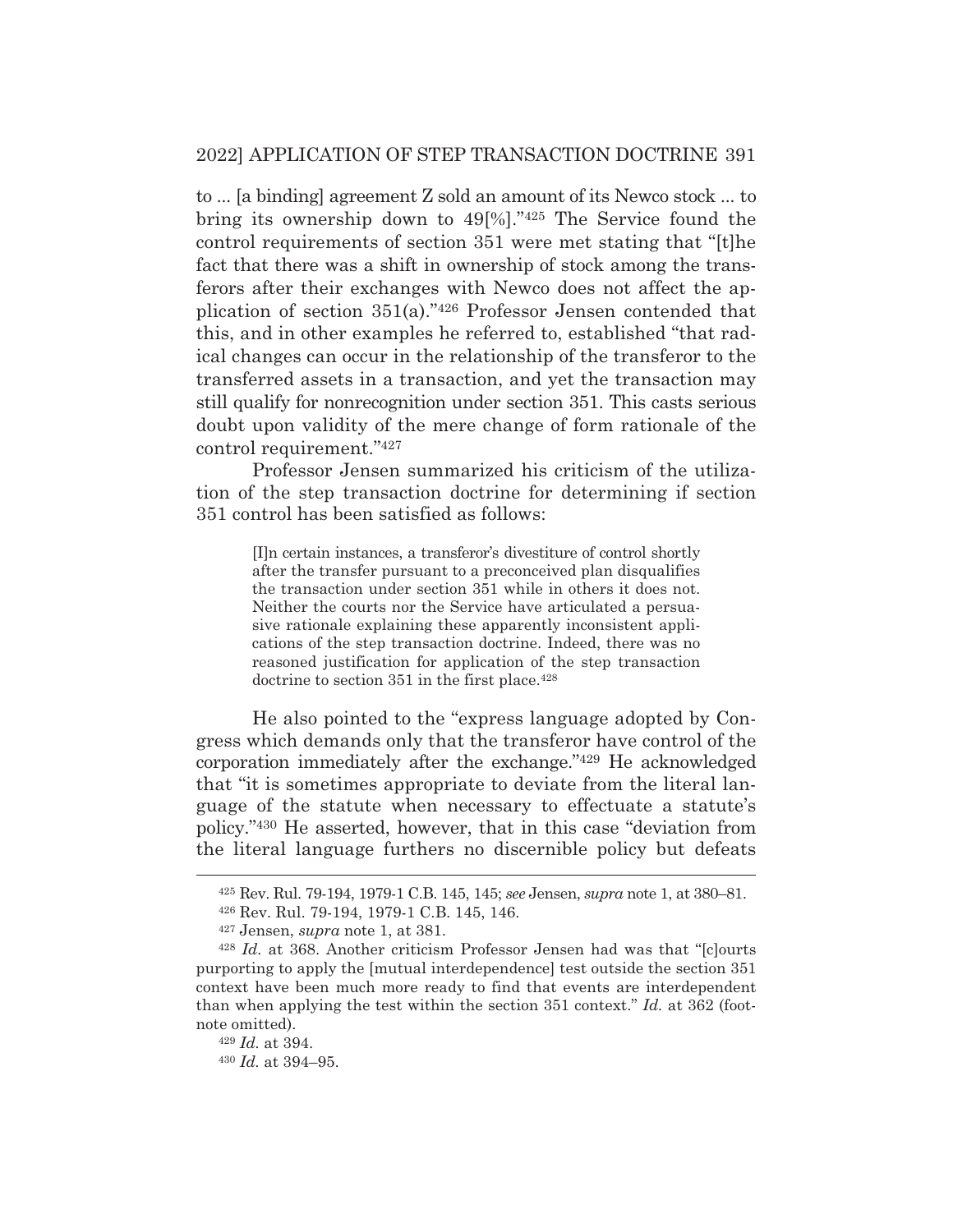the most reasonable interpretation of the policies underlying section 351."431

 Professor Jensen contended that the conclusion from the foregoing is the complete removal of any role for the step transaction doctrine in determining whether control under section 351 was fulfilled.432 He argued that the policy behind section 351 is not well served if the loss of control, even if caused by a binding obligation, results in all the realized gain being recognized.433 Under his proposed statutory interpretation, section 351 control will be deemed to have been met "so long as the transferor[s] own at least eighty percent of the stock immediately after the exchange, even if the transferor[s] thereafter divest themselves of control pursuant to a preexisting binding agreement."434 Under his proposal, if transferor received eighty percent of transferee subject to a binding obligation to sell five percent to a third party only the five percent actually sold would result in gain recognition.435 He explained that:

In every case where the courts have applied the doctrine (e.g., the binding obligation cases), the transferor technically complied with the statute, that is, the transferor for some finite period of time owned 80% of the corporation's stock. Thus, the only reason for not according nonrecognition under section 351 would be that to do so would frustrate a policy of the statute, and the only policy reason offered for deviating from the literal language of the statute was the mere change of form rationale. Upon analysis we found that rationale to be unsatisfactory and thus did not justify deviation from the statute's literal language. Accordingly, there is no occasion to use the step transaction doctrine here since there simply is no policy to vindicate.436

In sum, Professor Jensen claimed that his recommended construction of section 351 control is consistent with the statutory language,437 avoids Draconian penalties,438 is harmonious with both

<sup>431</sup> *Id.* at 395.

<sup>432</sup> *Id.* at 424.

<sup>433</sup> *Id.* at 421.

<sup>434</sup> *Id.* at 408.

<sup>435</sup> *Id.*

<sup>436</sup> *Id.* at 417.

<sup>437</sup> *Id.* at 394.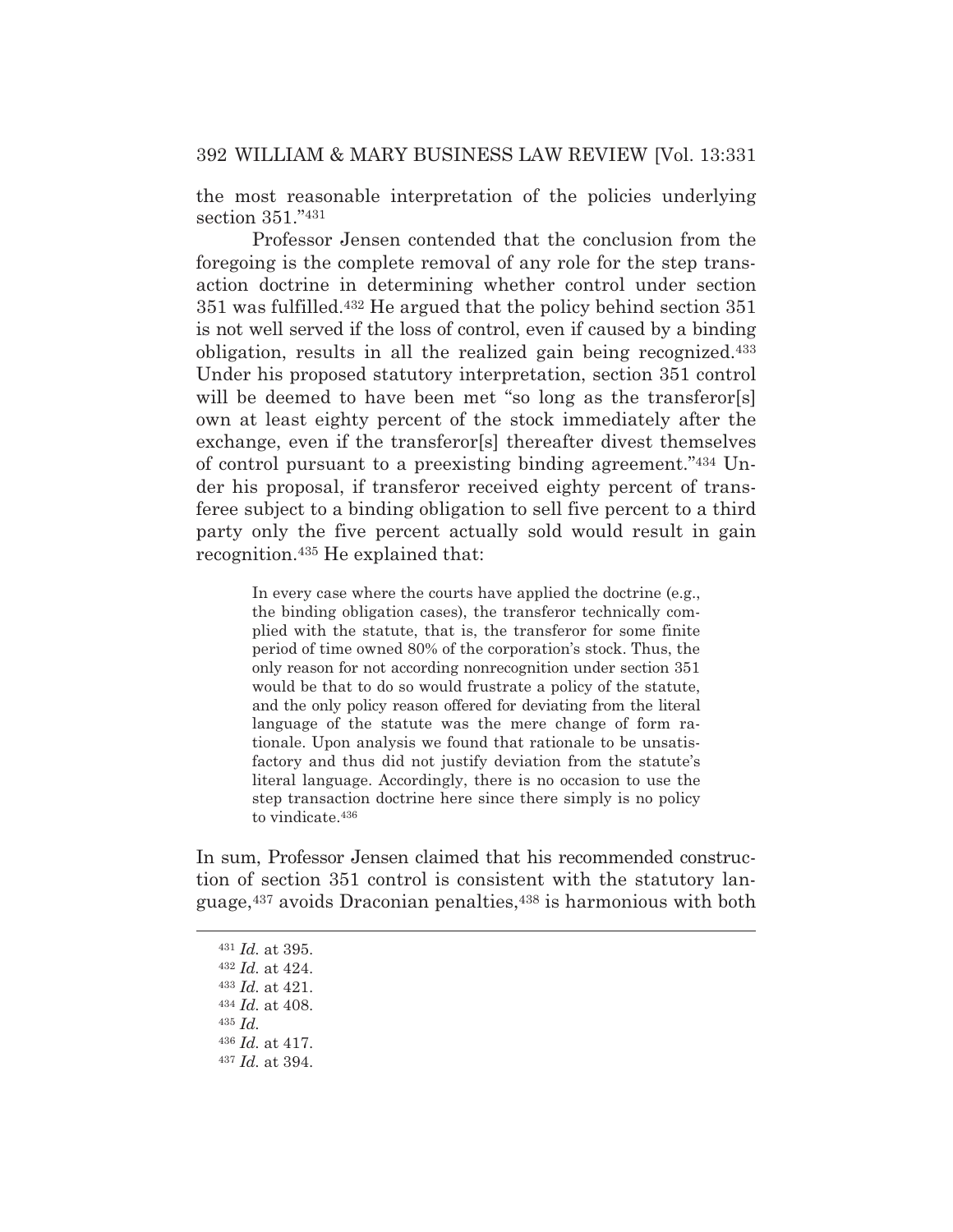Congressional objectives to facilitate business readjustments,439 and taxing only those having liquid wherewithal to pay.440

 Another commentator echoed Professor Jensen's view that no post transfer event should result in a loss of control for section 351 purposes.441 This observer advocated that "[t]he Treasury should ... adopt a regulation reversing the judicial application of the step transaction doctrine to the post-incorporation sale."442 He believed that "[t]he sale of some portion of an investment in the wake of the incorporation will give rise to recognition on that portion of the interest actually disposed of. The interests of fair and efficient taxation demand no more."443

 Professor Jensen's criticism with the inconsistent application, and in many cases a lack of a coherent rationale, for whether the step transaction doctrine should be used in determining control for section 351 purposes by the courts and the Service is warranted.444 Furthermore, this Article is in accord with Professor

The basic premise here is that Congress has prescribed the tax consequences flowing from an incorporation of business. The parties should not be able to evade those consequences by manipulating the formal structure of the transaction. Since the step transaction is a means of implementing policy, it should be used to prevent such evasion. Note that here the policy being vindicated is not some semi-mystical concept of the purpose of the statute such as the mere change of form rationale, but rather the explicit tax consequences spelled out by Congress for incorporating transactions. The policy is clear, and the step transaction doctrine being an instrument for implementing policy should be used.

<sup>442</sup> *Id.*

<sup>438</sup> *Id.* at 395.

<sup>439</sup> *Id.* at 394.

<sup>440</sup> *Id.* Interestingly and somewhat paradoxically Professor Jensen is a strong advocate of applying the step transaction expansively "to determine whether to integrate the initial transfer of property for stock with the transferor's subsequent sale of his stock when applying the boot provisions of section 351(b)." *Id.* at 417. He would even go as far as to utilize the end result in analyzing when the steps should be combined for this purpose. *Id.* Professor Jensen's reasoning is as follows:

*Id.* at 417–18.

<sup>441</sup> *See* Note, *Losing Control: Toward a New Understanding of the Taxation of Post-Incorporation Stock Sales*, 108 HARV. L. REV. 1661, 1678 n.71 (1995) [hereinafter *Losing Control*].

<sup>443</sup> *Id.* at 1678 (footnote omitted). 444 *See* Jensen, *supra* note 1, at 367.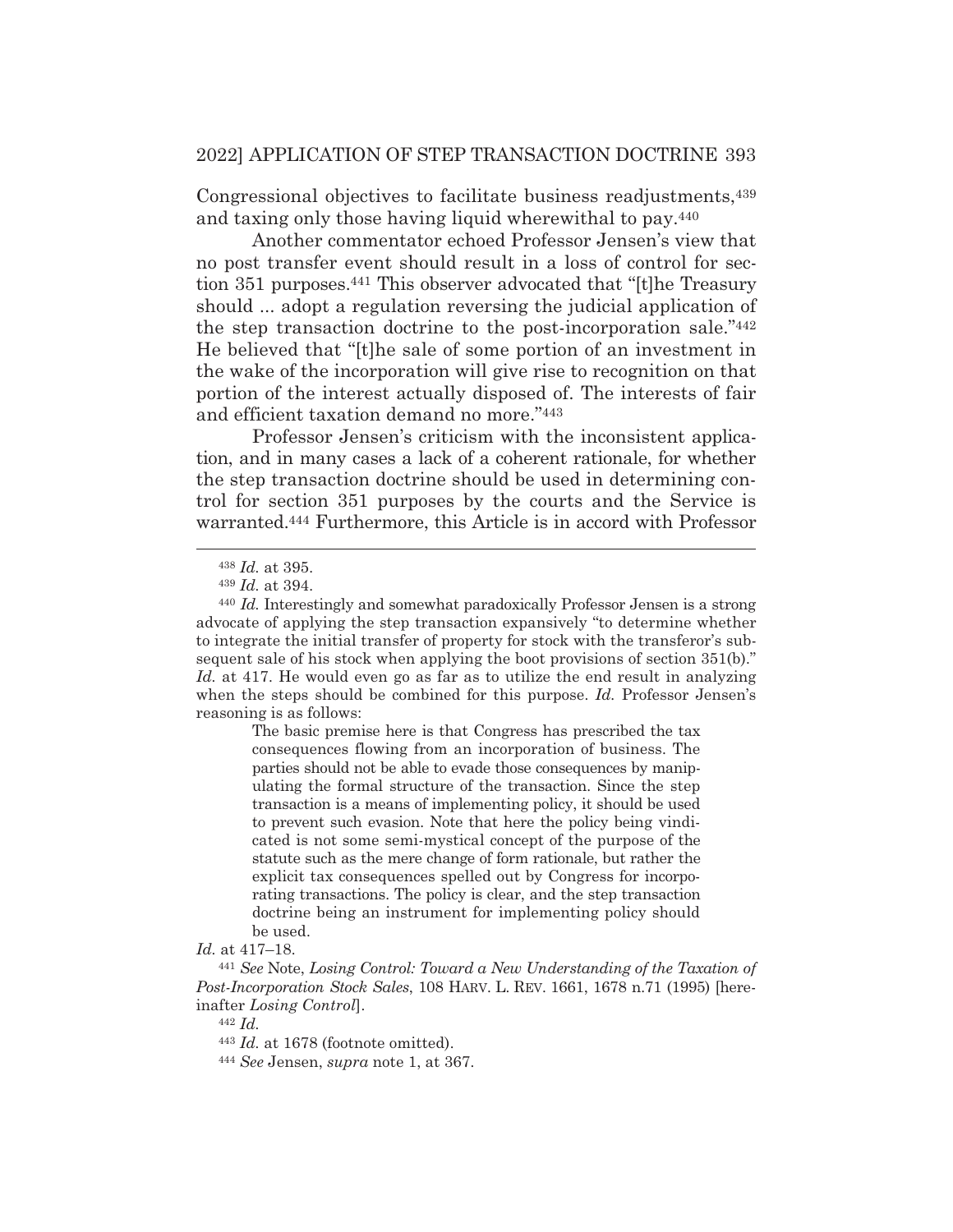Jensen that a justification for section 351 treatment grounded upon the preservation of form is tenuous conceptually and not defensible from the legislative history of a predecessor provision.445 Nevertheless, his proposed prescription for addressing serious glitches with the doctrine's utilization does not warrant its complete abandonment in determining section 351 control.446 Moreover, some of the underpinnings for Professor Jensen's conclusion that in effect from both a textualist and intentionalist approach, there is no support for utilizing the step transaction doctrine to determine whether control for section 351 purposes is affected by the disposition of shares by a transferor post contribution, appear to be flawed.447

 Turning first to his comment that "[i]t is remarkable that the courts felt no need to justify a result [i.e., applying the step transaction doctrine to deny nonrecognition upon a post contribution event] clearly at odds with the language of the statute."448 While as Professor Jensen points out, there are a number of cases, in addition to the dicta in *American Bantam Car* discussed above,<sup>449</sup> interpreting section 351's predecessor as providing literally that momentary ownership suffices,<sup>450</sup> it is certainly questionable that if a transferor is legally bound, for example, to deliver the shares she receives at closing whether she in fact met the literal language in the statute.451 There is also a valid argument, despite the "immediately after" language in section 351(a), that the literal requirement has been fulfilled when the transferor's freedom of action with respect to the shares is otherwise substantially restricted.452 In other words, someone should arguably not be deemed to have ownership for this purpose when the benefit of such ownership is limited to receiving a prescribed payment for the shares in question or in certain circumstances where such ownership is fleeting and ephemeral.453

<sup>445</sup> *Compare Losing Control*, *supra* note 441, at 1661, *with* Jensen, *supra*  note 1, at 387–88.

<sup>446</sup> *Losing Control*, *supra* note 441, at 1671.

<sup>447</sup> *See* Jensen, *supra* note 1, at 369.

<sup>448</sup> *See id.*

<sup>449</sup> Am. Bantam Car Co. v. Comm'r, 11 T.C. 397, 404 (1948); *see supra* notes 291–313.

<sup>450</sup> *See* Jensen, *supra* note 1, at 369–71.

<sup>451</sup> *Id.* at 371–72.

<sup>452</sup> *See id.* at 370.

<sup>453</sup> *See id.*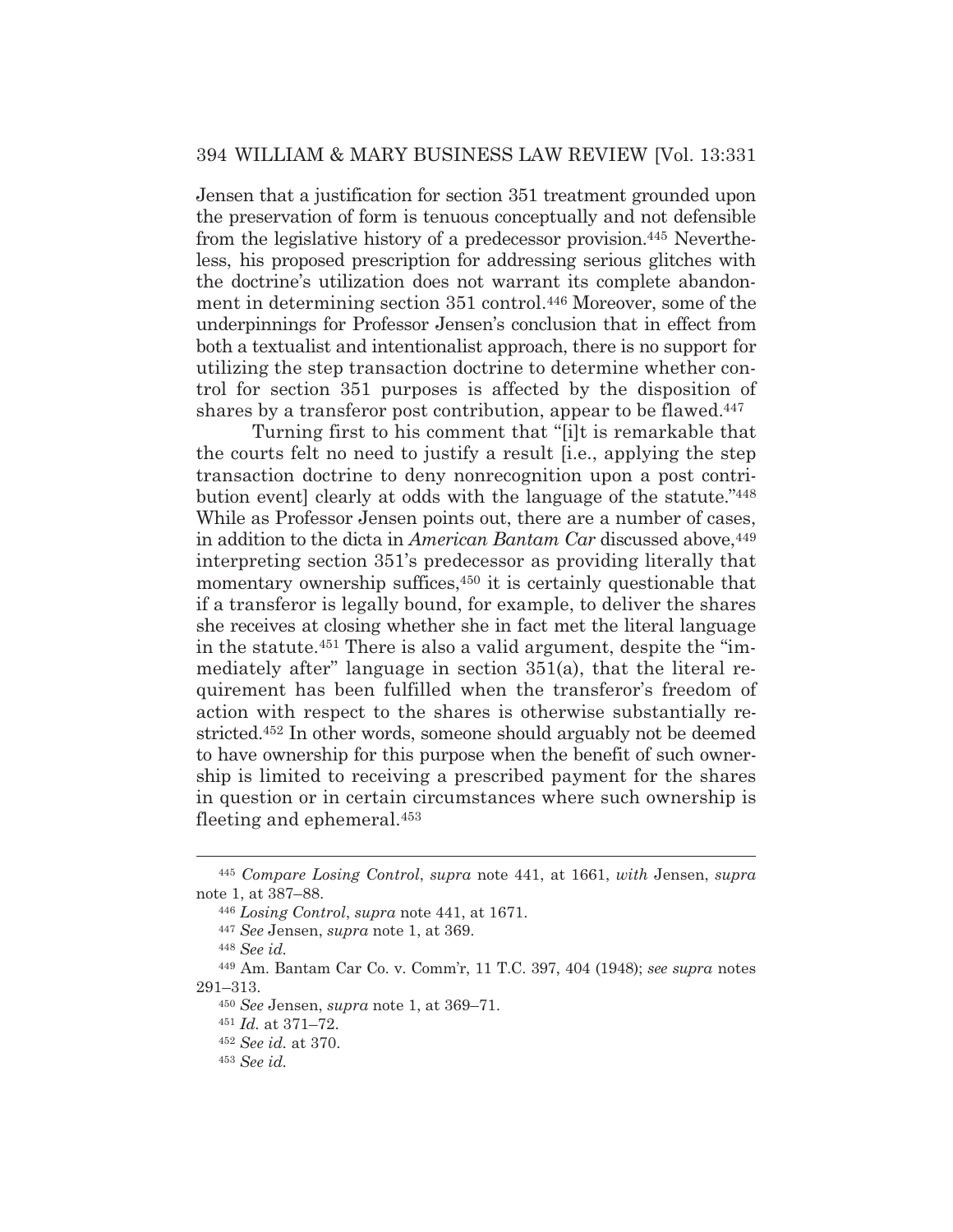In terms of the intent of the statute, let's accept Professor Jensen's scholarly research that "[the] primary purpose in 1921 was to facilitate desirable business readjustments and to avoid recognition of gain where there was no realization of a cash profit."454 If Congress since then shared Professor Jensen's indignation with utilizing the doctrine to determine control under section 351 and its predecessors,455 why didn't it revise the statute to preclude its use when section 351 was first enacted or in the many decades since that time?456 Perhaps Congress has, and had, concerns about according nonrecognition in circumstances where ownership is transitory and/or where the original transfer would not have occurred but for an interdependent disposition of sufficient shares to bring the transferor or transferors under the eighty percent threshold.457

 With respect to Professor Jensen's extreme remedy, there should be wariness with throwing decades of decisions and rulings in this area into the trash bin where many, albeit certainly not all, appear to be conceptually sound.458 There is significant authority to the effect that at least under certain circumstances "[i]f the disposition is integrated with the initial section 351 exchange, the requirement of control immediately after the exchange is not satisfied, in essence because the transferors' stock ownership is viewed as too transitory to be counted toward control."459 It is submitted that the optimal course of action to address at least some of Professor Jensen's concerns is for the Service and the courts to adopt a more uniform approach to when to employ the step transaction doctrine to determine if section 351 control has been met.

The Tax Court in *Intermountain Lumber o*bserved that:

A determination of "ownership," as that term is used in section 368(c) and for purposes of control under section 351, depends upon the obligations and freedom of action of the transferee with respect to the stock when he acquired it from the corporation.

<sup>454</sup> *Id.* at 393.

<sup>455</sup> *Id.*

<sup>456</sup> *See* 26 U.S.C. § 351 (note the lack of relevant amendment).

<sup>457</sup> *See* Jensen, *supra* note 1, at 380.

<sup>458</sup> *See id.* at 393.

<sup>459</sup> *See id.* at 252.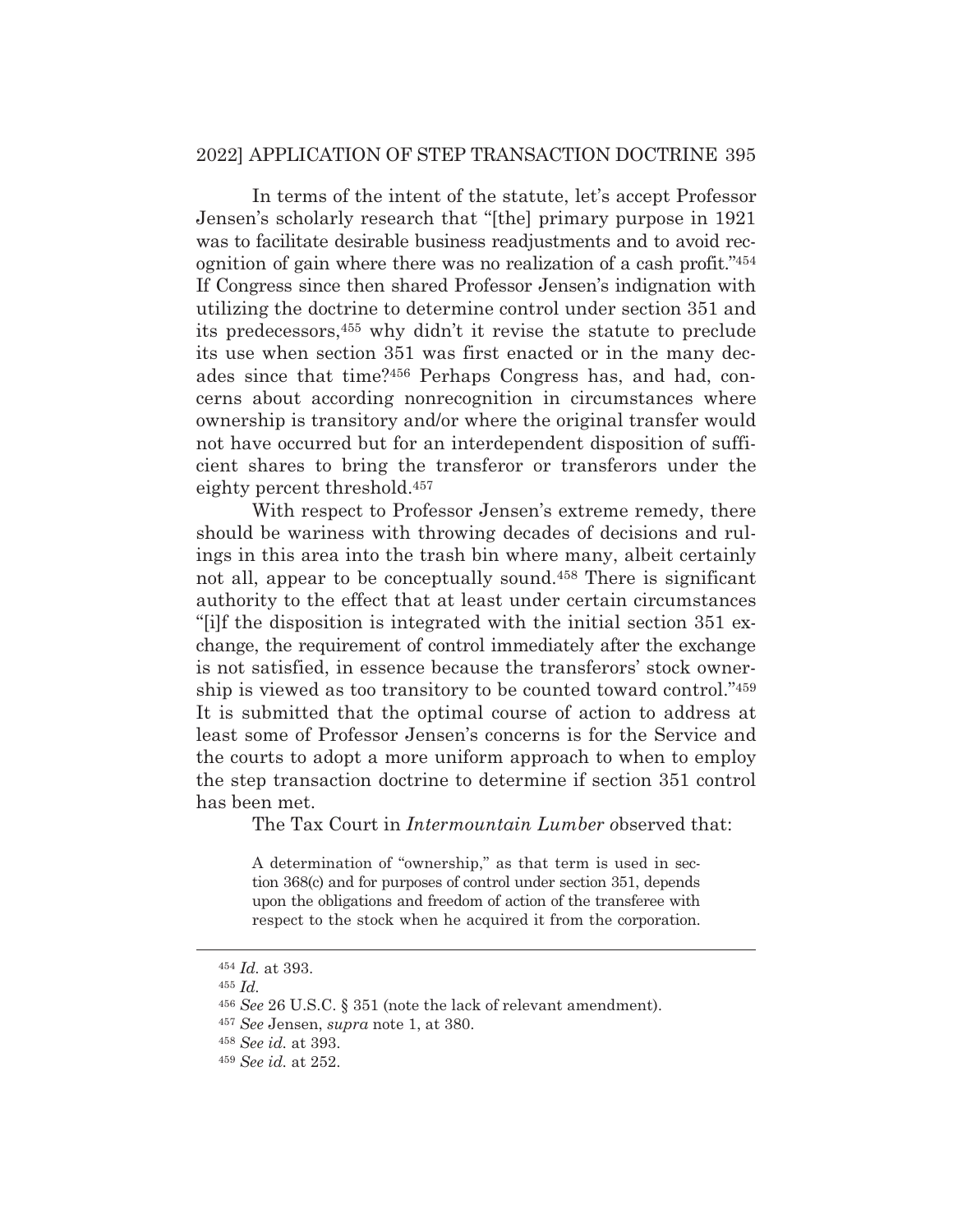Such traditional ownership attributes as legal title, voting rights, and possession of stock certificates are not conclusive. If the transferee, as part of the transaction by which the shares were acquired, has irrevocably foregone or relinquished at that time the legal right to determine whether to keep the shares, ownership in such shares is lacking for purposes of section 351.460

 Just because the *Intermountain Lumber* Tax Court statement that "the basic premise of section 351 is to avoid recognition of gain or loss resulting from transfer of property to a corporation which works a change of form only"<sup>461</sup> is of questionable validity, does not mean the decision and the rest of the court's reasoning including the above quoted passage should be nullified. In short, Professor Jensen has provided a superb analysis identifying the problems with the decision to utilize or not utilize the canon for determining if control was met under section 351,462 and his remedy would achieve transparency and consistency,463 but it would not make for sound tax policy.<sup>464</sup> There are other recommendations put forth by practitioners and scholars with respect to the utilization of the step transaction doctrine that merit consideration in the section 351 control context.<sup>465</sup>

 Steven Bowen, while not addressing section 351 control per se, put forward ideas for restricting when courts and the Service should utilize the step transaction doctrine.466 Bowen, in effect, asserted that in a multistep corporate stock transaction where there is a binding commitment, and in some circumstances when there is mutual interdependence of the steps, the utilization of the canon is generally proper.467 With respect to the use of the mutual interdependence test to collapse steps, he suggested there be "some form of economic compulsion ... [that] makes the completion of the later steps likely, if not a foregone conclusion—e.g., because a later step eliminates any exposure to an

<sup>460</sup> Intermountain Lumber Co. v. Comm'r, 65 T.C. 1025, 1031 (1976).

<sup>461</sup> *Id.* at 1033.

<sup>462</sup> *See* Jensen, *supra* note 1, at 381.

<sup>463</sup> *See id.* at 426.

<sup>464</sup> *See supra* text accompanying note 458.

<sup>465</sup> *See Losing Control*, *supra* note 441, at 1677–78.

<sup>466</sup> Bowen, *supra* note 11, at 722.

<sup>467</sup> *See id.* at 727.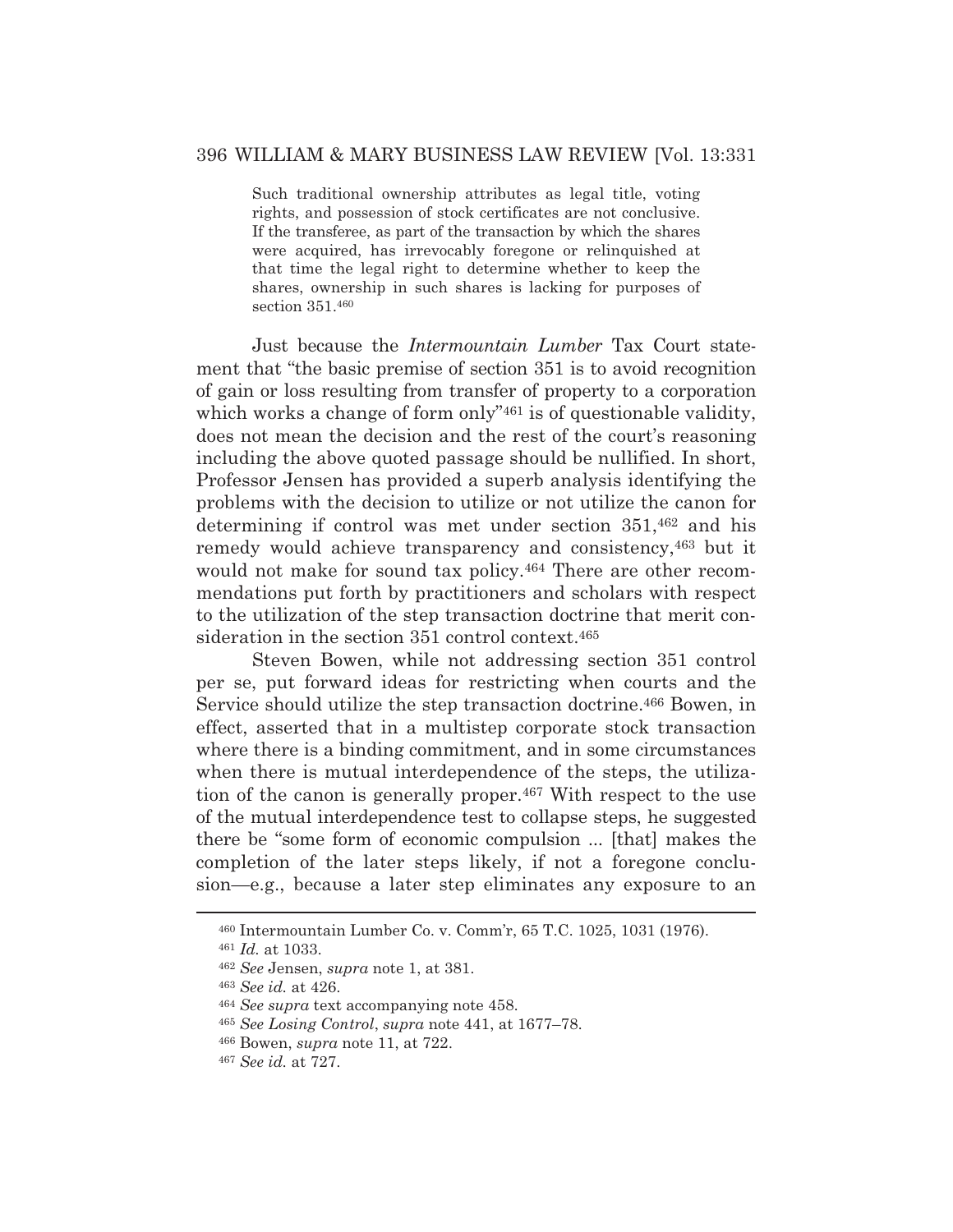unacceptable risk of loss attributable to the first step."468 He recommended that economic compulsion "be narrowly construed, so as to avoid the open-endedness characteristic of the end result test."469 Bowen asserted that "economic compulsion" could have application in circumstances of "actual or threatened lawsuits and foreclosures and various rights and obligations set forth in unrelated or collateral agreements."470 He reasoned that "[a] mutual interdependence test that rests principally on economic significance as opposed to taxpayer intent may be viewed perhaps as a variation of the binding commitment test."471

 Bowen believed that "the end result test in corporate stock transactions ... be sharply curtailed if not prohibited."472 He expressed wariness of a court deciding whether to invoke the doctrine based on a determination of "the parties' intentions [that are] deduced from particular facts and circumstances."473 Bowen contended that "the fruitfulness—or fruitlessness—of formally separate transactions should be judged on the basis of their particular economic consequences and that economically meaningful transactions should be respected, generally without regard to what the parties 'hoped' or intended to achieve."<sup>474</sup> Eliminating or at least substantially curtailing the utilization of the end result test for determining section 351 control would certainly provide more certainty and consistency for decisions in this area.<sup>475</sup>

<sup>468</sup> *Id.* Grossberg, however, argued that

an interdependence test based on economic compulsion is too narrow and does not properly account for some transactions that clearly should be stepped together. Such transactions include two-step mergers in which the second step is intended but contingent on some external event, such as board or shareholder approval. The first step is still economically desirable, even if not preferable, when isolated from the second step.

Grossberg, *supra* note 194, at 403–04.

<sup>469</sup> Bowen, *supra* note 11, at 727*.*

<sup>470</sup> *Id.* (footnotes omitted). Bowen advocated that economic compulsion "should not include such things as market forces, which are generally applicable, or ... the likely consequences of potentially applicable federal income tax rules." *Id.*

<sup>471</sup> *Id.*

<sup>&</sup>lt;sup>472</sup> *Id.* at 722 (footnote omitted).

<sup>473</sup> *Id.* at 723.

<sup>474</sup> *Id.*

<sup>475</sup> *See* Jensen, *supra* note 1, at 426.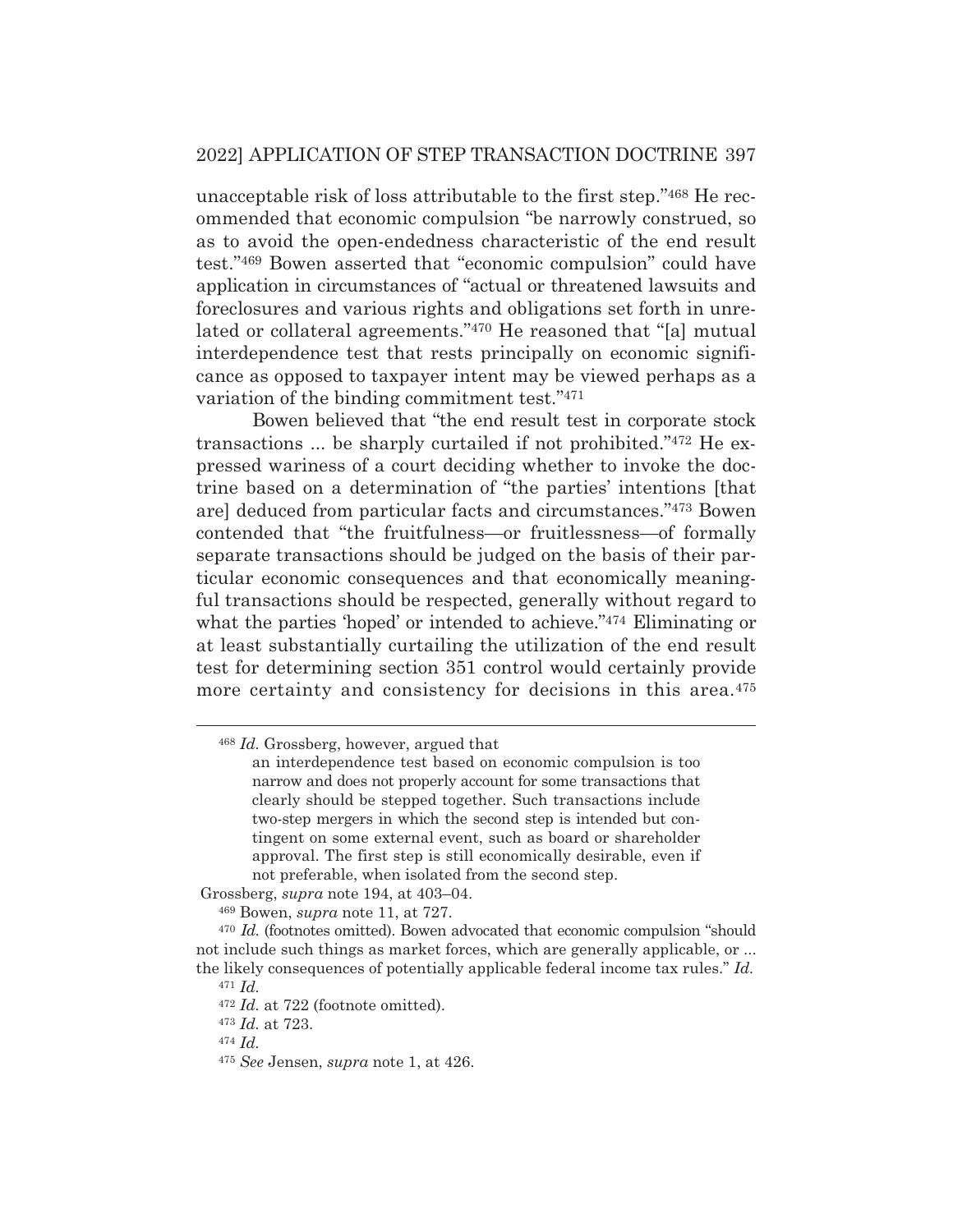At the same time, the doctrine would continue to play a necessary role.476

One example Bowen cited to explain his position on when mutual interdependence should be deemed or not deemed to exist for section 351 control purposes was the Tax Court decision of *Weikel v. Commissioner*.477 In that case, a dentist transferred an amalgam patent and some other assets to a newly formed corporation (D) for its shares in November 1973.478 It was done so, at the suggestion of Johnson & Johnson  $(J&J)$ ,<sup>479</sup> which had expressed interest in a possible joint venture with the taxpayer.480 By the time of the contribution, there was an oral tentative understanding between the taxpayer and a representative from J&J of some key terms,481 but there was no definitive signed agreement until January 1974 which provided for an exchange of J&J stock for D stock.482 The issue was whether the purported section 351 followed by a "B" reorganization should be respected or stepped together as a taxable sale of assets, the latter being how J&J treated the transaction.<sup>483</sup>

 The taxpayer prevailed which Bowen believed was the correct result.484 Bowen was, nevertheless, critical485 of the Tax Court's comment that "[u]nder the interdependence test it is clear that petitioners intended to incorporate whether or not they finalized an agreement with J&J for an exchange of stock."486 He was, however, complimentary<sup>487</sup> of the Tax Court's statement that its mission was to "determine whether the incorporation of ... [D] was an event with an independent economic substance."488 According to Bowen, this latter statement "is the purpose of the mutual interdependences test ... [and] not on what he may or may not have

<sup>476</sup> *See id.* 477 Weikel v. Comm'r, 51 T.C.M.(CCH) 432, 438 (1986). <sup>478</sup> *Id.* at 435. <sup>479</sup> *Id.* at 434. <sup>480</sup> *Id.* <sup>481</sup> *Id.* at 436. <sup>482</sup> *Id.* <sup>483</sup> *Id.* at 437. <sup>484</sup> *See* Bowen, *supra* note 11, at 739. <sup>485</sup> *Id.* <sup>486</sup> *Weikel*, 51 T.C.M.(CCH) at 440. <sup>487</sup> *See* Bowen, *supra* note 11, at 739.

<sup>488</sup> *Weikel*, 51 T.C.M.(CCH) at 439.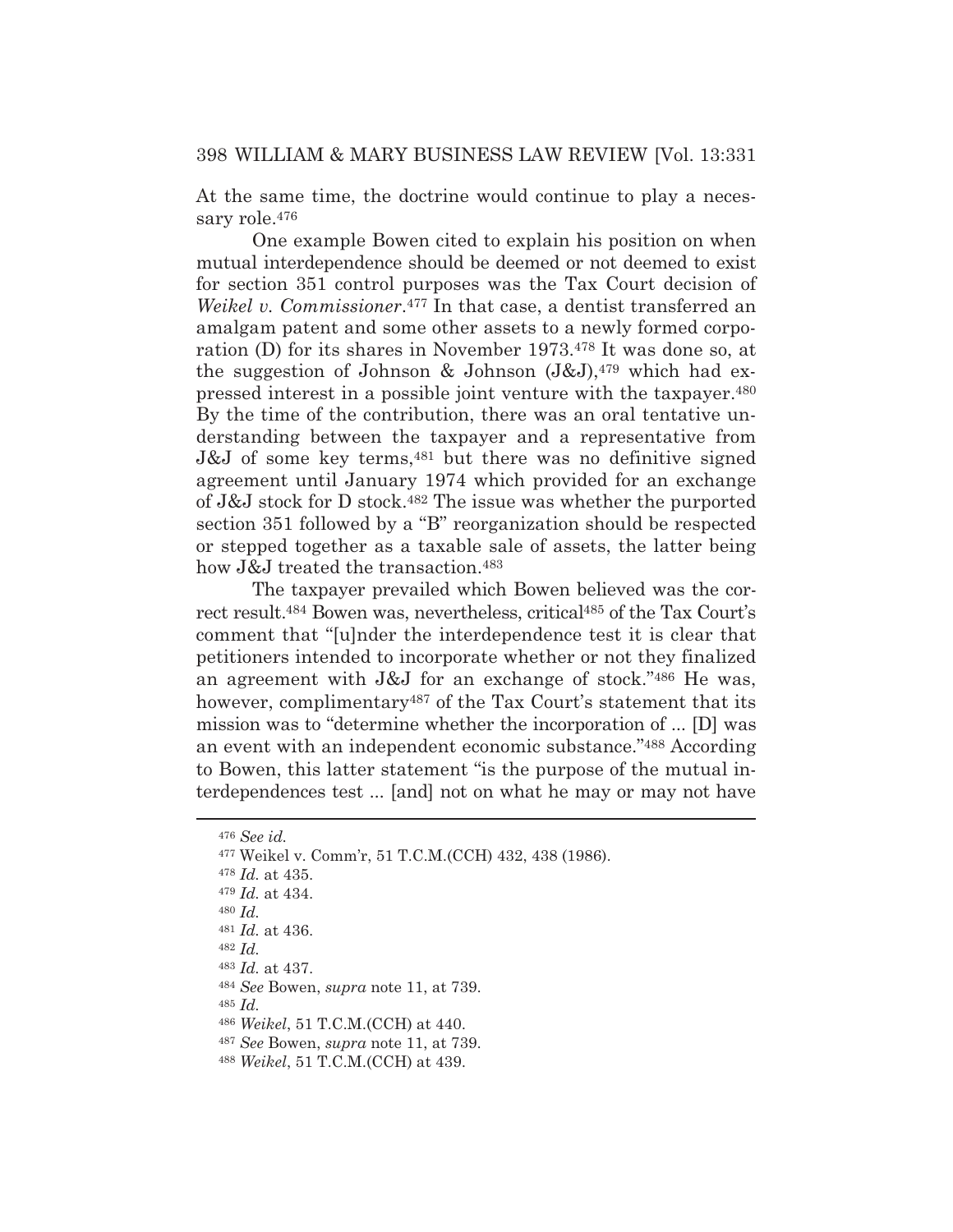intended to achieve."489 Bowen asserted that in applying the mutual interdependence what should have mattered to the Tax Court was simply that:

> [The taxpayer] incorporated ... [D] at a time when he had no agreement with ... [J&J] or any other prospective purchaser. The patent was in corporate solution .... [The Taxpayer] could not have retrieved it without incurring (at that time) a shareholder level tax; and ... [the Taxpayer] owned ... D's] stock with all the attendant benefits and burdens of ownership.490

 Some other commentators believe Bowen went too far in imposing restrictions on the step transaction doctrine.491 Philip J. Levine and Britt M. Haxton expressed the view that "contrary to the thesis of the Bowen article, no one step transaction test should apply in every situation or to every code provision and that, for better or worse, each case must be evaluated individually to determine whether application of the step transaction doctrine is appropriate."492 While Bowen's proposal might serve to unnecessarily handcuff the Service, Levine and Haxton's case by case methodology doesn't appear to adequately address the plethora of intellectual inconsistencies in this area.493

 Another commentator, Jonathan D. Grossberg, who like Levine and Haxton as well as Bowen, addressed the step transaction in general, rather than specifically its function with satisfying control under section 351, noted that the end result test "has been the subject of much criticism because it is so malleable."494 The determination of whether a taxpayer intended to take succeeding steps has "create[d] ... problems of fairness, notice and certainty."495 Professor Joshua D. Rosenberg articulated his objection to the use of the end result as follows:

<sup>489</sup> *See* Bowen, *supra* note 11, at 739.

<sup>490</sup> *Id.*

<sup>491</sup> *See* Levine & Haxton, *supra* note 202, at 1260 (arguing that Bowen's position is too restrictive).

<sup>492</sup> *Id.*

<sup>493</sup> *Compare* Bowen, *supra* note 11, at 722 (arguing for the elimination of the end result test from the step transaction doctrine), *with* Levine & Haxton, *supra* note 202, at 1260 (arguing for a case-by-case application of the end result test).

<sup>494</sup> *See* Grossberg, *supra* note 194, at 409–10 (footnote omitted).

<sup>495</sup> *Id.* at 411.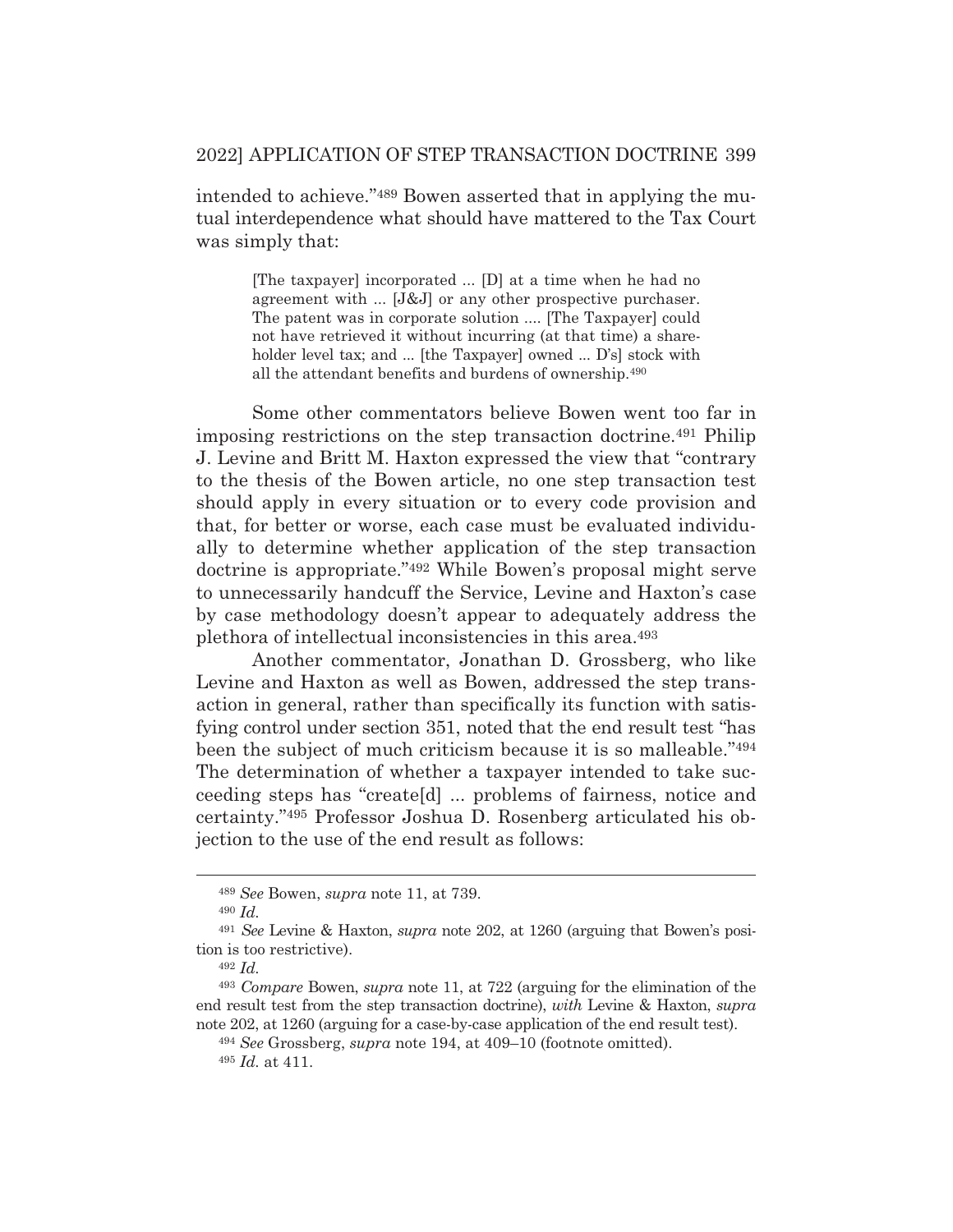[W]hile it provides a ready means to support an allegation that two legally independent exchanges are actually parts of a single, integrated transaction, it provides almost no basis whatsoever to support an allegation that two actions are ever separate. If all that is required to join two separate exchanges together is that at the time the first is engaged in, the taxpayer also intends to engage in the second, this test could treat as a "transaction" every single exchange intended by a taxpayer at the time he engages in any other, seemingly unrelated, exchange. For example, imagine that A forms a corporation in 1987. At the time, A intends to make the corporation successful and to have it go public in 1990. A also intends to purchase Treasury bonds in 1988 and to sell short some stock in an unrelated enterprise in 1987. All of these purchases and sales are planned to maximize A's profit potential and to minimize his risk; yet to suggest that these events are a single "transaction" would be absurd.496

 As to relying solely, or mainly, on a binding commitment test, Grossberg suggested it is easily preventable by taxpayers in that they "need only to avoid obligating themselves in writing to take later steps."497 He also expressed concern with the mutual interdependence test because it "does not look to whether the parties indicated in their agreement whether the steps are connected but asks a third person to determine whether the steps appear to that third person to be so interdependent as to be inseparable."498 Professor Grossberg proposed that as an alternative to the current three tests that:

> [C]ourts should reformulate the binding commitment, interdependence, and end result tests as two objective tests: (1) an objective test for arms-length transactions based on the law of offer and acceptance (hereinafter, "objective test"); and (2) an economic reality test for transactions between related parties. For arms-length transactions, the objective test asks whether the parties' actions, as demonstrated by documentary evidence or other admissible evidence regarding contractual obligations, manifest a mutual intention that a series of transactions should be combined into a single transaction. As with the objective test from contract law, when applying this proposed objective test, the trier of fact looks to the ordinary meaning of terms in documents and the understanding of actions that a reasonable

<sup>496</sup> *See* Rosenberg, *supra* note 256, at 407.

<sup>497</sup> *See* Grossberg, *supra* note 194, at 414 (footnote omitted).

<sup>498</sup> *Id.* (footnote omitted).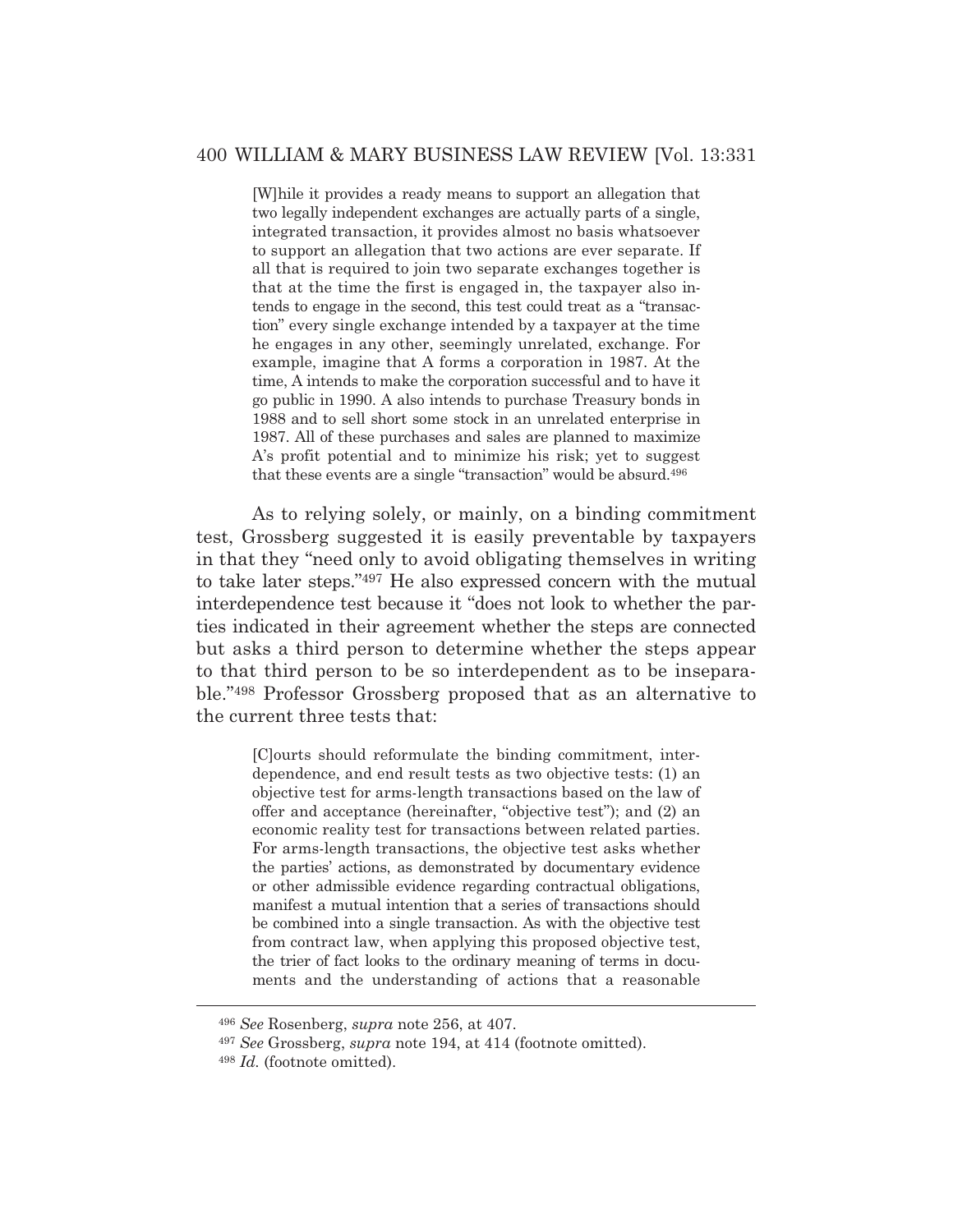person in the position of the other party would have. For related-party transactions, the economic reality test draws upon the articulation of the interdependence test in True v. United States and asks whether each step has a "reasoned economic justification standing alone."499

 Certainly, increased objectivity in determining when steps should be collapsed would, as Grossberg indicated, serve to "promote ... predictability and certainty .... Taxpayers do not need to be concerned about a judge or jury construing their intentions something that taxpayers have to worry about under the end result test or even the interdependence test."500 In short it "promotes the predictable administration of the tax law."501

 Grossberg indicated that with related parties there is a need for a different test because they "can rely on unwritten understandings ... [and] there may be no previous course of performance, dealing, or trade to look to in order to understand which transactions typically have followed one another."502 In related party circumstances, he envisioned that the economic reality test he proposed "would determine reasoned economic justification by looking to the behavior exhibited by businesses engaged in similar arms-length transactions."503 Thus, "[i]f businesses engaged in arms-length transactions would never engage in the intermediate, challenged steps, the steps probably do not have reasoned economic justification."504

Although he ultimately advocated replacing all three tests,<sup>505</sup> Professor Rosenberg opined that with respect to the mutual interdependence test, while "[i]t will not do for all the cases,"506 the application of the "test to nonrecognition exchanges is fairly straightforward."507 He reasoned that:

<sup>499</sup> *Id.* at 376 (footnotes omitted).

<sup>500</sup> *Id.* at 415 (footnote omitted).

<sup>501</sup> *Id.* at 423.

<sup>502</sup> *Id.* at 417 (footnote omitted).

<sup>503</sup> *Id.* at 417–18 (footnote omitted).

<sup>504</sup> *Id.* at 418.

<sup>505</sup> *See* Rosenberg, *supra* note 256, at 413–17.

<sup>506</sup> *Id.* at 411 (quoting Randolph Paul & Phillip Zimet, *Step Transactions*, *in* SELECTED STUDIES IN FEDERAL TAXATION 200, 252 (1938)).

<sup>507</sup> Rosenberg, *supra* note 256, at 411.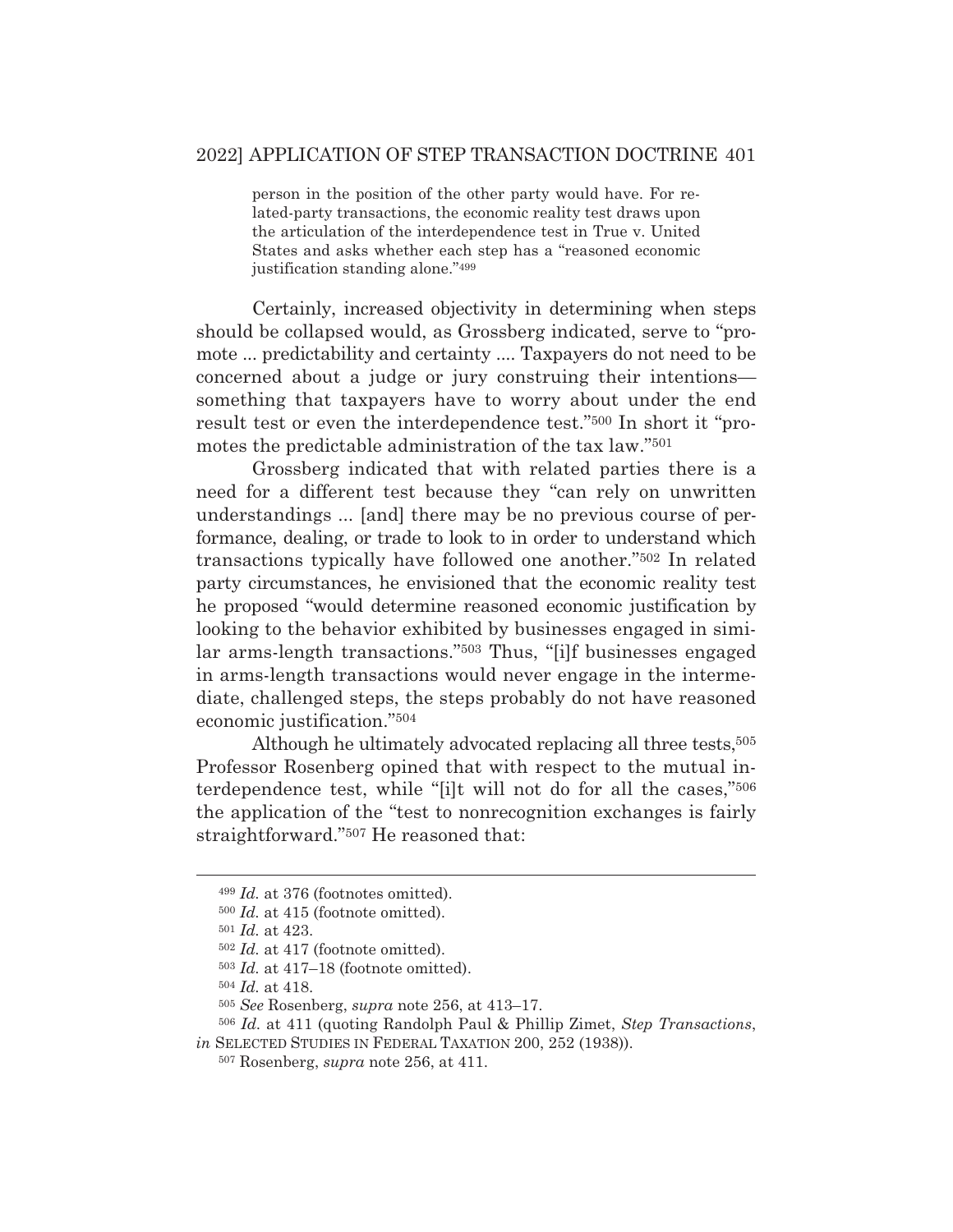## 402 WILLIAM & MARY BUSINESS LAW REVIEW [Vol. 13:331

Most exchanges, and almost all nonrecognition transactions, generate no tax savings. A nonrecognition exchange merely results in no current taxation of accrued appreciation in the exchanged assets, a result identical to that imposed upon simple retention of the asset. As a result, the tax savings generated by a single nonrecognition transaction could never entirely motivate that transaction. The taxpayer must either have some business purpose (i.e., the desire to exchange assets), some other tax goal which will be accomplished by the nonrecognition exchange, or some tax purpose which can be accomplished only by combining the first nonrecognition exchange with a second exchange. In the last case, the two (or more) exchanges necessary to achieve the single tax purpose will be integrated and treated as a single transaction.508

 Perhaps it is not quite so clear cut. Returning to the dentist/taxpayer with the amalgam patent in *Weikel* where the Tax Court chose not to collapse steps upon his contributing the amalgam business, including the patent, to a newly incorporated entity.509 There was no binding agreement and there was evidence that he would have contributed the business to a Newco even without a likely forthcoming transaction with J&J, so the decision was both conceptually sound and somewhat relatively easy to predict.510 Nevertheless, a sophisticated taxpayer, J&J, thought, or at least took a tax return position, that this was not the outcome.511 Furthermore, how would the case be decided if there was still no binding agreement with J&J at the time of the contribution, but there is no evidence taxpayer would have taken this step, but for an imminent tax-free acquisition of a Newco with J&J? Is it enough, as Bowen seemed to suggest, that the shareholder had "all the attendant benefits and burdens of ownership" and that the patent now in corporate solution could not have been distributed back to the dentist without incurring tax to Newco?512 What if there was evidence of an economic compulsion at the time of the contribution to transfer some, or all, of those shares? Presumably, this might, very well, change the result to not collapse steps.513

<sup>508</sup> *Id.* (footnotes omitted).

<sup>509</sup> *See supra* text accompanying notes 483–84; Weikel v. Comm'r, 51 T.C.M.(CCH) 432, 437 (1986).

<sup>510</sup> *Weikel*, 51 T.C.M.(CCH) at 439–40.

<sup>511</sup> *See id.* at 438.

<sup>512</sup> *See* Bowen, *supra* note 11, at 739.

<sup>513</sup> *Weikel*, 51 T.C.M.(CCH) at 439–40.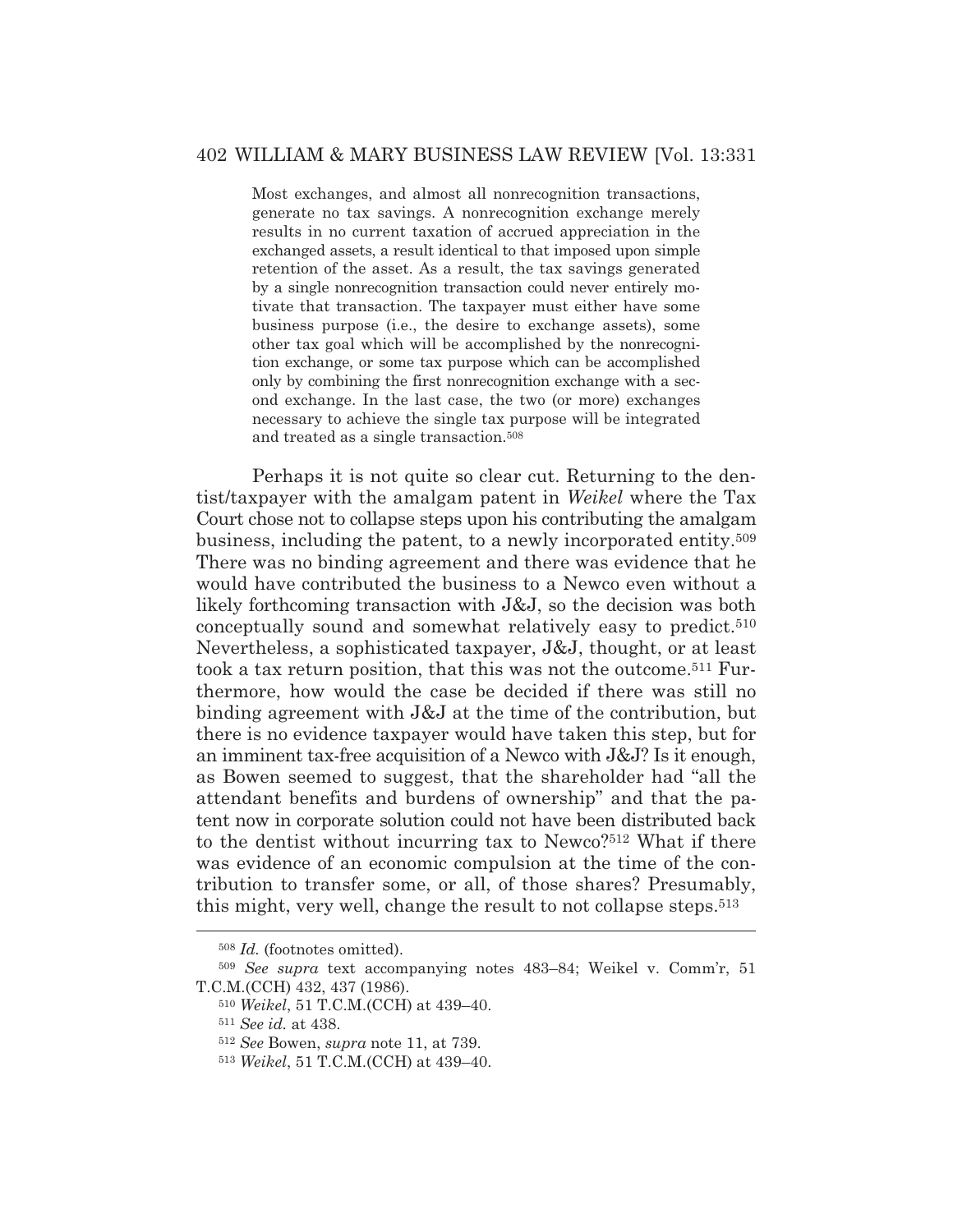## 2022] APPLICATION OF STEP TRANSACTION DOCTRINE 403

 Whatever modifications are adopted to provide more uniformity of the utilization of the step transaction doctrine with respect to section 351 control, there will undoubtedly still leave some uncertainty. Bowen, as well as Grossberg and others, have proposed some interesting and useful ideas.514 This includes eliminating or curtailing the use of the end result test and its focus on what the parties hoped or intended to achieve.<sup>515</sup> The mutual interdependence test generally incorporating economic justification is another idea worth considering.516

 In sum, there are proposed methodologies to the utilization of the step transaction doctrine in this context that if uniformly applied by the Service and the courts, can ameliorate many, but not all, of the contradictions identified by Professor Jensen, without the abolition of an important tool necessary to ensure the statute operates in a proper manner.517 This leads to this Article's final point.

 Professor Jensen was dismissive of courts that find control was not satisfied in cases where the transferor's disposition of shares was connected to the initial contribution and its ownership reflected "fleeting, ephemeral control."518 He rejected use of the step transaction doctrine in such circumstances because there was "no discernable policy exists for limiting nonrecognition."519 He ignored the fact that only including shares for control purposes where the shareholder has the benefits and burdens of ownership and maintains freedom of action of the shares is, in and of itself a sound policy objective.520

## **CONCLUSION**

There should be reasonable, transparent and intellectually consistent boundaries as to when the step transaction doctrine should apply for purposes of determining control in a section 351 transaction.521 Professor Jensen provided a superb analysis clearly

<sup>514</sup> *See* Bowen, *supra* note 11, at 722, 727; Grossberg, *supra* note 194, at 369.

<sup>515</sup> *See* Bowen, *supra* note 11, at 722.

<sup>516</sup> *Id.* at 727.

<sup>517</sup> *See* Jensen, *supra* note 1, at 358–59, 365–66, 368, 370–71.

<sup>518</sup> *See id.* at 372.

<sup>519</sup> *Id.* at 374.

<sup>520</sup> *Id.* at 372–74.

<sup>521</sup> Bowen, *supra* note 11, at 722; Grossberg, *supra* note 194, at 376.